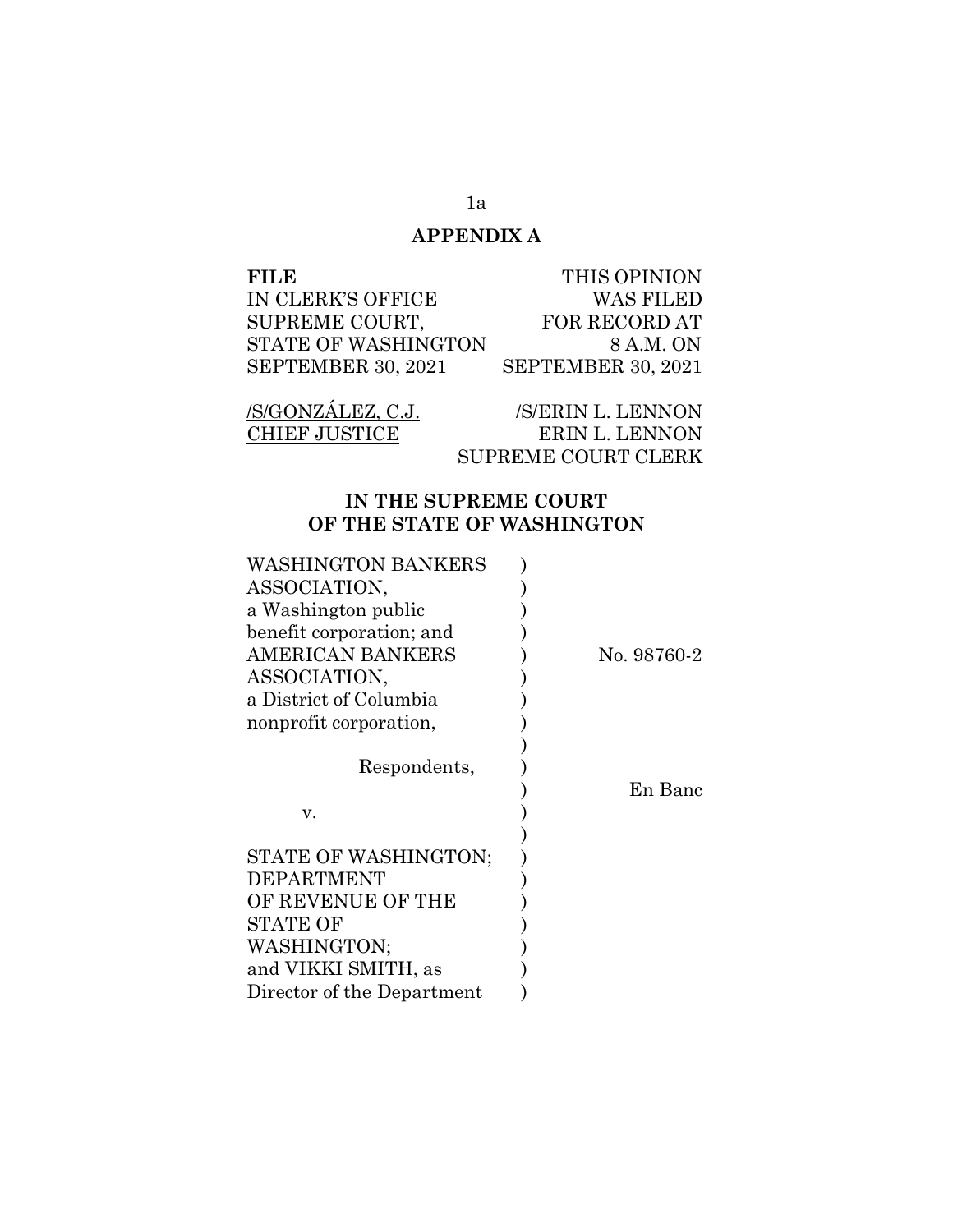

MADSEN, J.—This case involves the constitutionality of a business and occupation (B&O) tax. In 2019, the legislature imposed an additional 1.2 percent B&O tax on financial institutions with a consolidated net income of at least \$1 billion. LAWS OF 2019, ch. 420,  $\S 2$ . The tax applies to any financial institution meeting this threshold regardless of whether it is physically located in Washington, and it is apportioned to income from Washington business activity. Because the tax applies equally to in- and out-of-state institutions and is limited to Washingtonrelated income, it does not discriminate against interstate commerce. We therefore reverse the trial court and uphold the constitutionality of the tax.

### BACKGROUND

The legislature enacted Substitute House Bill 2167 (SHB 2167) in 2019, imposing a graduated B&O tax on corporate income, specifically a 1.2 percent tax on "specified financial institutions." LAWS OF 2019, ch. 420, § 2; RCW 82.04.29004. RCW 82.04.29004(1) provides:

Beginning January 1, 2020, in addition to any other taxes imposed under this chapter, an additional tax is imposed on specified

2a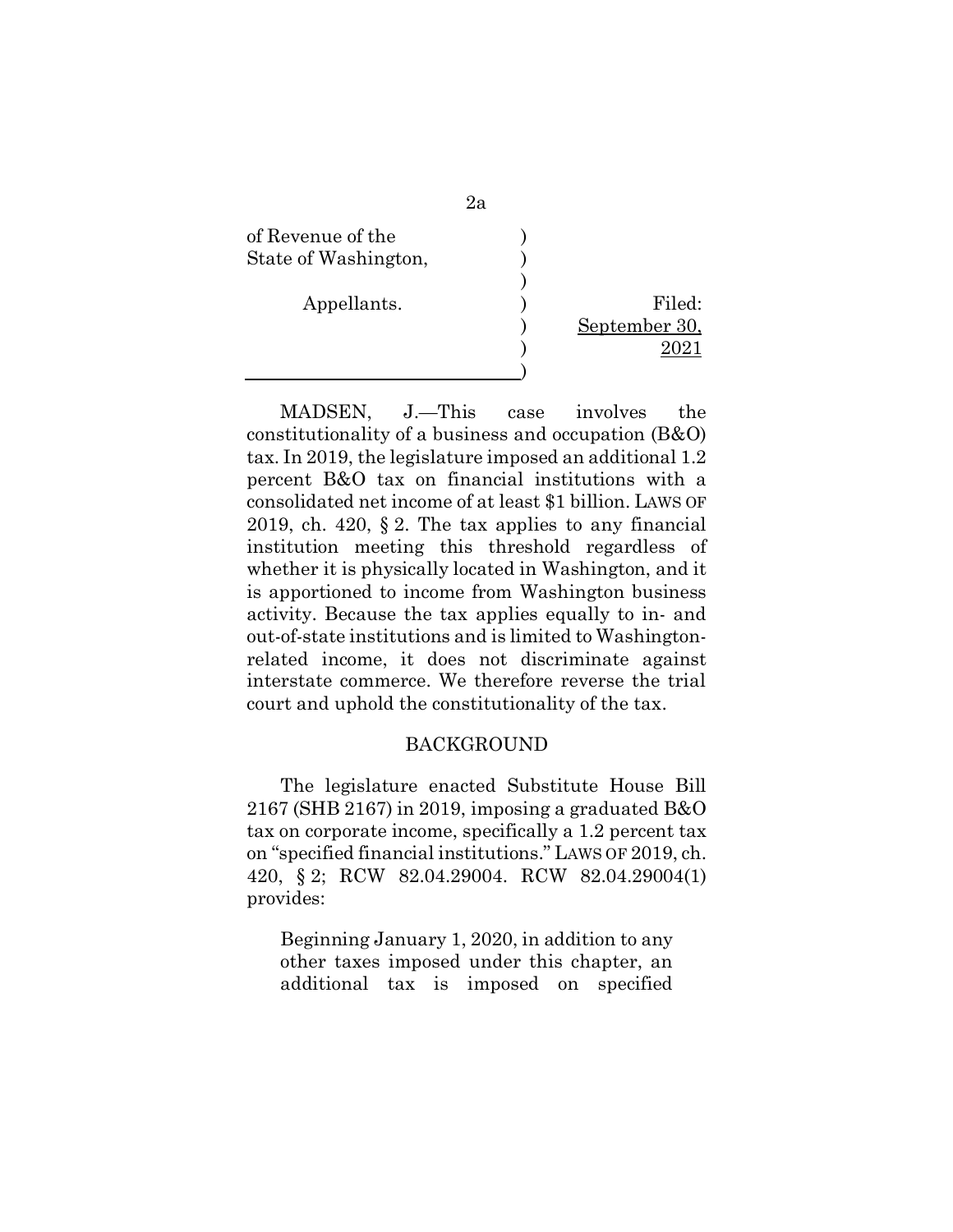financial institutions. The additional tax is equal to the gross income of the business taxable under RCW 82.04.290(2) multiplied by the rate of 1.2 percent.

Prior to the enactment, financial institutions were subject to a base B&O tax rate of 1.5 percent. Former RCW 82.04.290(2) (2019). SHB 2167 increased the 1.5 percent rate to 2.7 percent. LAWS OF 2019, ch. 420, § 2. After the enactment, the increased tax rate applied to financial institutions reporting an annual net income of at least \$1 billion, measured by the portion of gross income derived from Washington business activity. RCW  $82.04.29004(1)$  $82.04.29004(1)$  $82.04.29004(1)$ ,  $(2)(e)(i)$ .<sup>1</sup> Any financial institution, regardless of whether it is physically located in or out of state, that meets this threshold must pay the increased tax rate. RCW 82.04.29004(2)(d).

Numerous states impose graduated tax rates on a corporation's income, including Alaska, Iowa, and Oregon. *See* ALASKA STAT. § 43.20.011(e); IOWA CODE § 422.33; OR. REV. STAT. § 317.061. In Washington, a B&O tax is an excise tax on gross income imposed for the "privilege of doing business" in this state. *Ford Motor Co. v. City of Seattle*, 160 Wn.2d 32, 39, 156 P.3d 185 (2007). In enacting the B&O tax act, the

<span id="page-2-0"></span><sup>1</sup> To calculate the amount of a financial institution's gross income subject to B&O taxes, Washington applies a single-factor apportionment method. *See* RCW 82.04.290(2); WAC 458-20- 19404. Apportionment divides the tax base of a multistate business among the various states in which it does business and is meant to tax only the portion related to the business activity in Washington. RCW 82.04.460.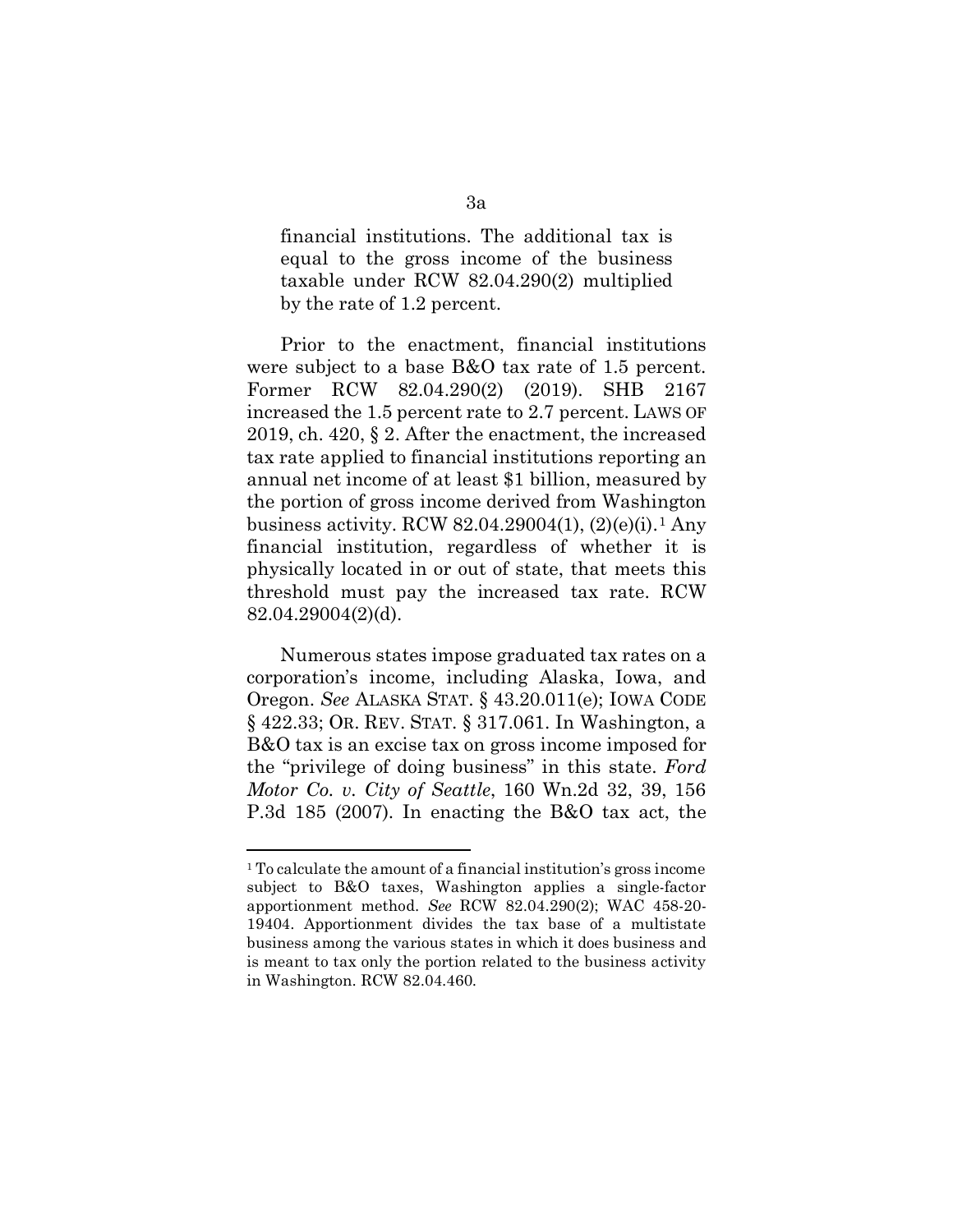legislature provided for apportionment[2](#page-3-0) of income derived from intrastate and interstate activities. *Crown Zellerbach Corp. v. State*, 45 Wn.2d 749, 762, 278 P.2d 305 (1954). Apportionment allows states to tax the part of an interstate transaction that takes place within the state. *Smith v. State*, 64 Wn.2d 323, 334, 391 P.2d 718 (1964).

For the 1.2 percent B&O tax at issue here, lawmakers made specific findings. LAWS OF 2019, ch. 420, § 1. The legislature found that despite the economic success of Washington industry, Washington families still struggle to meet basic needs while at the same time carrying the burden of funding schools and essential services. *Id*. The disparity in wealth between the highest and lowest income families continues to grow, and the state's regressive tax code disproportionately affects middle and lowincome earners. *Id*. To address these disparities, the legislature concluded that "those wealthy few who have profited the most from the recent economic expansion can contribute to the essential services and programs all Washington families need." *Id*.

RCW 82.04.29004 took effect on January 1, 2020. For the first three months of that year, the State received \$34 million in revenue from 153 financial institutions, including three Washington-based taxpayers. During the 2020 legislative session,

<span id="page-3-0"></span><sup>2</sup> "Apportionment" is the "act of allocating or attributing moneys or expenses in a given way, as when a taxpayer allocates part of profits to a particular tax year or part of the use of a personal asset to a business." BLACK'S LAW DICTIONARY 125 (11th ed. 2019).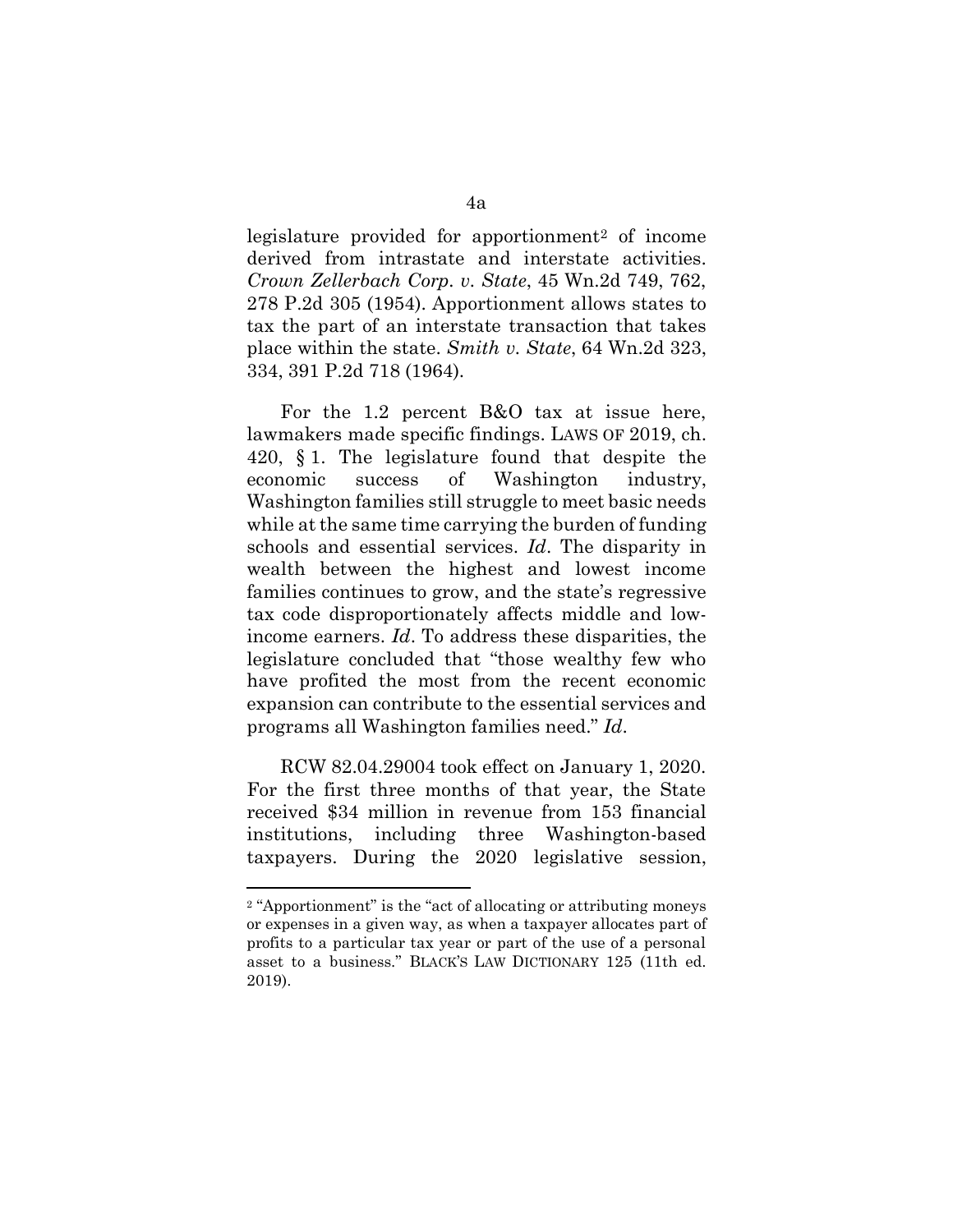lawmakers also raised the base B&O tax rate from 1.5 percent to 1.75 percent for any businesses (with some exceptions) earning more than \$1 million annually in the preceding calendar year. LAWS OF 2020, ch. 2, § 3 (codified at RCW 82.04.290(2)(a)); *see also* FINAL B. REP. ON ENGROSSED SUBSTITUTE S.B. 6492, 66th Leg., Reg. Sess. (Wash. 2019), at 1-2 (legislation enacting the base B&O tax rate increase).

Prior to RCW 82.04.29004's effective date, the Washington Bankers Association and American Bankers Association (collectively the Association) challenged the increased tax rate in a declaratory action on behalf of their members. The Association argued, among other things, that the tax violated the commerce clause of the United States Constitution. On cross motions for summary judgment, the trial court agreed with the Association that the 1.2 percent tax discriminates against out-of-state businesses both in effect and purpose in violation of the commerce clause. The court also agreed that the Association had standing to challenge the tax under the Uniform Declaratory Judgments Act (UDJA), ch. 7.24 RCW. Upon the court's denial of reconsideration, the State appealed both issues to this court. We agreed to retain and decide the case.

Amici curiae Service Employees International Union, Local 775, et al. submitted briefing (SEIU Am. Br.) in support of the tax.

#### ANALYSIS

The State seeks review of the trial court's decision on summary judgment that RCW 82.04.29004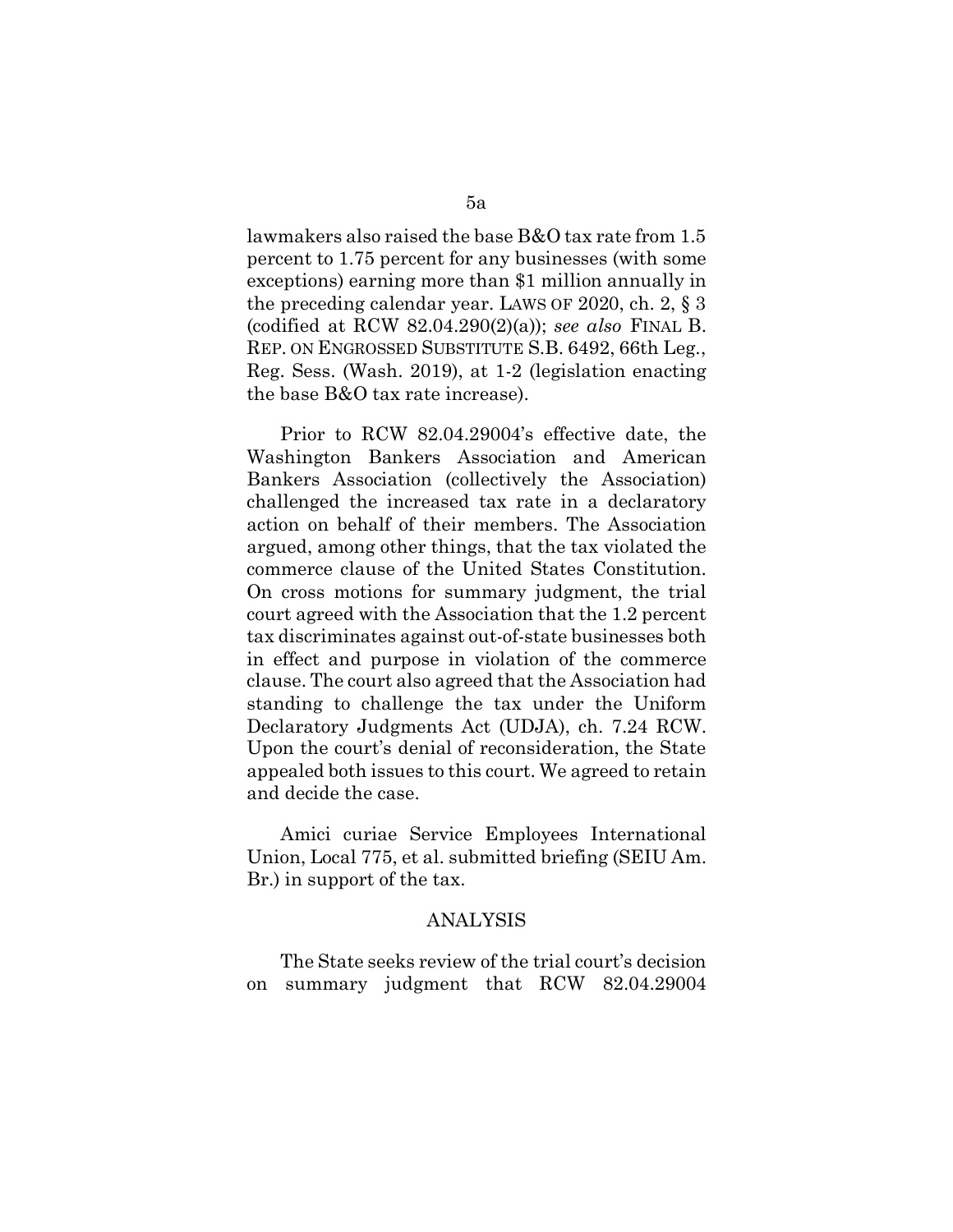violated the dormant commerce clause and that the Association has standing to sue. This court reviews a grant of summary judgment de novo and views all facts in the light most favorable to the party challenging the summary dismissal. *State v. Heckel*, 143 Wn.2d 824, 831-32, 24 P.3d 404 (2001) (citing *Lybbert v. Grant County*, 141 Wn.2d 29, 34, 1 P.3d 1124 (2000)). A legislative act is presumed constitutional and the statute's challenger has the heavy burden to overcome that presumption. *Id*. at 832; *see also Wash. Fed'n of State Emps. v. State*, 127 Wn.2d 544, 558, 901 P.2d 1028 (1995).

#### I. The Dormant Commerce Clause

The commerce clause grants Congress the authority "[t]o regulate commerce with foreign nations, and among the several states, and with the Indian tribes." U.S. CONST. art. I, § 8, cl. 3. Implicit in this affirmative grant of power is the negative or "dormant" aspect of the clause: states intrude on this federal power when they enact laws that unduly burden interstate commerce. *Heckel*, 143 Wn.2d at 832 (citing *Franks & Son, Inc. v. State*, 136 Wn.2d 737, 747, 966 P.2d 1232 (1998)).

The United States Supreme Court has interpreted the dormant commerce clause to protect the fluidity of interstate commerce and to prevent states from retreating into economic isolation. *Okla. Tax Comm'n v. Jefferson Lines, Inc.*, 514 U.S. 175, 179-80, 115 S. Ct. 1331, 131 L. Ed. 2d 261 (1995). To those ends, the Court has invalidated laws awarding benefits to intrastate interests and giving local consumers advantages over out-of-state consumers.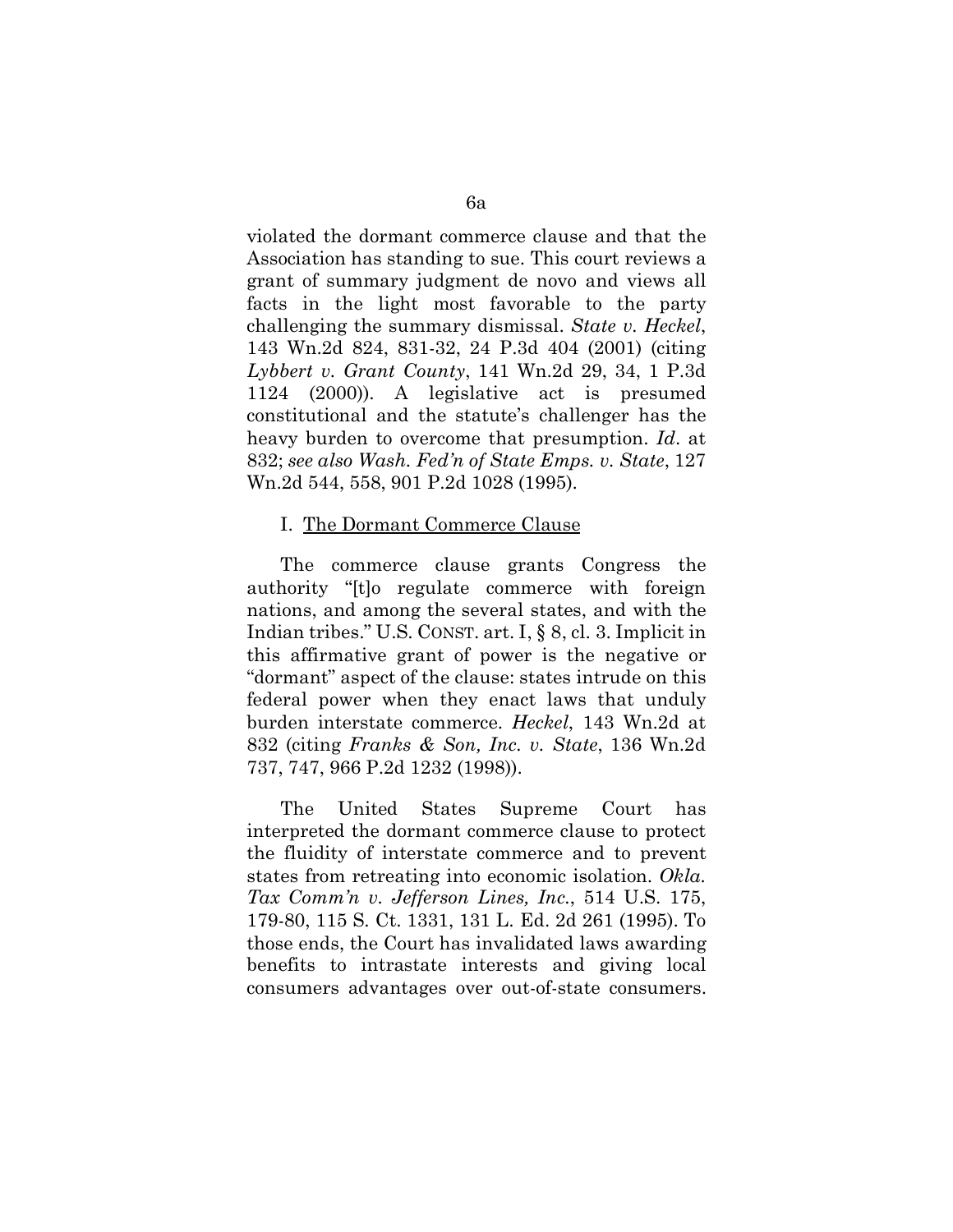*E.g.*, *Brown-Forman Distillers Corp. v. N.Y. State Liquor Auth.*, 476 U.S. 573, 580, 106 S. Ct. 2080, 90 L. Ed. 2d 552 (1986). Such obvious local economic protectionism is antithetical to the dormant commerce clause—the principle that the people of the several states must sink or swim together. *Camps Newfound/Owatonna, Inc. v. Town of Harrison*, 520 U.S. 564, 578, 117 S. Ct. 1590, 137 L. Ed. 2d 852 (1997); *Baldwin v. G.A.F. Seelig, Inc.*, 294 U.S. 511, 523, 55 S. Ct. 497, 79 L. Ed. 1032 (1935).

Regulating interstate commerce is the purview of the federal government, but states retain the authority to regulate matters of local concern, including the power to impose and collect taxes on commerce related to that state. *See*, *e.g.*, *Maine v. Taylor*, 477 U.S. 131, 138, 106 S. Ct. 2440, 91 L. Ed. 2d 110 (1986) (the states "'retain authority under their general police powers to regulate matters of legitimate local concern'" (internal quotation marks omitted) (quoting *Lewis v. BT Inv. Managers, Inc.*, 447 U.S. 27, 36, 100 S. Ct. 2009, 64 L. Ed. 2d 702 (1980))); *Love v. King County*, 181 Wash. 462, 467-68, 44 P.2d 175 (1935) ("State government has the inherent power to tax … subject only to constitutional and inherent limitations."); *Chi. Bridge & Iron Co. v. Dep't of Revenue*, 98 Wn.2d 814, 828, 659 P.2d 463 (1983) (states have "'a significant interest in exacting from interstate commerce its fair share of the cost of state government'" (quoting *Dep't of Revenue v. Ass'n of Wash. Stevedoring Cos.*, 435 U.S. 734, 748, 98 S. Ct. 1388, 55 L. Ed. 2d 682 (1978))).

The command to preserve interstate commerce, however, "has been stated more easily than its object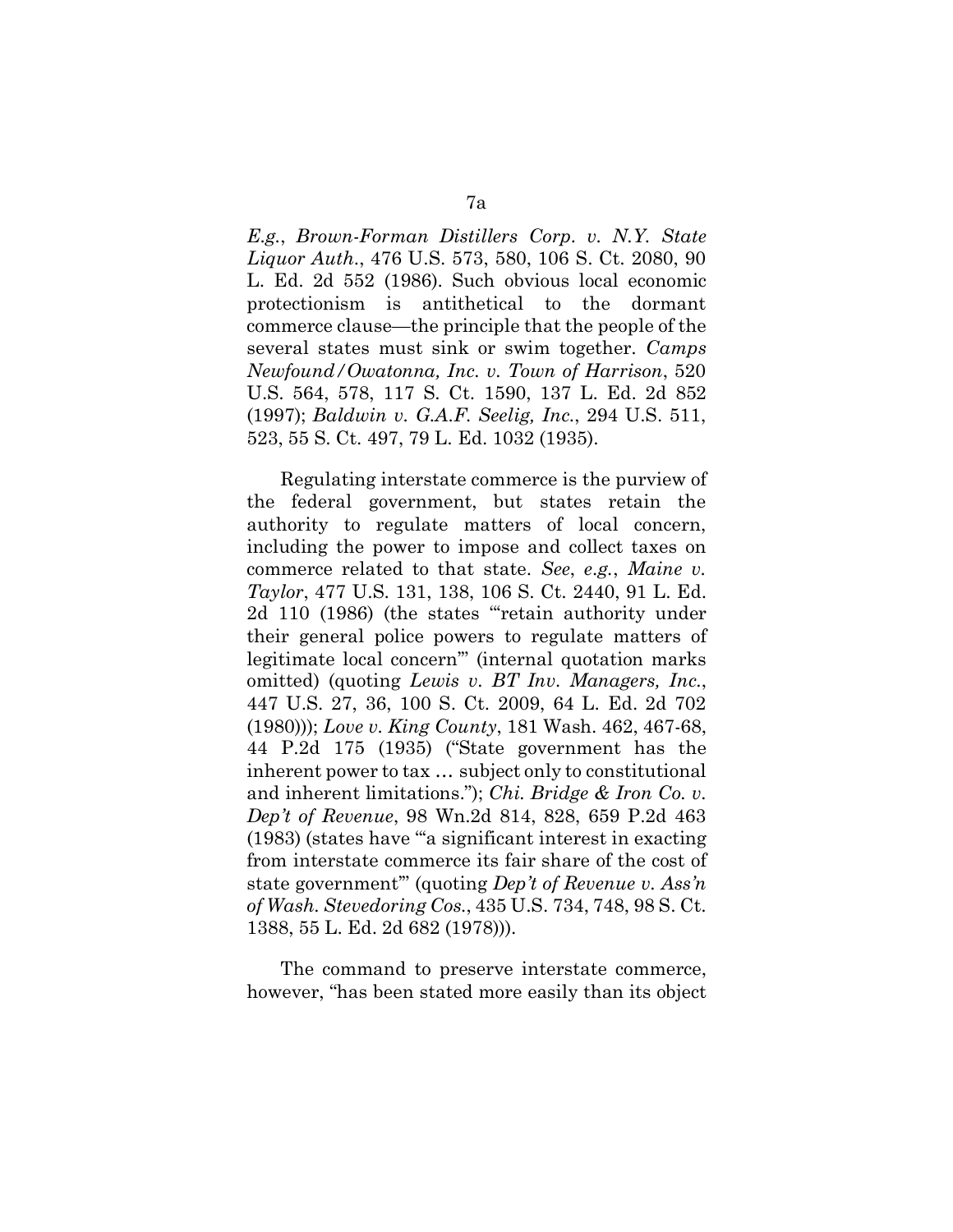has been attained." *Jefferson Lines*, 514 U.S. at 180. State taxation has proved particularly challenging as the Court's views on the subject have evolved. *See*, *e.g.*, *id*. at 180-83. In the 19th century, interstate commerce was held to be completely immune from state taxation. *Leloup v. Port of Mobile*, 127 U.S. 640, 648, 8 S. Ct. 1380, 32 L. Ed. 311 (1888). Absolute immunity gave way to a more accommodating but rigid view in which the Court would invalidate a tax in specific circumstances. *Jefferson Lines*, 514 U.S. at 180-81 (noting the Court would overturn taxes when levied on gross receipts from interstate commerce or on the "freight carried" in interstate commerce, but allow a tax measured by gross receipts formally imposed on franchises or in lieu of all taxes on the taxpayer's property). The Court found this test too mechanical and uncertain in its application, ultimately replacing it with a pragmatic approach set out in *Complete Auto Transit, Inc. v. Brady*, 430 U.S. 274, 97 S. Ct. 1076, 51 L. Ed 2d 326 (1977). *See Jefferson Lines*, 514 U.S. at 181, 183; *W. Live Stock v. Bureau of Revenue*, 303 U.S. 250, 258, 58 S. Ct. 546, 82 L. Ed. 823 (1938) (first applying a pragmatic approach to sustain a state franchise tax).

To determine whether a state may constitutionally tax an out-of-state corporation, the Court established a four-part test that requires a tax to be (1) "applied to an activity with a substantial nexus with the taxing State," (2) "fairly apportioned," (3) nondiscriminatory with respect to interstate commerce, and (4) "fairly related to the services provided by the State." *Complete Auto*, 430 U.S. at 279; *Lamtec Corp. v. Dep't of Revenue*, 170 Wn.2d 838, 844, 246 P.3d 788 (2011) (applying the *Complete Auto*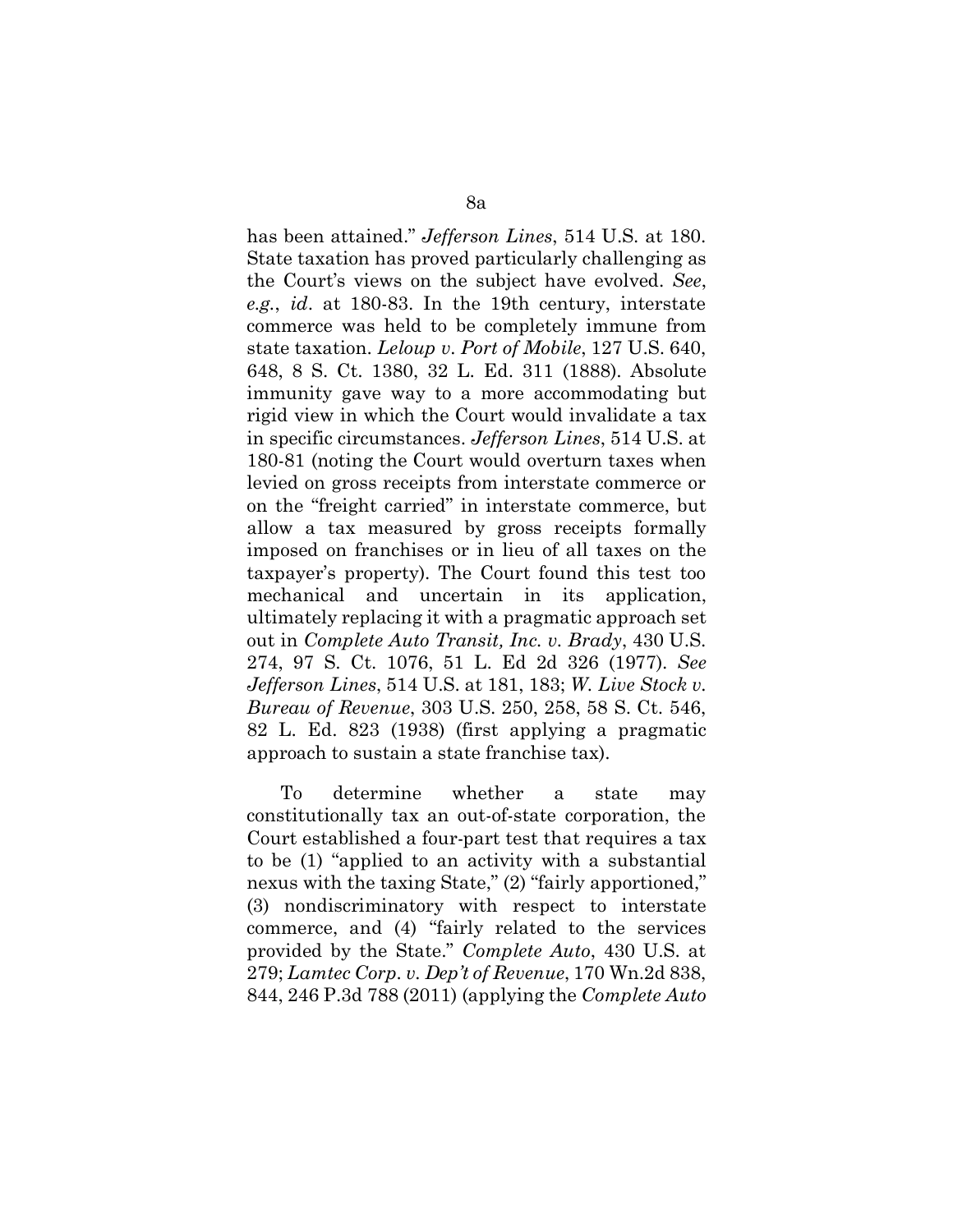test). If a tax fails any one of these requirements, it is invalid. *Ford Motor Co.*, 160 Wn.2d at 48. The Court has consistently applied the *Complete Auto* test to state taxation schemes. *Jefferson Lines*, 514 U.S. at 183.

In the present case, the only issue before us is whether RCW 82.04.29004 is discriminatory. A tax may be discriminatory on its face, in purpose, or by having the effect of unduly burdening interstate commerce. *See Heckel*, 143 Wn.2d at 832; *Amerada Hess Corp. v. Dir., Div. of Taxation*, 490 U.S. 66, 75, 109 S. Ct. 1617, 104 L. Ed. 2d 58 (1989). "Discrimination" means "'differential treatment of instate and out-of-state economic interests that benefits the former and burdens the latter.'" *Filo Foods, LLC v. City of SeaTac*, 183 Wn.2d 770, 808, 357 P.3d 1040 (2015) (internal quotation marks omitted) (quoting *United Haulers Ass'n v. Oneida-Herkimer Solid Waste Mgmt. Auth.*, 550 U.S. 330, 338, 127 S. Ct. 1786, 167 L. Ed. 2d 655 (2007)). A discriminatory law is "virtually per se" invalid. *City of Philadelphia v. New Jersey*, 437 U.S. 617, 624, 98 S. Ct. 2531, 57 L. Ed. 2d 475 (1978).

If the law is facially neutral, applying impartially to both in-state and out-of-state entities, but has "mild disparate effects and potential neutral justifications," the law is generally analyzed under *Pike v. Bruce Church, Inc.*, 397 U.S. 137, 142, 90 S. Ct. 844, 25 L. Ed. 2d 174 (1970). *Nat'l Paint & Coatings Ass'n v. City of Chicago*, 45 F.3d 1124, 1131 (7th Cir. 1995). *Pike* established a balancing test requiring a court to weigh the burden on interstate commerce against local interests. *Park Pet Shop, Inc.*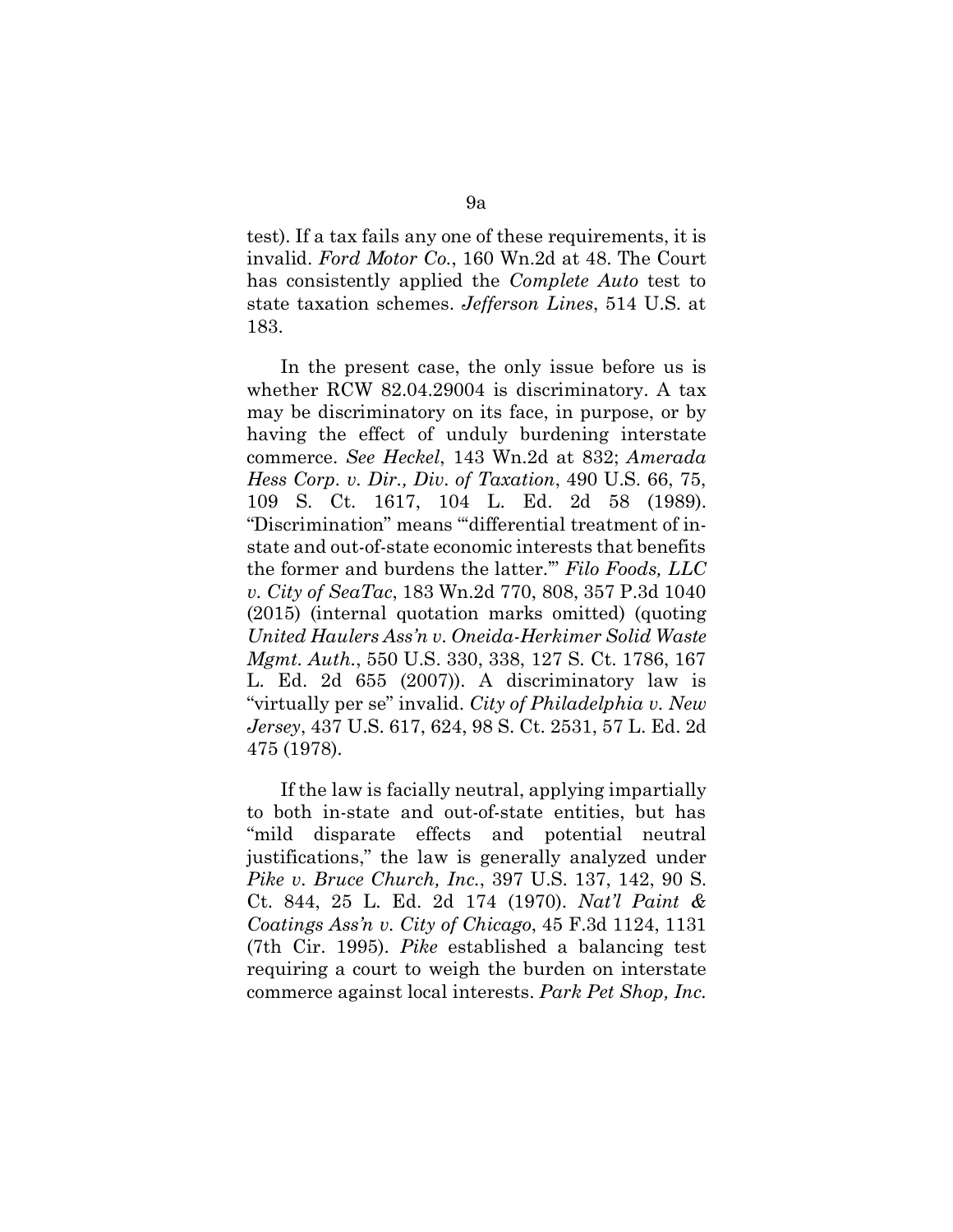*v. City of Chicago*, 872 F.3d 495, 501 (7th Cir. 2017); *Heckel*, 143 Wn.2d at 832. A nondiscriminatory statute is valid unless the burden it imposes on interstate commerce is "clearly excessive in relation to the putative local benefits." *Pike*, 397 U.S. at 142.

Reviewing courts ask whether the challenged statute is discriminatory on its face, in effect, or in purpose. If so, the provision is per se invalid. If not, courts balance the incidental burdens imposed on commerce against the benefits to local interests. *Heckel*, 143 Wn.2d at 832.

### A. Facial Discrimination

The Association asserts that RCW 82.04.29004's increased tax rate is facially discriminatory, as argued in its motion for summary judgment before the trial court. The Association's supplemental briefing in this court focuses only on the purpose and effect of the tax. Because incorporating an argument solely by reference is insufficient, the issue is not properly before us. *See State v. Gamble*, 168 Wn.2d 161, 180, 225 P.3d 973 (2010) ("argument incorporated by reference to other briefing is not properly before this court"); *Diversified Wood Recycling, Inc. v. Johnson*, 161 Wn. App. 859, 890, 251 P.3d 293 (2011) ("We do not permit litigants to use incorporation by reference as a means to argue on appeal or to escape the page limits for briefs set forth in RAP 10.4(b).").

Nevertheless, we agree with the trial court that the tax is facially neutral. "A facially discriminatory law textually identifies out-of-state persons or entities and grants them unfavorable treatment." *Filo*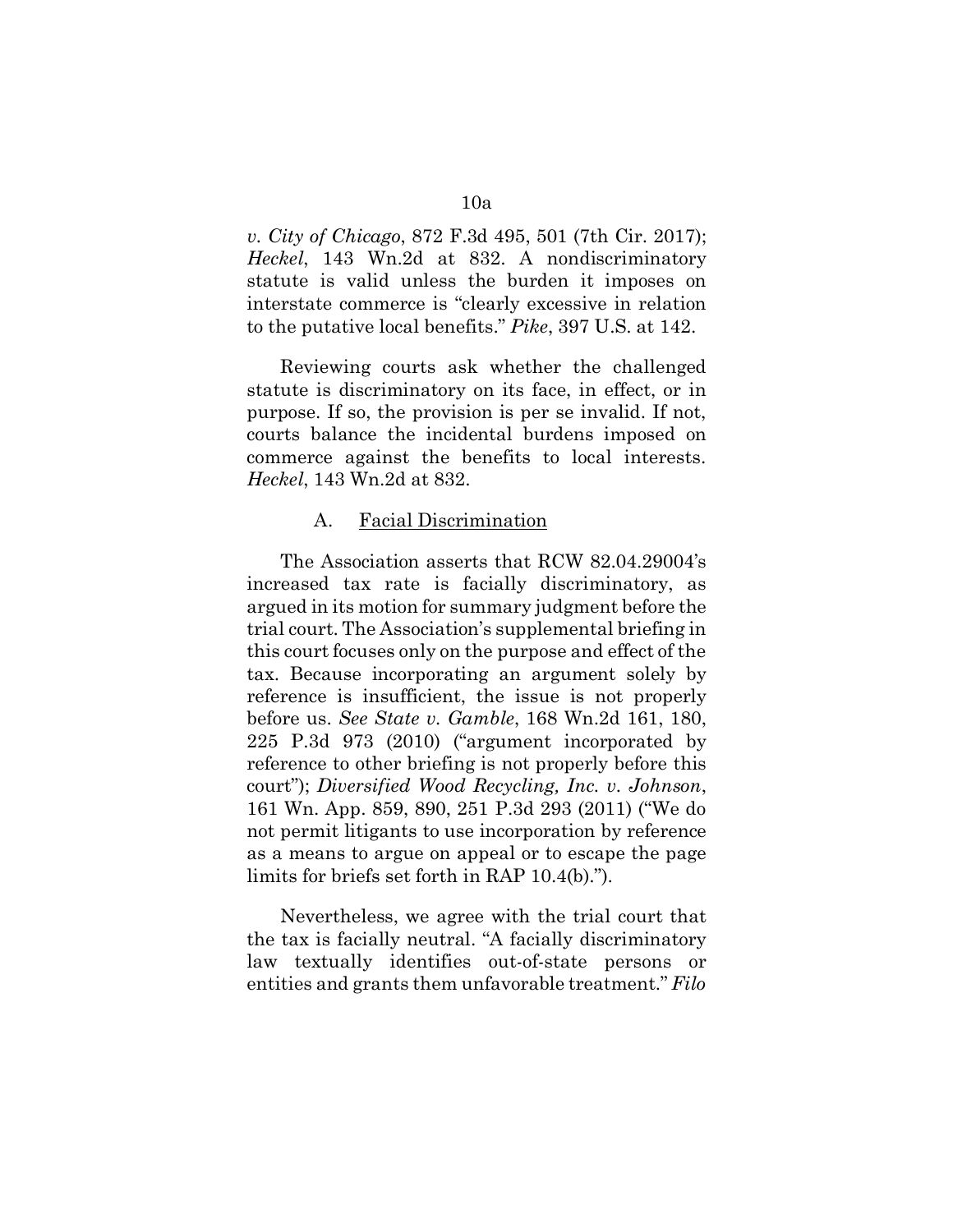*Foods*, 183 Wn.2d at 809 (citing *Camps Newfound/Owatonna*, 520 U.S. at 568 & n.2). RCW 82.04.29004 imposes the challenged tax on *any*  financial institution meeting the \$1 billion consolidated net income threshold. On its face, the statute does not distinguish between in-state and outof-state taxpayers, *see* RCW 82.04.29004(1), (2), thus it does not facially discriminate against interstate commerce. *Filo Foods*, 183 Wn.2d at 809.

### B. Discriminatory Effect

Not only is RCW 82.04.29004 nondiscriminatory on its face, it does not discriminate in effect. Contrary to the Association's argument, disproportionate economic effect on taxpayers does not render a tax discriminatory. The Supreme Court has routinely upheld state statutes against discriminatory effect claims when such laws mainly and even *solely* apply to out-of-state interests. *E.g.*, *CTS Corp. v. Dynamics Corp. of Am.*, 481 U.S. 69, 88, 107 S. Ct. 1637, 95 L. Ed. 2d 67 (1987); *Commonwealth Edison Co. v. Montana*, 453 U.S. 609, 618-19, 101 S. Ct. 2946, 69 L. Ed. 2d 884 (1981); *Exxon Corp. v. Governor of Maryland*, 437 U.S. 117, 125-26, 98 S. Ct. 2207, 57 L. Ed. 2d 91 (1978); *Oliver Iron Mining Co. v. Lord*, 262 U.S. 172, 177-79, 43 S. Ct. 526, 67 L. Ed. 929 (1923); *Heisler v. Thomas Colliery Co.*, 260 U.S. 245, 258-59, 43 S. Ct. 83, 67 L. Ed. 237 (1922).

In *Commonwealth Edison*, the Court reviewed a severance tax on coal mined in Montana. Companies challenged the tax as violating the dormant commerce clause for reasons similar to the Association in the present case: 90 percent of Montana coal was shipped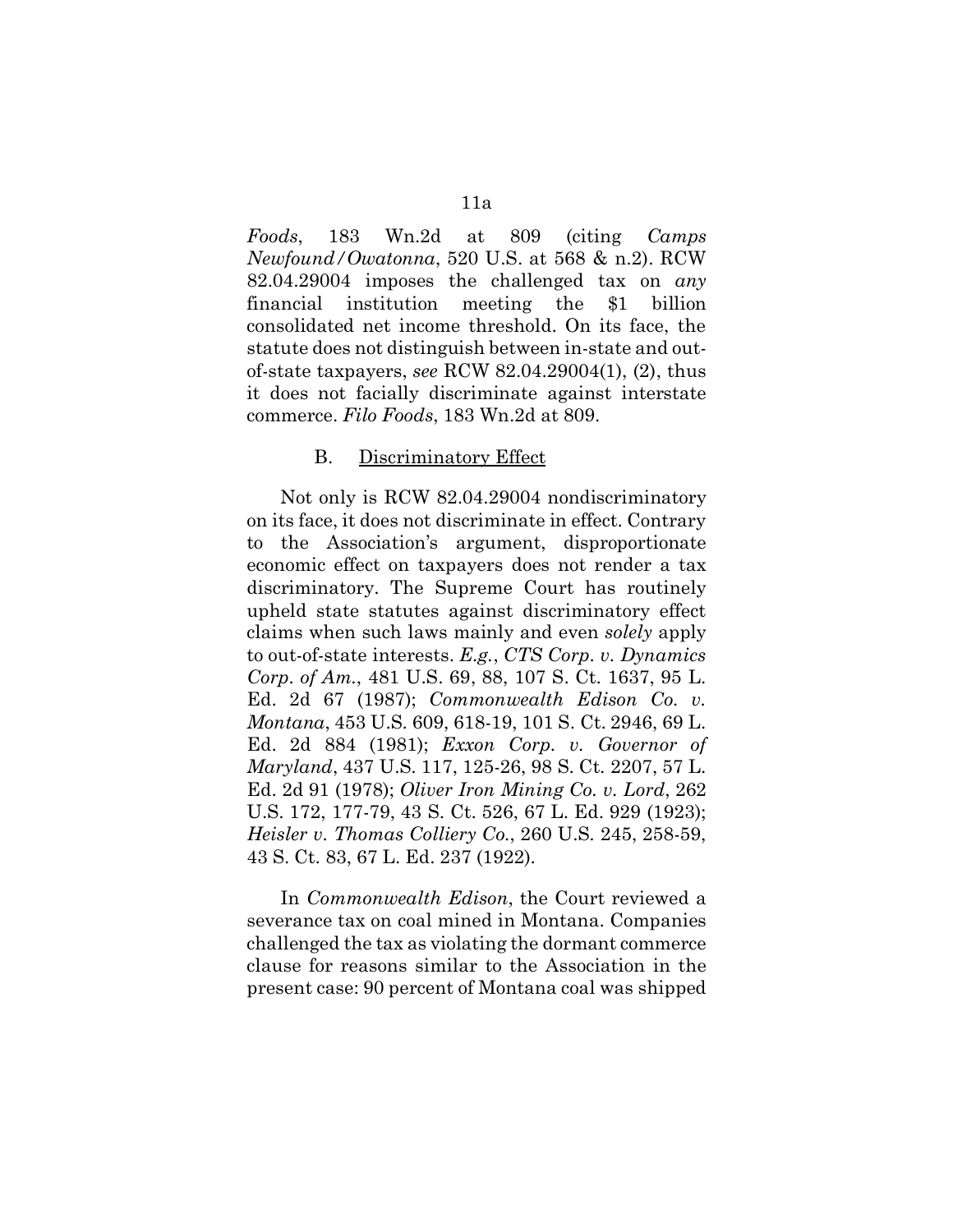outside of the state, and the tax consequently shifted the tax burden to those out-of-state purchasers. 453 U.S. at 617-18. The Court rejected this claim, explaining that all consumers were charged the same tax rate regardless of the destination of the coal. *Id*. at 618. This "evenhanded formula" was not the type of differential tax treatment found discriminatory in other cases. *Id*. Instead, the Court noted, the core of the discrimination claim was that the tax burden fell primarily to out-of-state consumers. *Id*. Such an argument had already been raised and dismissed in *Heisler*, 260 U.S. at 258-59. *Commonwealth Edison*  shared *Heisler*'s "misgivings about judging the validity of a state tax" based on a state's "monopoly position" or its "exportation of the tax burden out of State." 453 U.S. at 618 (internal quotation marks omitted).

The Court went on to explain that the purpose of the commerce clause was to "'create an area of free trade among the several States,'" making the borders between states irrelevant. *Id*. (quoting *McLeod v. J.E. Dilworth Co.*, 322 U.S. 327, 330, 64 S. Ct. 1023, 88 L. Ed. 1304 (1944)). Invaliding the tax merely because Montana coal crossed borders ordinarily considered irrelevant would have required an unwarranted departure from the Court's rationale in previous discrimination cases. *Id*. at 618-19. The Court concluded that the Montana tax scheme did not discriminate against interstate commerce because the burden was borne according to the amount of coal consumed, not to any distinction between in-state and out-of-state consumers. *Id*. at 619.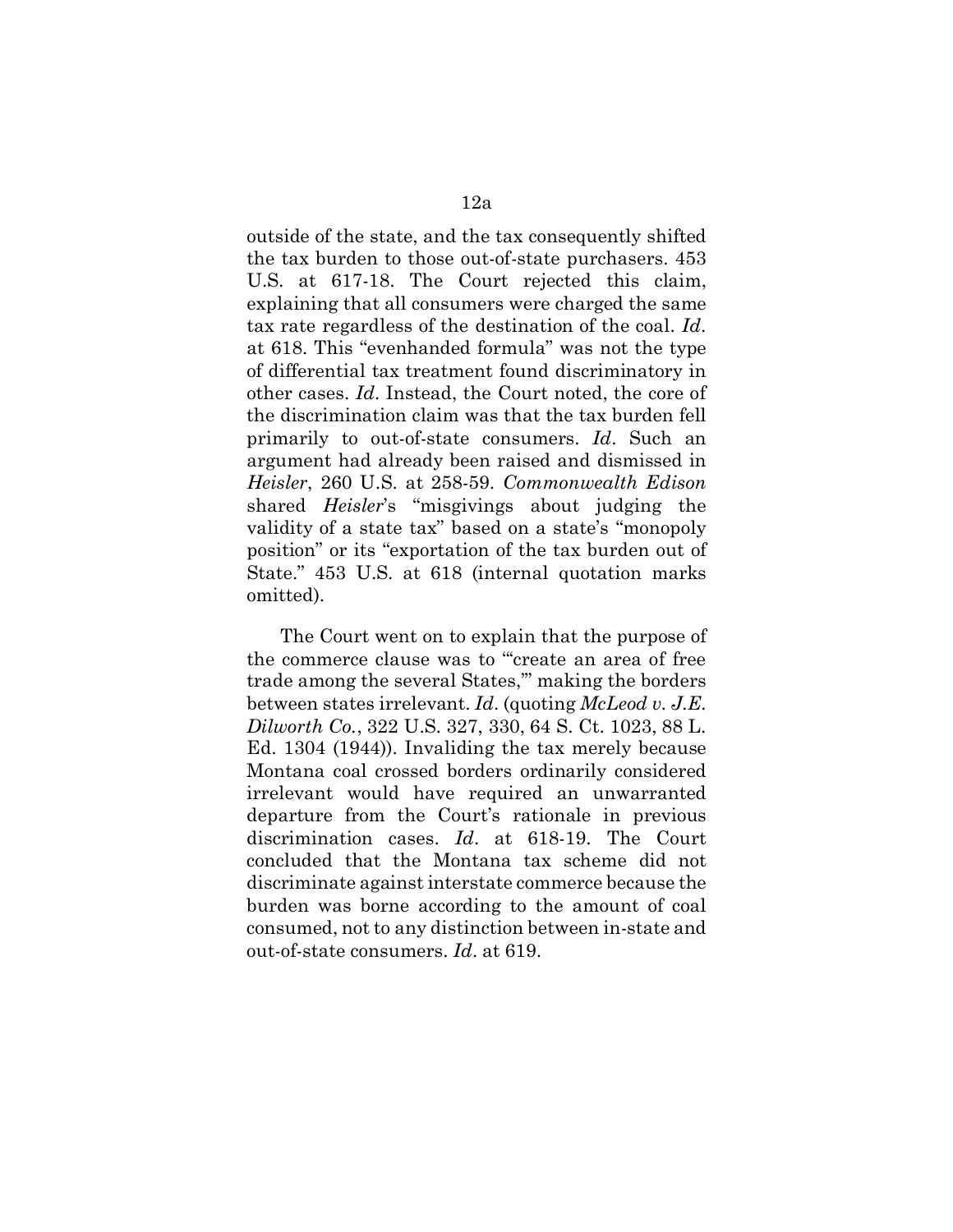In *Exxon*, the Court held that a state law prohibiting all petroleum producers and refiners from operating retail service stations within Maryland did not violate the dormant commerce clause because it did not create any barrier against interstate commerce. 437 U.S. at 126. Exxon, along with other oil companies, argued that the statute effectively protected in-state independent dealers from out-ofstate competition. *Id*. at 125. The companies relied on the fact that only out-of-state companies were affected. *Id*. The Court rejected this argument and held that this effect "by itself" does not establish discrimination against interstate commerce. *Id*. at 126. The Court considered three factors in reaching this conclusion: the law did not prohibit the flow of interstate goods, place added costs on interstate goods, or distinguish between in-state and out-ofstate companies in the retail market. *Id*. The absence of "any" of these factors distinguished the case from those found to discriminate against interstate commerce. *Id*.

*Commonwealth Edison* and *Exxon* are instructive here. Similar to the Montana tax in *Commonwealth Edison*, Washington imposed the challenged tax on resident and nonresident institutions evenhandedly. *See* 453 U.S. at 618; *cf. Bacchus Imps., Ltd. v. Dias*, 468 U.S. 263, 268, 104 S. Ct. 3049, 82 L. Ed. 2d 200 (1984) (invalidating a law providing a direct commercial advantage to local business by granting a tax exemption for liquors produced in Hawaii). *All*  financial institutions operating in-state that generate net income of \$1 billion pay the challenged B&O tax. Additionally, the burden of the tax depends on net income just as the burden in *Commonwealth Edison*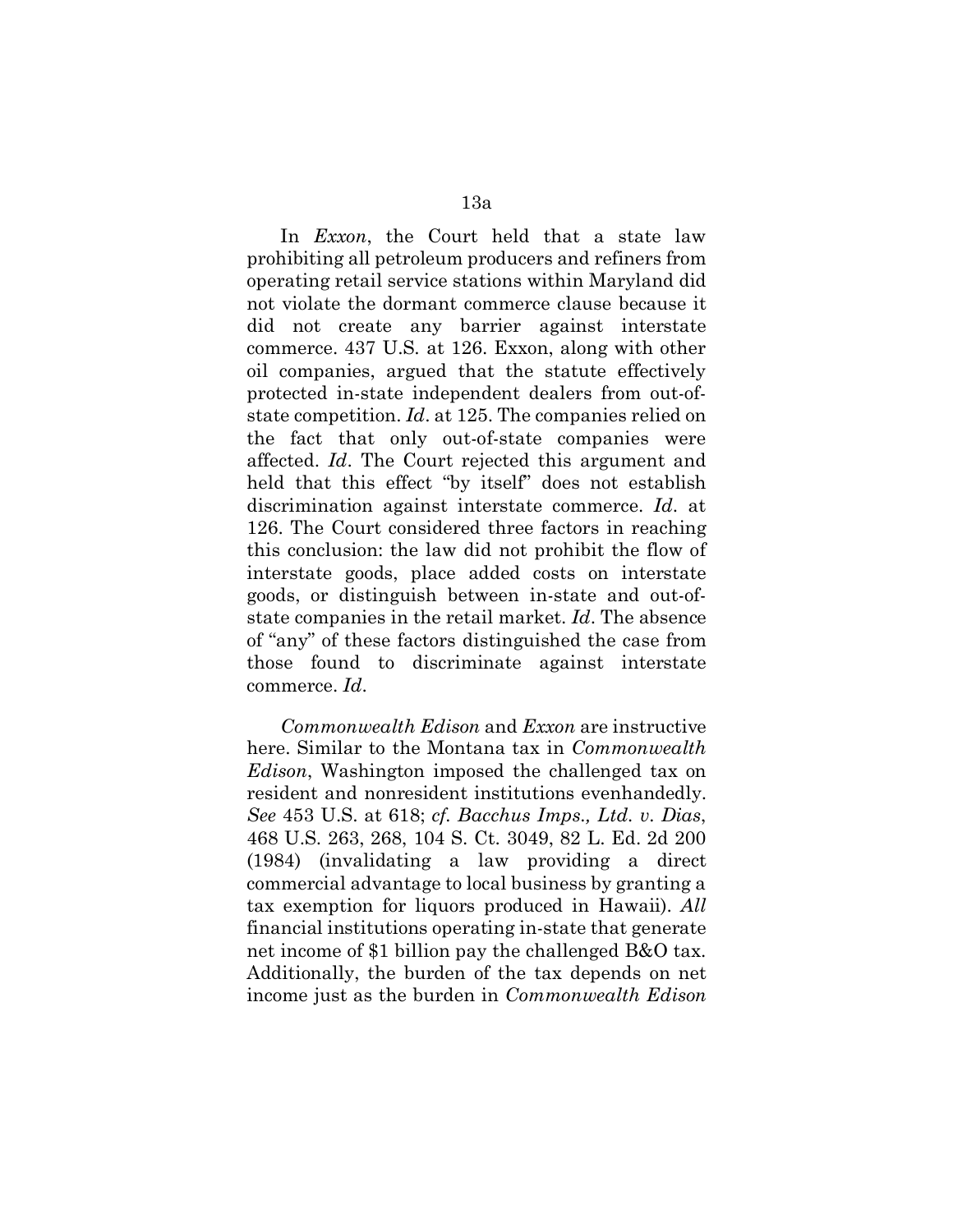depended on the amount of coal consumed—that is, something other than a distinction between in-state and out-of-state consumers. *See* 453 U.S. at 619. As in *Exxon*, the challenged tax creates no barriers against interstate financial institutions: the tax does not prevent financial institutions from entering or operating in Washington; it does not prohibit the flow of interstate goods or distinguish between in-state and out-of-state companies in the retail market. 437 U.S. at 126.

The rationale of *Commonwealth Edison* and *Exxon* is also applicable. In both cases, the Court dismissed the argument that disparate economic effect constituted discrimination, even when a challenged tax affected *only* out-of-state interests. *See Commonwealth Edison*, 453 U.S. at 618; *Exxon*, 437 U.S. at 126. Here, in- and out-of-state financial institutions paid the increased tax rate. Clerk's Papers (CP) at 371 (153 financial institutions paid the added 1.2 percent tax, including three based in Washington). That the tax is borne primarily by outof-state institutions is of no moment under *Commonwealth Edison* and *Exxon*. Indeed, even if no Washington-based institutions qualified, the tax would not offend the dormant commerce clause. *See Exxon*, 437 U.S. at 126 (affirming a law applicable only to out-of-state oil companies). To accept the Association's argument that the tax is protectionist because it disproportionately burdens out-of-state institutions conflicts with the Court's discrimination cases. *See id*.; *Commonwealth Edison*, 453 U.S. at 618.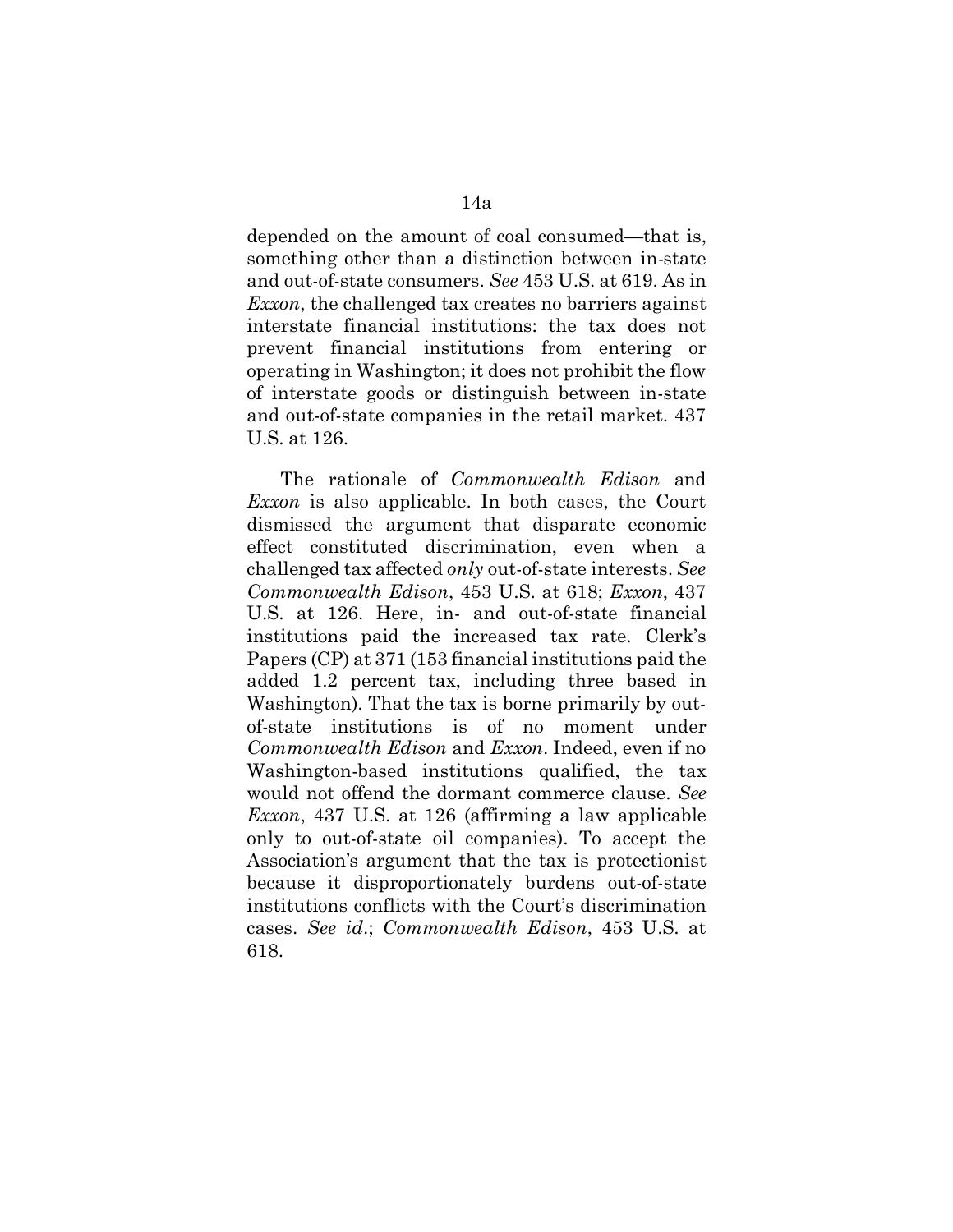The Association attempts to overcome *Commonwealth Edison*'s rejection of its disproportionate effect argument by distinguishing the "indirect, downstream effect[]" of the Montana tax from the "direct effect" of the 1.2 percent tax, which favors in-state interests over out-of-state interests. Br. of Resp'ts at 29-30. Because the Montana tax was levied against in-state coal producers but passed on to out-of-state purchasers, the Association contends *Commonwealth Edison*'s holding is limited to an indirect tax effect. The Association is incorrect. The Montana coal producers passed the tax on in costs to out-of-state consumers as a business choice. The tax here is levied directly on out-of-state institutions. Yet the result is the same: an increase in taxes increases the costs to the consumer. Ultimately the affected payers of both taxes are treated equally. The coal tax was generally applicable to all coal purchasers, and the increased tax rate applies to all financial institutions meeting the income threshold. *See Commonwealth Edison*, 453 U.S. at 618.

The Association also argues that *Exxon* is inapplicable. The *Exxon* Court upheld a prohibition on operating retail gas stations because it did not give local retailers a competitive advantage by, among other things, placing added costs on interstate competitors. 437 U.S. at 126. The 1.2 percent tax, according to the Association, increases the cost of conducting business in Washington for out-of-state institutions. CP at 298-309 (arguing the tax constitutes a "significant expense that increases" a financial institution's "costs of doing business in the state," which "can influence pricing, investment and other business decisions"). We reject this argument.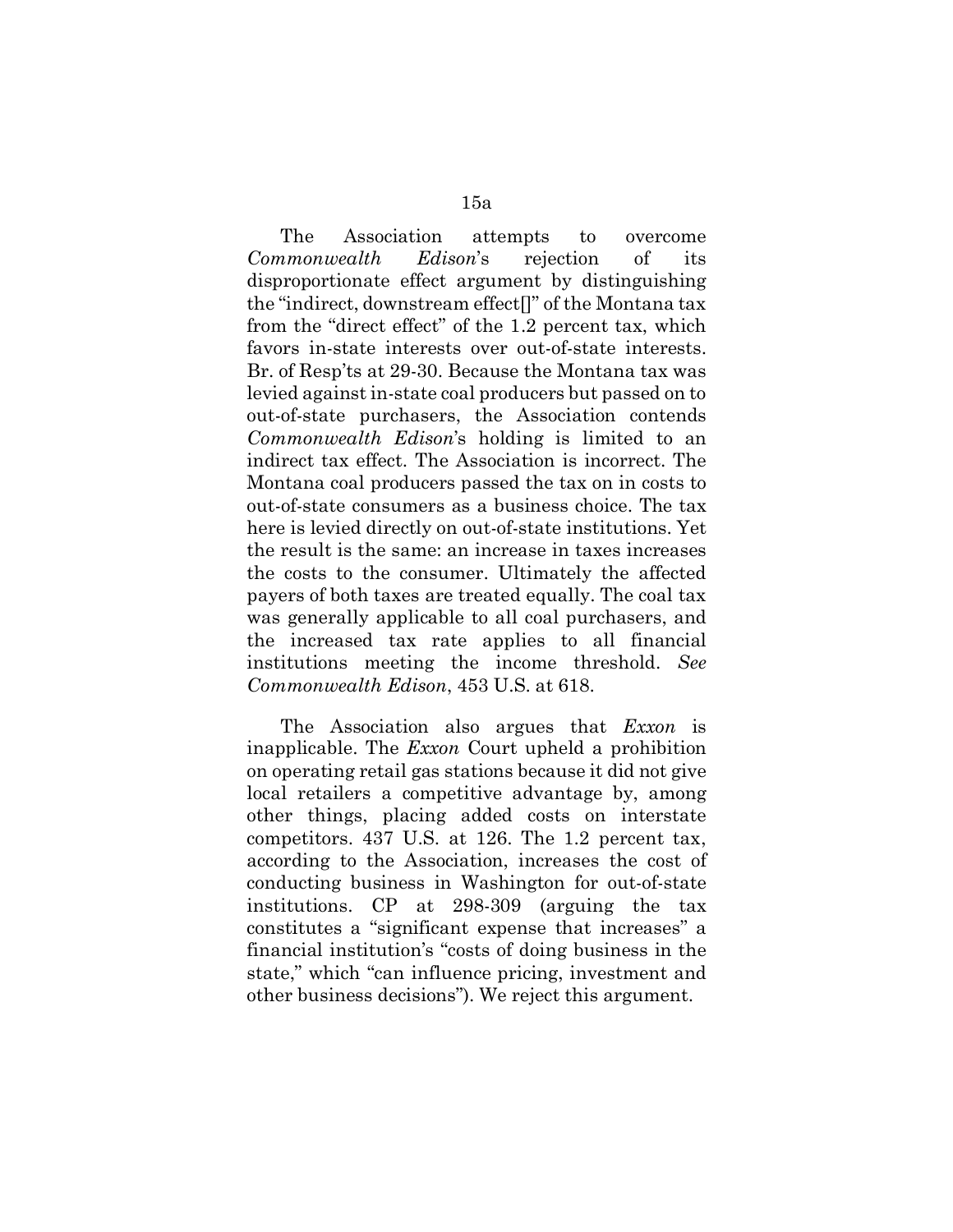First, raising the cost of doing business alone does not show a discriminatory effect. The *Exxon* Court considered added costs as one of a number of factors that could create barriers to interstate commerce. 437 U.S. at 126 (other factors include prohibiting the flow of interstate goods and distinguishing between inand out-of-state companies in the retail market). The Court explicitly observed that the "absence of *any* of these factors fully distinguishes this case from those in which a State has been found to have discriminated against interstate commerce." *Id*. (emphasis added). In *Hunt v. Washington Apple Advertising Commission*, 432 U.S. 333, 97 S. Ct. 2434, 53 L. Ed. 2d 383 (1977), for example, the challenged statute increased business costs for out-of-state apple dealers and "in various other ways, favored the in-state dealer in the local market." *Exxon*, 437 U.S. at 126 (citing *Hunt*, 432 U.S. at 351-52). Unlike *Hunt*, the Association offers no other evidence, apart from added cost, that the challenged tax burdens interstate commerce. In any event, it has been long recognized that it is "'not the purpose of the commerce clause to relieve those engaged in interstate commerce from their just share of state tax burden even though it increases the cost of doing the business.'" *Chi. Bridge & Iron*, 98 Wn.2d at 825-26 (internal quotation marks omitted) (quoting *Gen. Motors Corp. v. Washington*, 377 U.S. 436, 439, 84 S. Ct. 1564, 12 L. Ed. 2d 430 (1964), *overruled in part on other grounds by Tyler Pipe Indus., Inc. v. Wash. State Dep't of Revenue*, 483 U.S. 232, 248, 107 S. Ct. 2810, 97 L. Ed. 2d 199 (1987)).

Second, evidence of increased cost is not evidence of discriminatory effect on out-of-state institutions.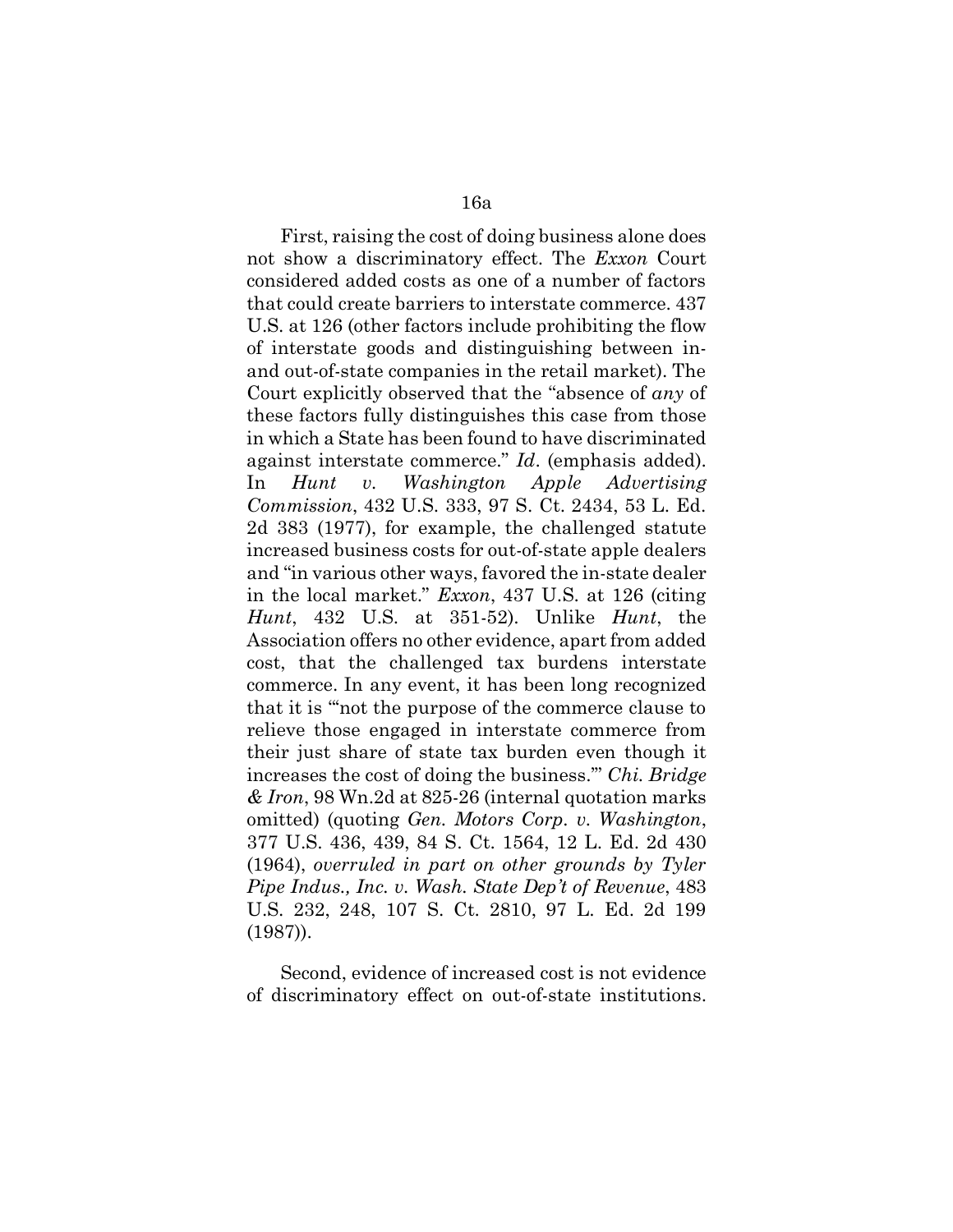Qualifying in-state financial institutions would also presumably suffer increased costs as a result of paying the increased tax.

The Association's reliance on *Bacchus Imports*, 468 U.S. at 268-70, *Family Winemakers of California v. Jenkins*, 592 F.3d 1, 9-14 (1st Cir. 2010), and *Cachia v. Islamorada*, 542 F.3d 839, 843 (11th Cir. 2008), is misplaced. *Bacchus Imports* concerned a Hawaii tax exemption applicable only to locally produced liquor and fruit wine. 468 U.S. at 265. The Court concluded that the exemption discriminated on its face against interstate commerce by bestowing a commercial advantage on local producers, despite the tax applying to all Hawaii wholesalers and its burden borne by all Hawaii consumers. *Id*. at 267-68. The legislature's motivation for the exemption was to aid Hawaiian industry, and its effect was clearly discriminatory because it applied only to local beverages. *Id*. at 270-71. The 1.2 percent tax, in contrast, contains no such exemptions for local financial institutions and eligibility to pay the tax is dependent on income rather than a uniquely in-state factor such as *Bacchus Imports*' liquor and fruit wine.

In *Family Winemakers*, Massachusetts created a regulatory scheme for wineries to ship wine to instate buyers. 592 F.3d at 4. The law distinguished between large wineries (producing more than 30,000 gallons of wine) and small wineries (producing less than 30,000 gallons). *Id*. Small wineries could sell their wines in three ways simultaneously: ship directly to consumers, sell through wholesale, or sell through retail distribution; whereas large wineries were forced to choose between either buying a special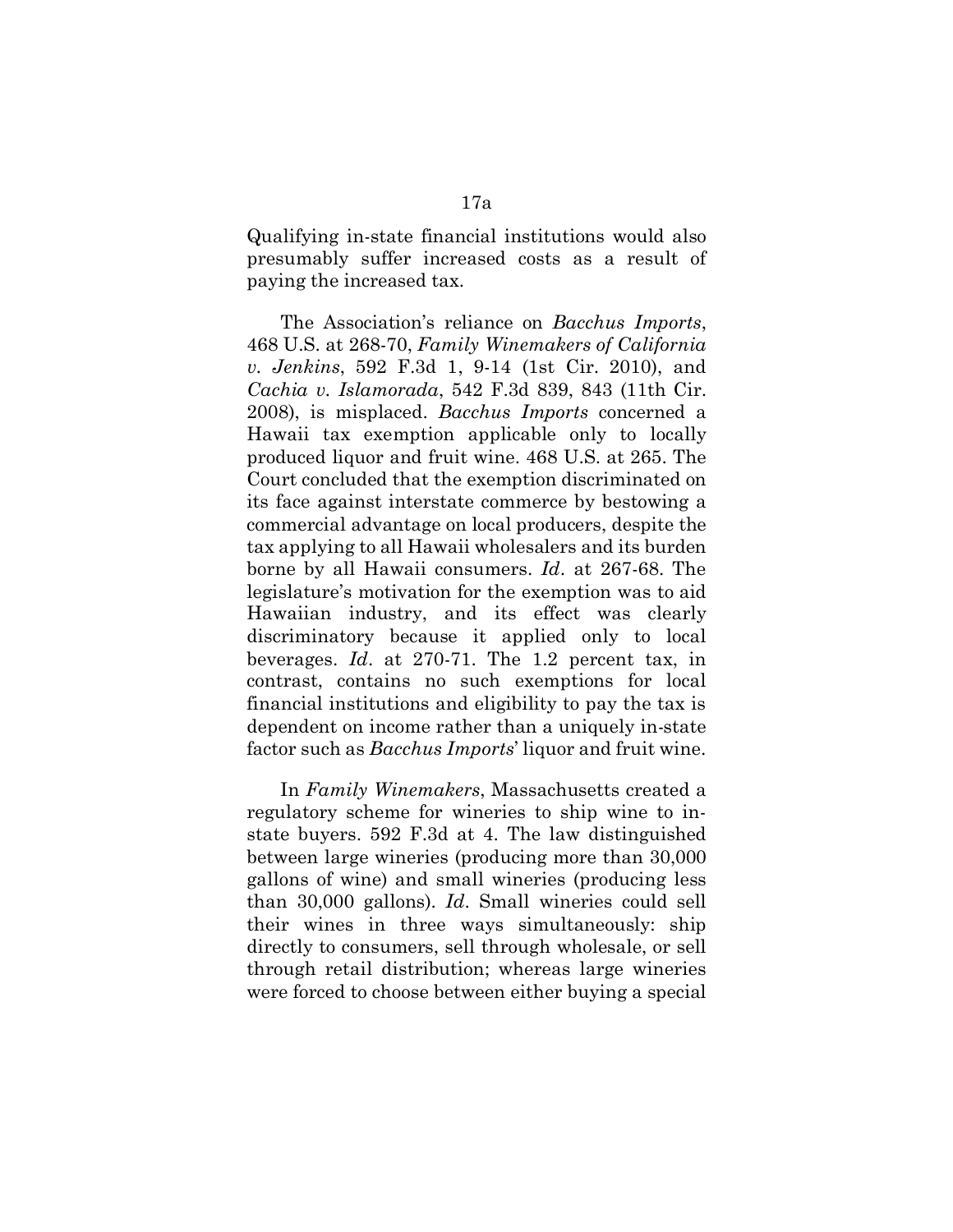license to ship directly to consumers or using wholesale distribution. *Id*. at 4, 8. All Massachusetts wineries qualified as small and most out-of-state wineries were considered large. *Id*. at 4. The First Circuit Court of Appeals held the scheme was discriminatory in effect because the gallonage cap changed the "competitive balance between in-state and out-of-state wineries in a way that benefits Massachusetts's wineries and significantly burdens out-of-state competitors." *Id.* at 5. The ""effect of [the law] is to cause local goods to constitute a larger share, and goods with an out-of-state source to constitute a smaller share, of the total sales in the market.'" *Id*. at 10 (quoting *Exxon*, 437 U.S. at 126 n.16).

Unlike the distribution scheme in *Family Winemakers*, the effect of the challenged tax in this case does not shift the competitive balance in favor of local interests. The Massachusetts' law allowed small wineries to utilize all available distribution methods while forcing large wineries to choose only one. *See id*. at 11-12. This "clear competitive advantage" for small wineries was unavailable to large wineries and "artificially limit[ed] the playing field." *Id*. Here, the tax offers no such clear competitive advantage to local financial institutions; rather, qualifying Washingtonbased institutions must pay the same increased tax rate as out-of-state institutions. In effect, all prosperous financial institutions compete on the same footing. *Cf. id*. at 12. All less-prosperous financial institutions would also compete on the same footing; resident and nonresident institutions falling below the income threshold would *not* be subject to the additional B&O tax. Thus, the tax does nothing to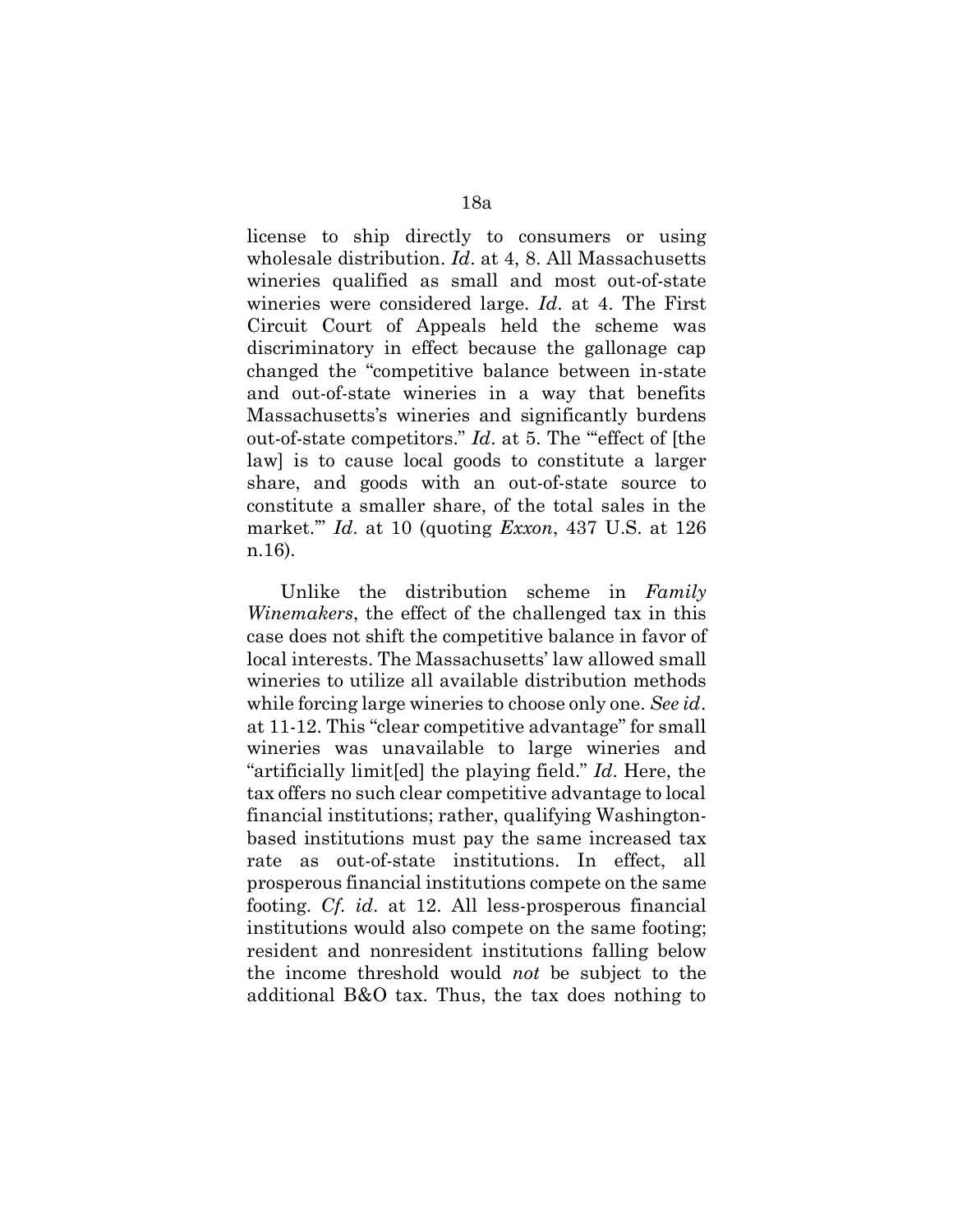artificially limit the playing field or grant benefits to local institutions denied to their out-of-state competitors.

*Cachia* is similarly unhelpful to the Association. There, a Florida law prohibited large chain or "formula" restaurants from operating in the state. 542 F.3d at 841-42. The Eleventh Circuit concluded the provision discriminated in practical effect against interstate commerce. *Id*. at 842. The court observed that the provision did not "simply raise the costs of operating a formula restaurant," it entirely prohibited such restaurants from opening and preventing the entry of the business into competition in the local market. *Id*. at 842-43. *Cachia* is easily distinguishable from the current case because the challenged tax does not prevent out-of-state institutions from operating in Washington, let alone wholly preclude them from entering the state market. *Cf. id*. at 842.

The tax also survives the claim that it unconstitutionally burdens out-of-state institutions based on their interstate commercial activity. The Association notes that only institutions participating in national and global commerce generate the substantial income required to qualify for the increased tax rate. Yet, "[i]t is a truism that the mere act of carrying on business in interstate commerce does not exempt a corporation from state taxation." *Colonial Pipeline Co. v. Traigle*, 421 U.S. 100, 108, 95 S. Ct 1538, 44 L. Ed. 2d 1 (1975). The Court has often upheld "nondiscriminatory, *properly apportioned*  state corporate taxes upon foreign corporations doing an exclusively interstate business when the tax is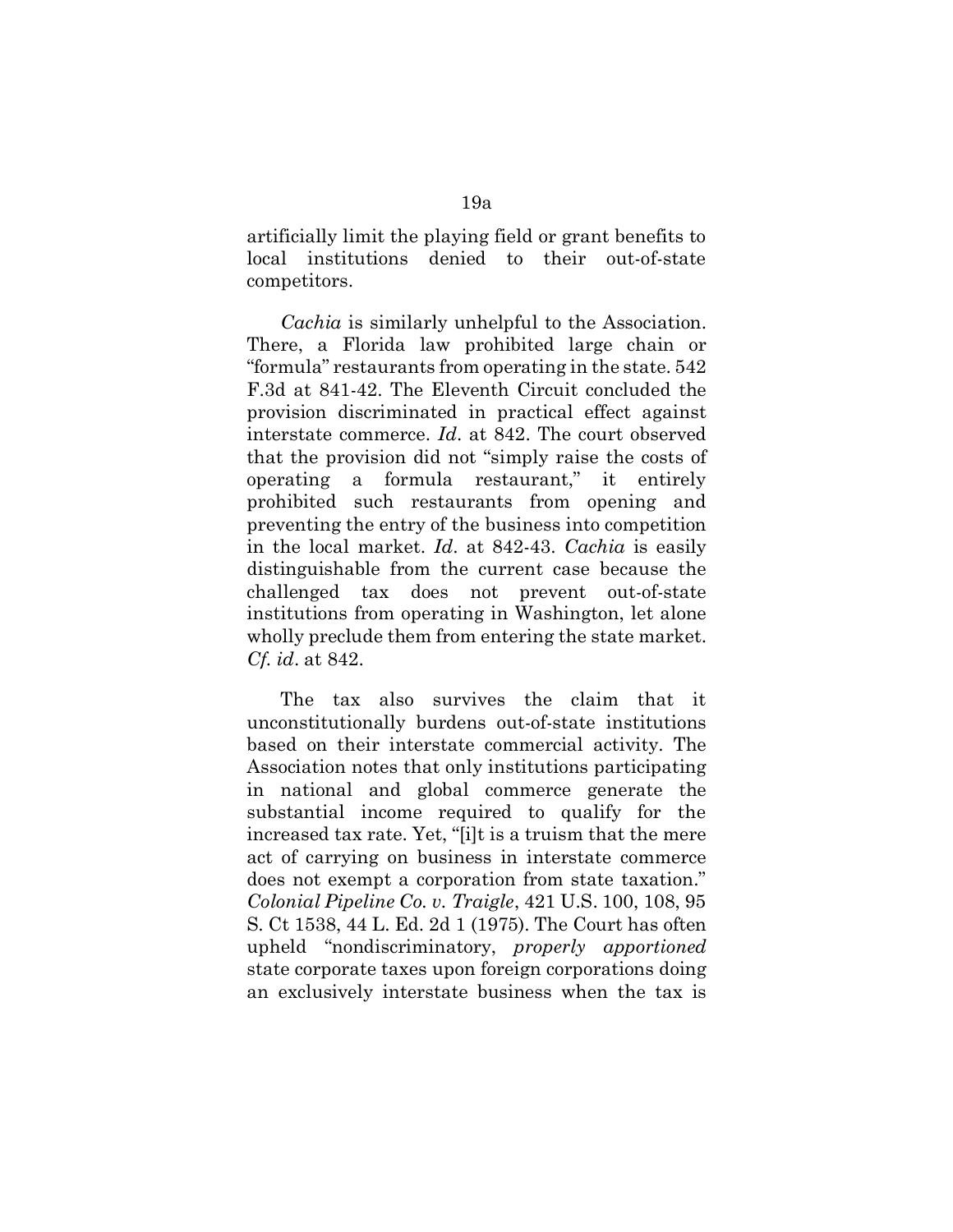related to a corporation's local activities and the State has provided benefits and protections for those activities for which it is justified in asking a fair and reasonable return." *Id*. (emphasis added) (citing *Gen. Motors Corp.*, 377 U.S. 436; *Memphis Nat. Gas Co. v. Stone*, 335 U.S. 80, 68 S. Ct. 1475, 92 L. Ed. 1832 (1948); *cf. Spector Motor Serv., Inc. v. O'Connor*, 340 U.S. 602, 71 S. Ct. 508, 95 L. Ed. 573 (1951), *overruled by Complete Auto Transit*, 430 U.S. at 288-89).

As noted, a B&O tax is an excise tax on gross income imposed for the "privilege of doing business" in Washington. *Ford Motor Co.*, 160 Wn.2d at 39. The legislature provided for apportionment of income derived from intrastate and interstate activities when enacting the B&O tax act. *Crown Zellerbach Corp.*, 45 Wn.2d at 762. Apportionment allows states to tax the part of an interstate transaction that takes place within the state. *Smith*, 64 Wn.2d at 334.

RCW 82.04.29004's 1.2 percent increase in tax liability, an additional B&O tax, is not measured against a financial institution's national or global income. It is limited (apportioned) to only the income associated with Washington business activity. RCW 82.04.29004(1) (stating that "[t]he additional tax is equal to the gross income of the business taxable under RCW 82.04.290(2) multiplied by the rate of 1.2 percent")[.3](#page-19-0) The Court recognized that for interstate

<span id="page-19-0"></span><sup>3</sup> The State provides a useful equation illustrating how RCW 82.04.29004 operates: a financial institution located outside of Washington generates a gross income of \$2 billion, earning \$40 million of that income from Washington business activity. Reply Br. of Appellants at 10. Dividing the Washington income by the gross income (\$40 million/\$2 billion) equals .02, or a 2 percent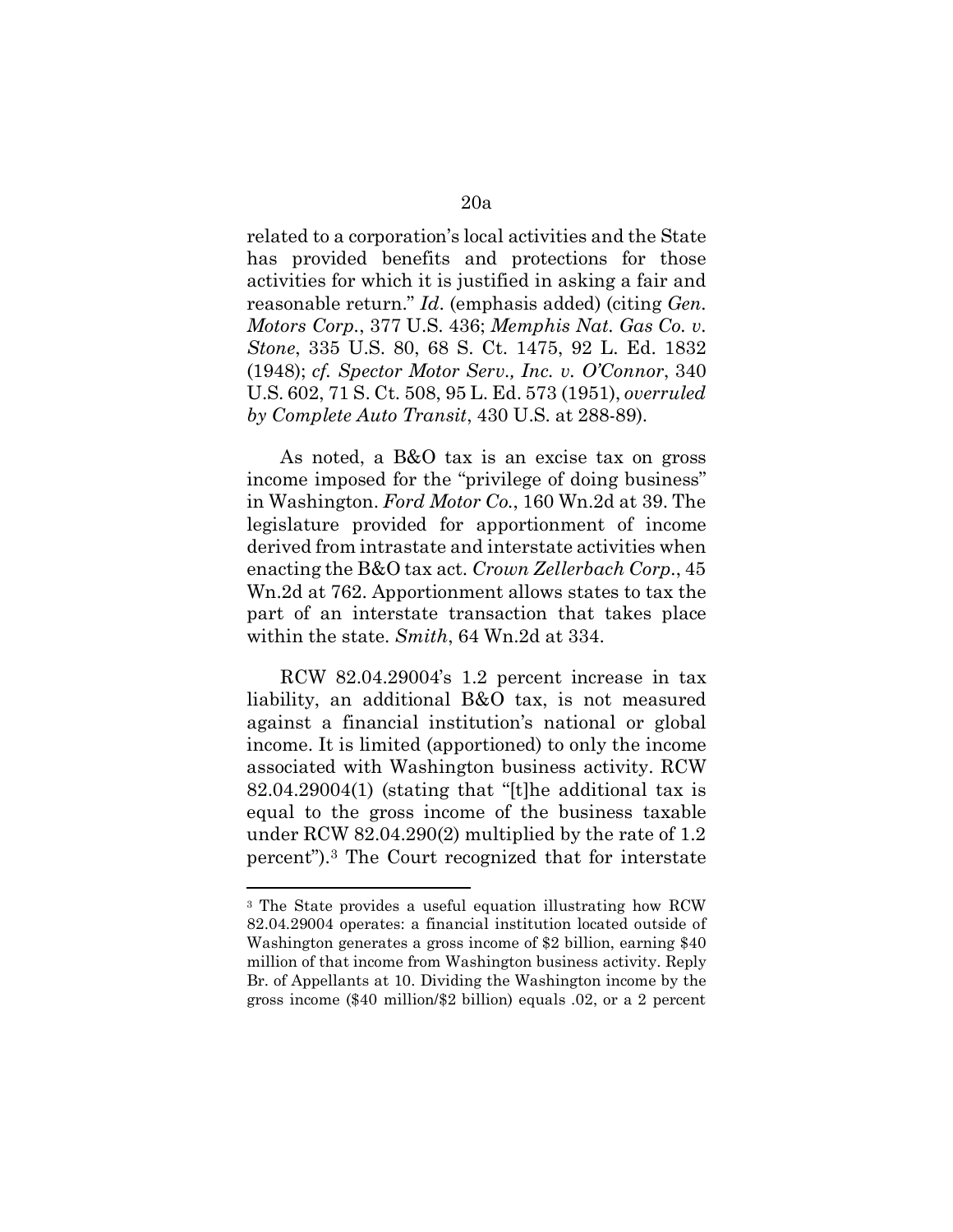commerce, "the anti-discrimination principle has not in practice required much in addition to the requirement of fair apportionment." *Container Corp. of Am. v. Franchise Tax Bd.*, 463 U.S. 159, 171, 103 S. Ct. 2933, 77 L. Ed. 2d 545 (1983); *see also Trinova Corp. v. Mich. Dep't of Treasury*, 498 U.S. 358, 384-85, 111 S. Ct. 818, 112 L. Ed. 2d 884 (1991) (explaining that the commerce clause requires more than facial neutrality and fair apportionment provides that "something more").[4](#page-20-0)

The Association does not meaningfully dispute that the tax is properly apportioned. *See Trinova*, 498 U.S. at 380 (the burden of showing that a tax is not fairly apportioned rests on the taxpayer). Instead, the Association emphasizes that even apportioned taxes can be discriminatory. The Association is correct insofar as it properly recognizes that a fair apportionment methodology does not necessarily "insulate" a state tax from impermissible discrimination. *See Westinghouse Elec. Corp. v. Tully*, 466 U.S. 388, 398-99, 104 S. Ct. 1856, 80 L. Ed. 2d 388 (1984). But discrimination requires more than mere assertion that it exists. One method the Court has

apportionment factor. *Id.* Multiplying the Washington apportioned income (\$40 million) by the 1.2 percent rate results in a tax liability of \$480,000. *Id.* This equation remains the same regardless of the financial institution's physical location, inside or outside of Washington.

<span id="page-20-0"></span><sup>4</sup> The apportionment of the tax is critical to its constitutionality, distinguishing this case from *Fulton Corp. v. Faulkner*, which invalidated a law that taxed "stock only to the degree that its issuing corporation participates in interstate commerce." 516 U.S. 325, 333, 116 S. Ct. 848, 133 L. Ed. 2d 796 (1996).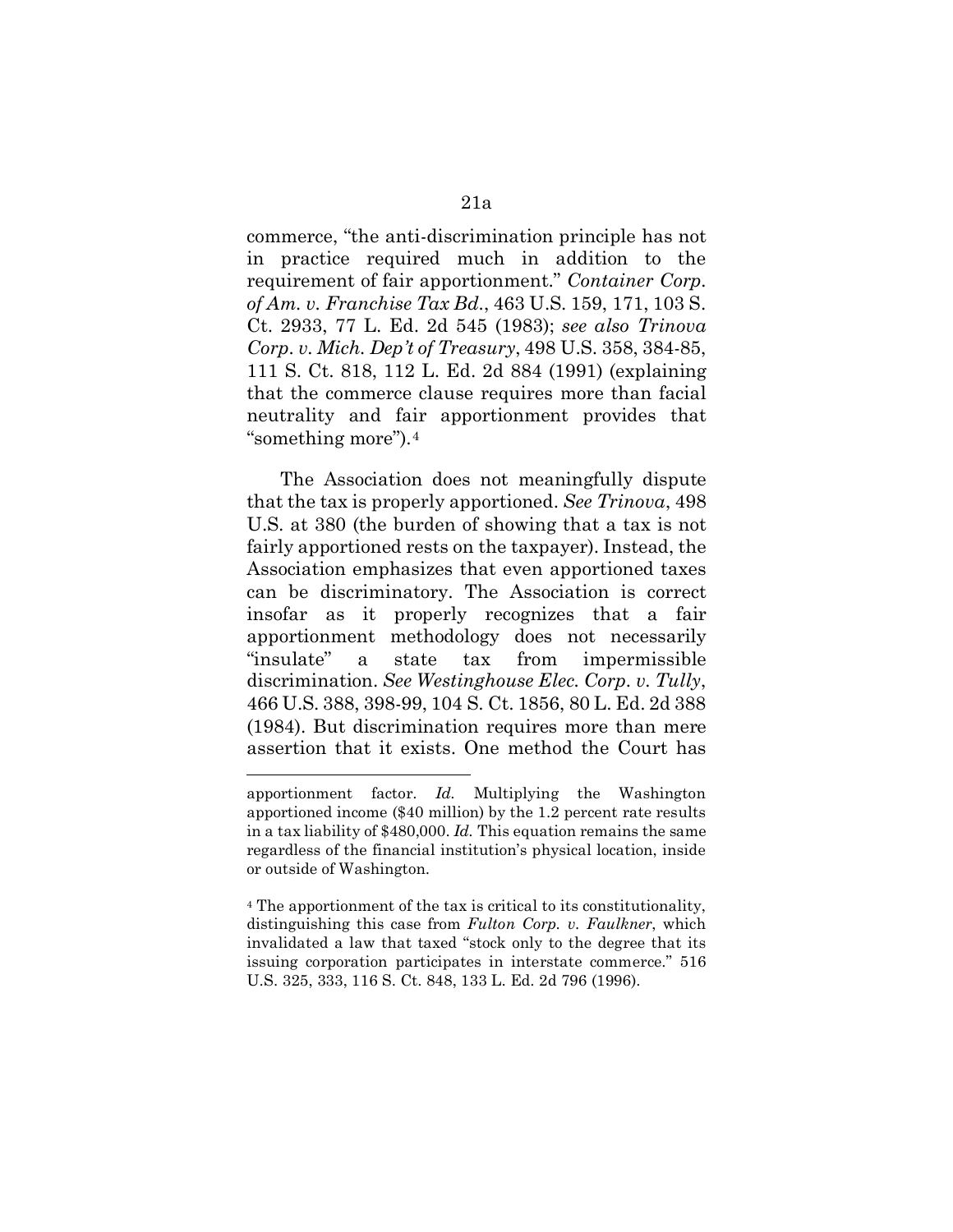used to determine whether a tax is impermissibly discriminatory is the internal consistency test.

Used in both the apportionment and discrimination contexts, the internal consistency test requires a state tax to be consistent such that if it was applied by every jurisdiction, there would be no impermissible interference with free trade by means of multiple taxation. *Gen. Motors Corp. v. City of Seattle*, 107 Wn. App. 42, 56, 25 P.3d 1022 (2001) (citing *Jefferson Lines*, 514 U.S. at 185); *see also Armco, Inc. v. Hardesty*, 467 U.S. 638, 644, 104 S. Ct 2620, 81 L. Ed 2d 540 (1984) (extending internal consistency test to interstate commerce discrimination claims). The test focuses on the structural integrity of the tax, rather than the degree to which it reflects economic reality. *Gen. Motors Corp.*, 107 Wn. App. at 56; *see also Comptroller of Treasury v. Wynne*, 575 U.S. 542, 561-64, 135 S. Ct. 1787, 191 L. Ed. 2d 813 (2015) (noting the internal consistency test's application to numerous taxation schemes).

The challenged tax satisfies the internal consistency test. Under RCW 82.04.29004(1), a financial institution's gross income from activities within the taxing state is multiplied by 1.2 percent. Multiple taxation would not occur if every other state adopted this scheme because the tax is measured by the gross income generated *only* in the taxing state. *See* RCW 82.04.29004(1). The physical location of the taxpayer is irrelevant. *See Armco*, 467 U.S. at 644-45 (West Virginia tax system was not internally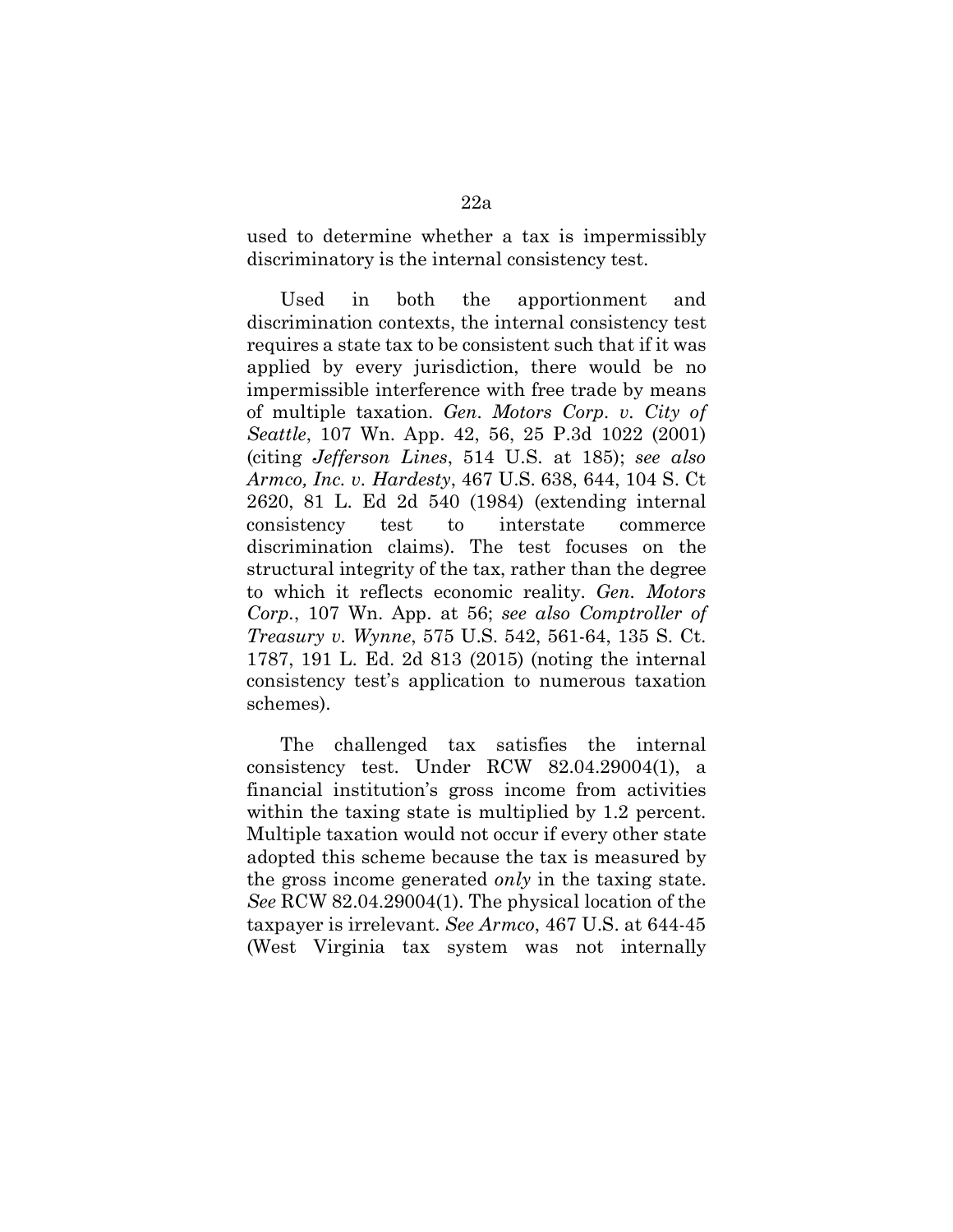consistent because liability for a tax depended on where the goods were manufactured).<sup>5</sup>

As noted, the Association does not meaningfully dispute apportionment of the tax. Nor does the Association contest the right of all states to set differential tax rates. The internal consistency test asks whether an affected taxpayer would be taxed twice by a challenged law or regulation. *E.g.*, *Wynne*, 575 U.S. at 561-62. If every state followed Washington's lead and charged a 2.7 percent B&O tax rate (or higher) for every financial institution doing business within its boundaries, the impact would not result in double taxation; states would tax income related only to that state. Such an outcome does not offend the commerce clause. *See id*. at 564-65 (Maryland income tax law failed to offer credit for

<span id="page-22-0"></span><sup>5</sup> The Association argued below that RCW 82.04.29004 fails the internal consistency test. According to the Association, like the invalidated alternative minimum tax in *Wal-Mart Puerto Rico, Inc. v. Zaragoza-Gomez*, 834 F.3d 110, 126 (1st Cir. 2016), the 1.2 percent tax would disadvantage corporations doing business across state lines relative to those consolidated in one state principally because multistate corporations could not enjoy functional integration, centralization of management, and economies of scale in their interstate business model. But RCW 82.04.29004 does not tax transactions occurring across state lines; the statute is apportioned only to income related to Washington business activity. Eligibility to pay a tax based on a specific income is not tantamount to *measuring* tax liability on interstate income. *Cf. Fulton*, 516 U.S. at 328, 333 (invaliding a tax that imposed no liability on taxpayers owning stock in an exclusively in-state business while taxing those holding stock in interstate business). Further, the Association does not clarify how the tax would deprive institutions of functional integration, centralized management, or economies of scale.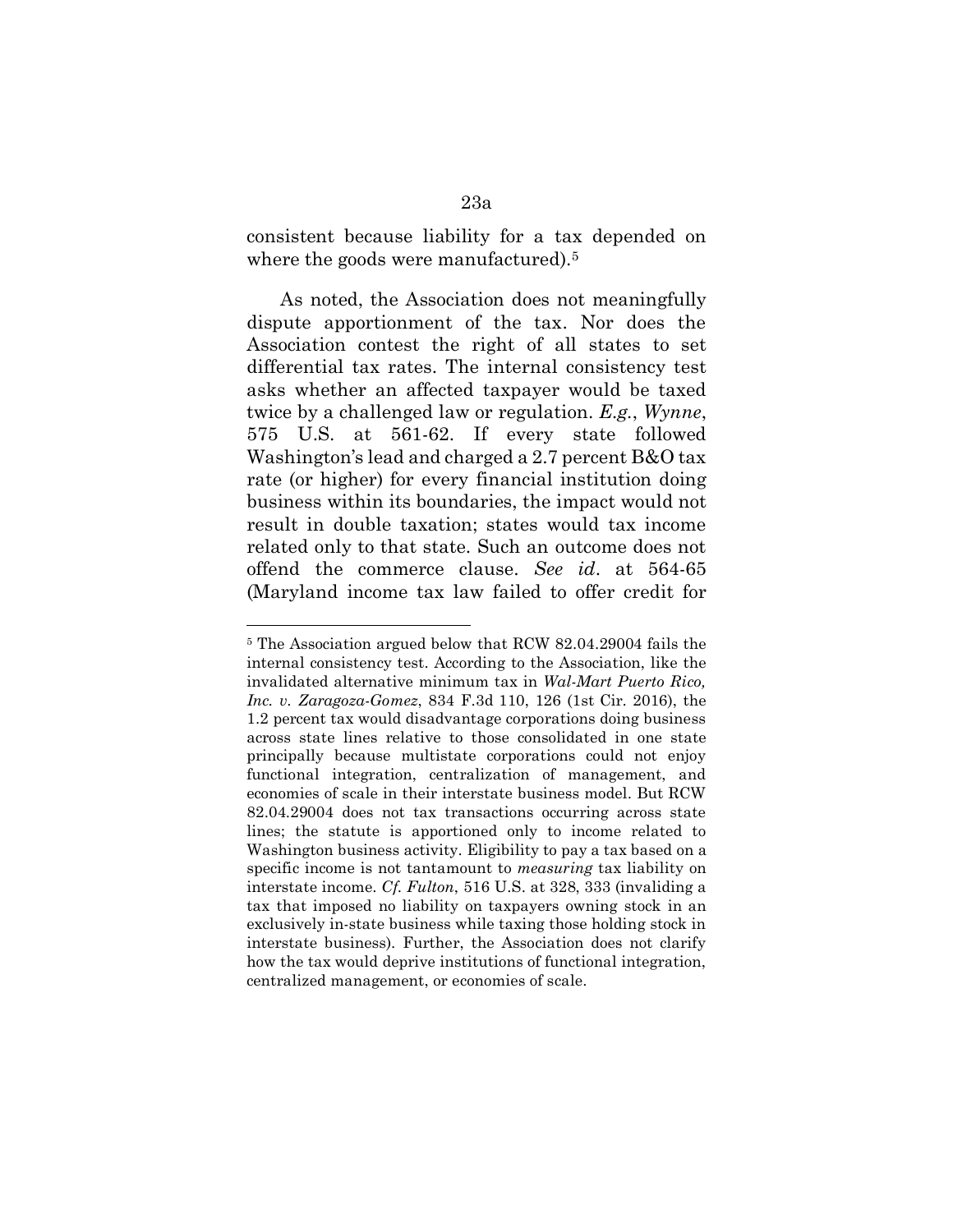other states' taxes resulting in impermissible double taxation).

Instead, the Association contends that if every state adopted the fairly apportioned tax then "the cumulative effect of the huge increase in the tax *rate*  in every state would be a massive increase in the tax burden on interstate commerce" and "'eat[] away' at the earnings of the targeted financial institutions without burdening their strictly local competition." Br. of Resp'ts at 32 (alteration in original) (citing *Nippert v. City of Richmond*, 327 U.S. 416, 430-31, 66 S. Ct. 586, 90 L. Ed. 760 (1946)). This is essentially the same increasing-the-cost-of-business argument the Association already raised and that *Exxon*, 437 U.S. at 126, and *General Motors*, 377 U.S. at 439, resolve: the commerce clause does not release those engaged in interstate commerce from their just share of state tax burden even though it increases the costs of doing business. *Chi. Bridge & Iron*, 98 Wn.2d at 825-26.

The remaining cases cited by the Association are inapposite. *Camps Newfound/Owatonna* concerned a facially discriminatory statute that exempted charities serving mostly in-state residents from certain property taxes, but the exemption was limited or unavailable to charities that served mostly out-ofstate clientele. 520 U.S. at 568. This exemption impermissibly distinguished between groups serving those in interstate commerce and those serving only in-state residents. *Id*. at 575-76. In contrast, the 1.2 percent tax is not facially discriminatory, nor does the tax "operate[] principally for the benefit" of Washington institutions because all qualifying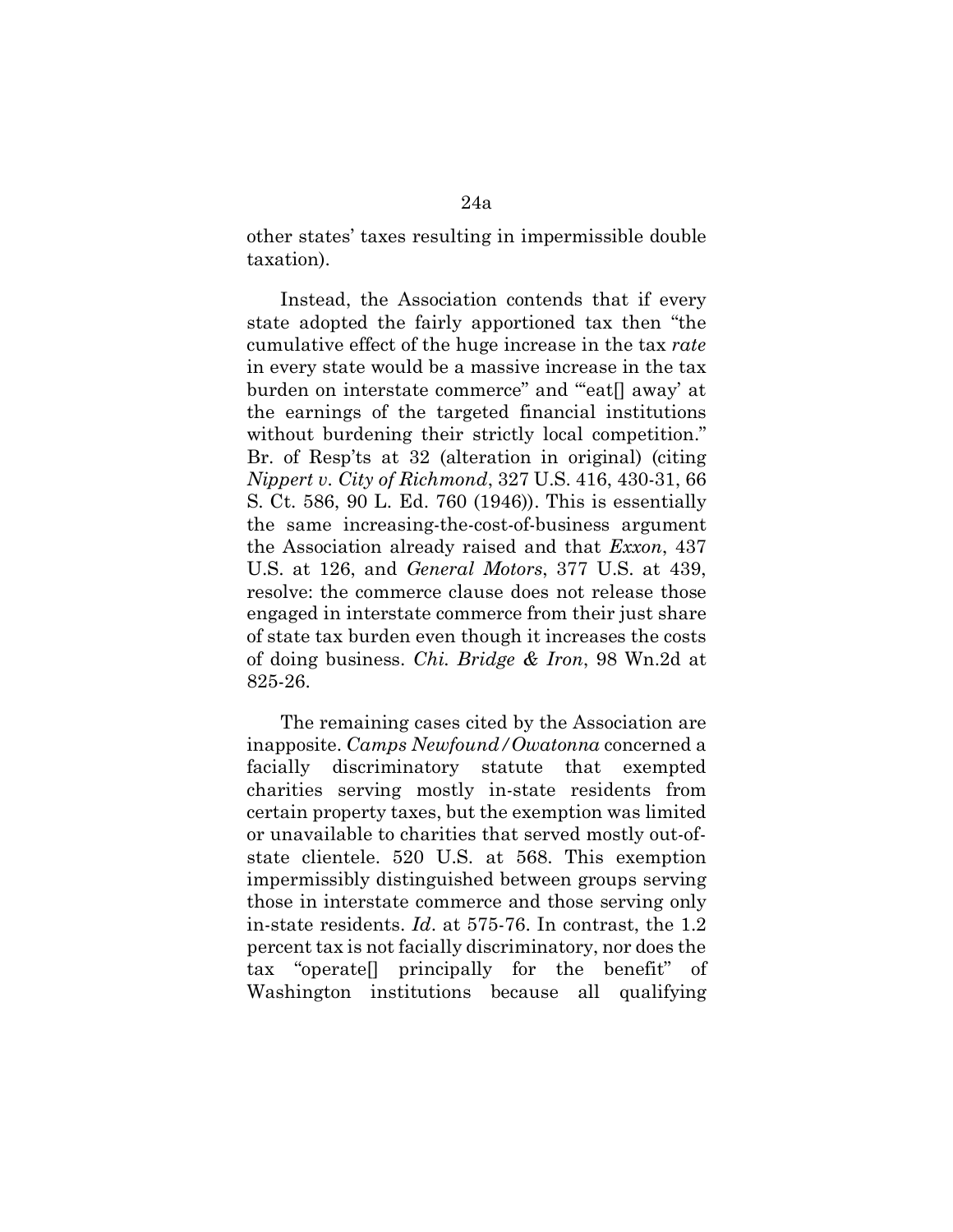entities must pay the additional B&O tax regardless of whether the institution is located in this state or another. *See id*. at 567; RCW 82.04.29004(1). Moreover, the tax does not distinguish based on the residency of consumers. An institution that generates its revenue exclusively through Washington business activity would still be subject to the increased tax rate, provided it meets the income threshold.

*Wal-Mart Puerto Rico, Inc. v. Zaragoza-Gomez*, 834 F.3d 110, 126 (1st Cir. 2016), concerned an alternative minimum tax imposed on goods sold or transferred to a corporate taxpayer by a related party or home office outside of Puerto Rico. *Id*. at 113. The tax applied only to transactions between a Puerto Rico taxpayer and a related entity outside the territory. *Id*. at 114. The First Circuit concluded that the tax was discriminatory both on its face and in effect because it applied to interjurisdictional transfers in a corporate family and did not apply to transfers within Puerto Rico, resulting in differential treatment of intra- and interstate economic interests. *Id*. at 126 (citing *Family Winemakers*, 592 F.3d at 9). Further, the tax failed the internal consistency test. *Id*. RCW 82.04.29004, however, does not tax crossborder transactions. Eligibility to pay the increased tax rate is determined based on net income, and the tax is apportioned only to the activity related to Washington. The alternative minimum tax applied only to interjurisdictional transfers, whereas the 1.2 percent tax applies to institutions without regard to where they do business (in or outside of the state); the only requirement is the income threshold. RCW 82.04.29004(1). Finally, unlike the tax in *Wal-Mart*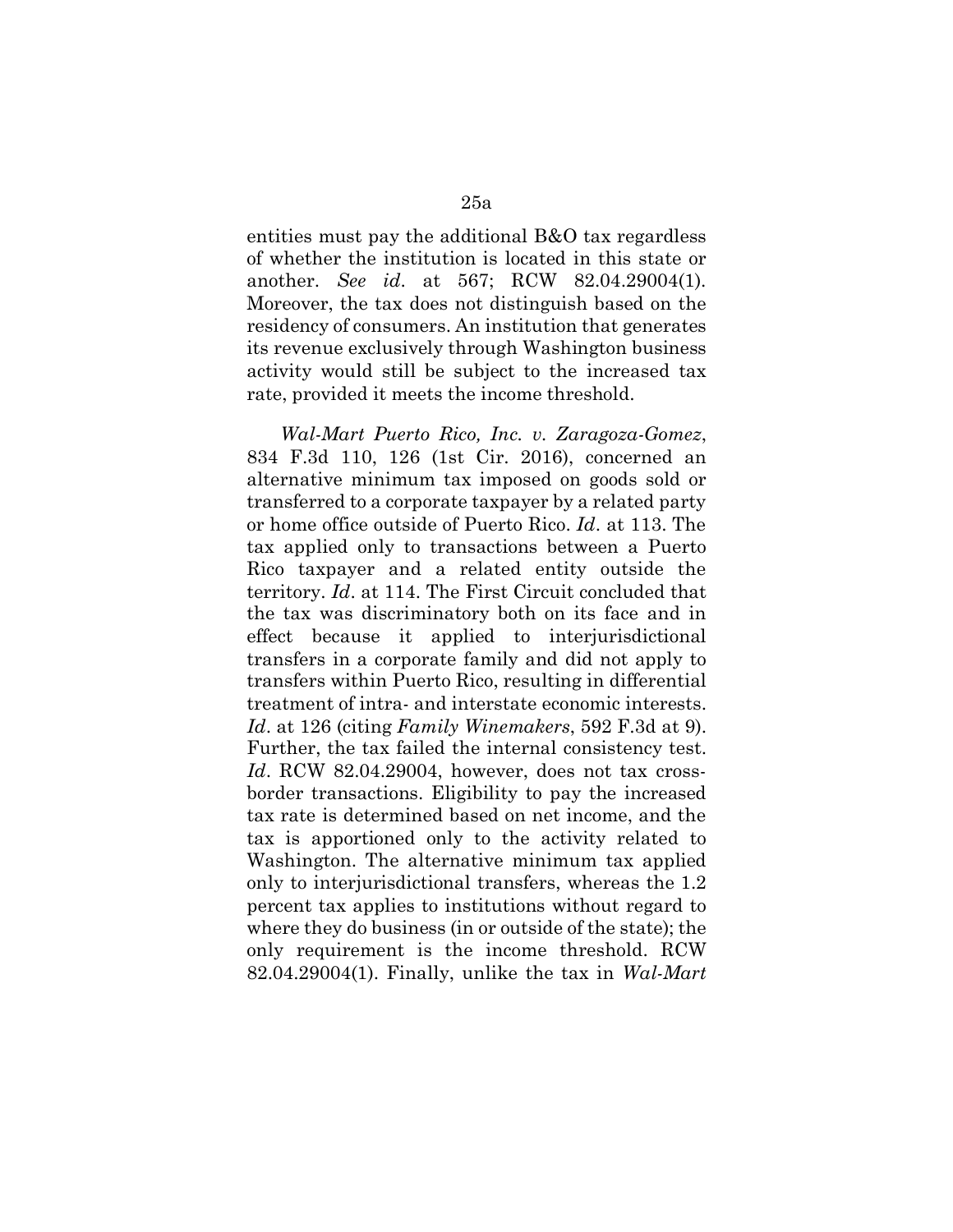*Puerto Rico*, the tax in this case satisfies the internal consistency test.

The Association does not demonstrate that the challenged tax discriminates in effect against interstate commerce. *Hughes v. Oklahoma*, 441 U.S. 322, 336, 99 S. Ct. 1727, 60 L. Ed. 2d 250 (1979). Instead, the tax applies equally to in- and out-of-state entities and is limited to the revenue related to Washington business activity. *See Commonwealth Edison*, 453 U.S. at 617-18; *Complete Auto*, 430 U.S. at 287 (sustaining "'nondiscriminatory, properly apportioned … taxes'" on corporations engaging in "'exclusively interstate business when the tax is related to a corporation's local activities'" (quoting *Colonial Pipeline Co.*, 421 U.S. at 108)). Accordingly, we reverse the trial court's conclusion that the tax discriminates against interstate commerce in effect.

### C. Discriminatory Purpose

RCW 82.04.29004 was enacted for an express, nondiscriminatory purpose: to address disparities in wealth and income and to fix Washington's regressive tax code, the legislature imposed the increased tax rate on the "wealthy few who have profited the most from the recent economic expansion" and "can contribute to the essential services and programs all Washington families need." LAWS OF 2019, ch. 420, § 1.

The Association, however, argues that the legislature acted with obvious discriminatory purpose in enacting the increased tax rate. To make this claim, the Association singles out individual lawmakers'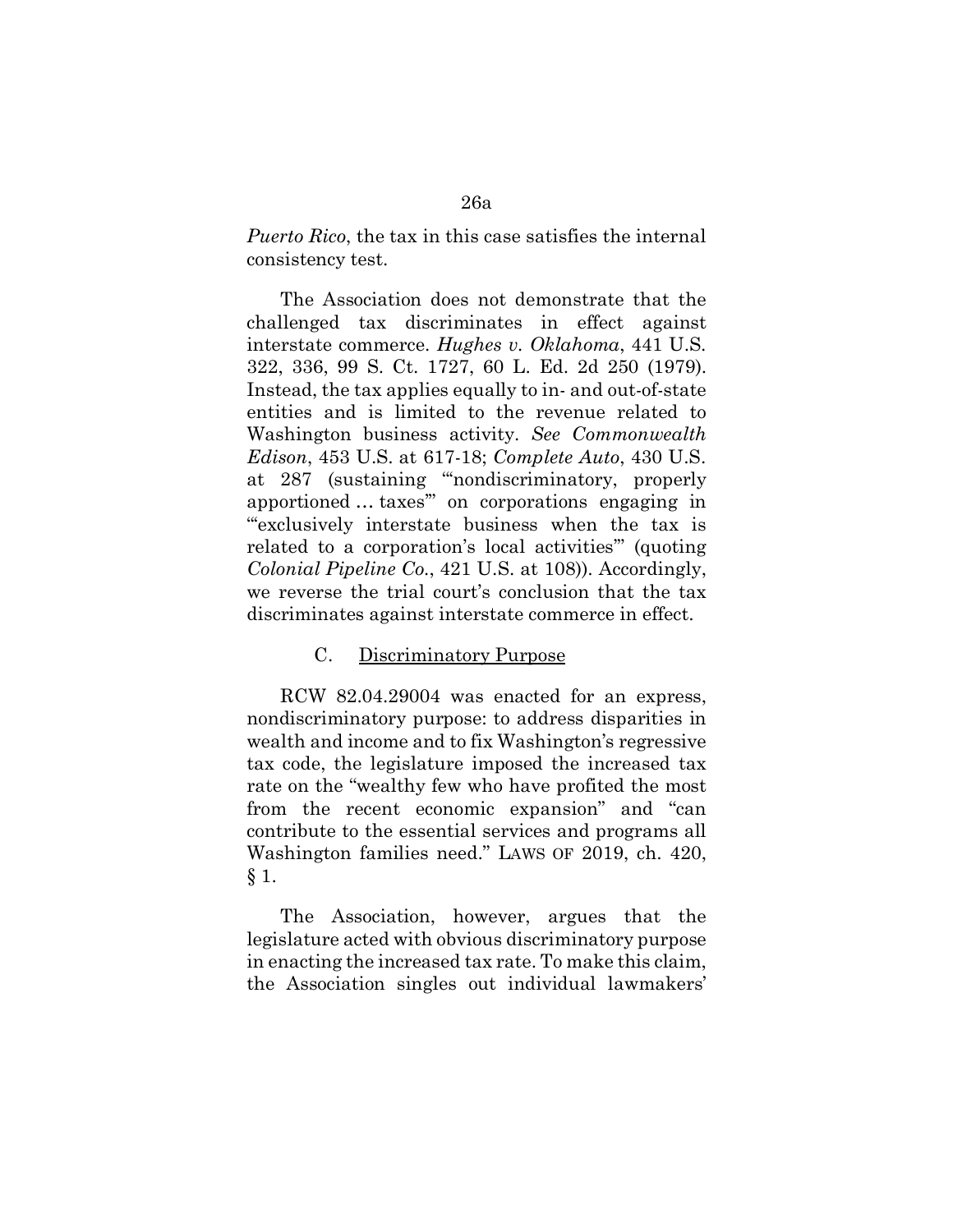statements, mischaracterizes the prime sponsor's remarks, and dismisses the explicit legislative findings and purpose of the tax measure.

As with discriminatory effect, the party challenging a regulation bears the burden of establishing discriminatory purpose under the commerce clause. *Hughes*, 441 U.S. at 336. Courts "assume that the objectives articulated by the legislature are actual purposes of the statute, unless an examination of the circumstances forces us to conclude that they 'could not have been a goal of the legislation.'" *Minnesota v. Clover Leaf Creamery Co.*, 449 U.S. 456, 463 n.7, 101 S. Ct. 715, 66 L. Ed. 2d 659 (1981) (quoting *Weinberger v. Wiesenfeld*, 420 U.S. 636, 648 n.16, 95 S. Ct. 1225, 43 L. Ed. 2d 514 (1975)). We are not bound by the name, description, or characterization of a law given by the legislature. *Hughes*, 441 U.S. at 336. When reviewing a law for discriminatory intent under the commerce clause, the Ninth Circuit begins with the statutory language and the "'assumption that the ordinary meaning of that language accurately expresses the legislative purpose.'" *Int'l Franchise Ass'n, Inc. v. City of Seattle*, 803 F.3d 389, 401 (9th Cir. 2015) (quoting *Gross v. FBL Fin. Servs., Inc.*, 557 U.S. 167, 175-76, 129 S. Ct. 2343, 174 L. Ed. 2d 119 (2009)). The preamble or statement of intent can be crucial to our interpretation of a statute. *Spokane County Health Dist. v. Brockett*, 120 Wn.2d 140, 151, 839 P.2d 324 (1992).

As does the Ninth Circuit, we look first to the text to discern legislative intent. *Int'l Franchise Ass'n*, 803 F.3d at 401. Here, the text of SHB 2167 demonstrates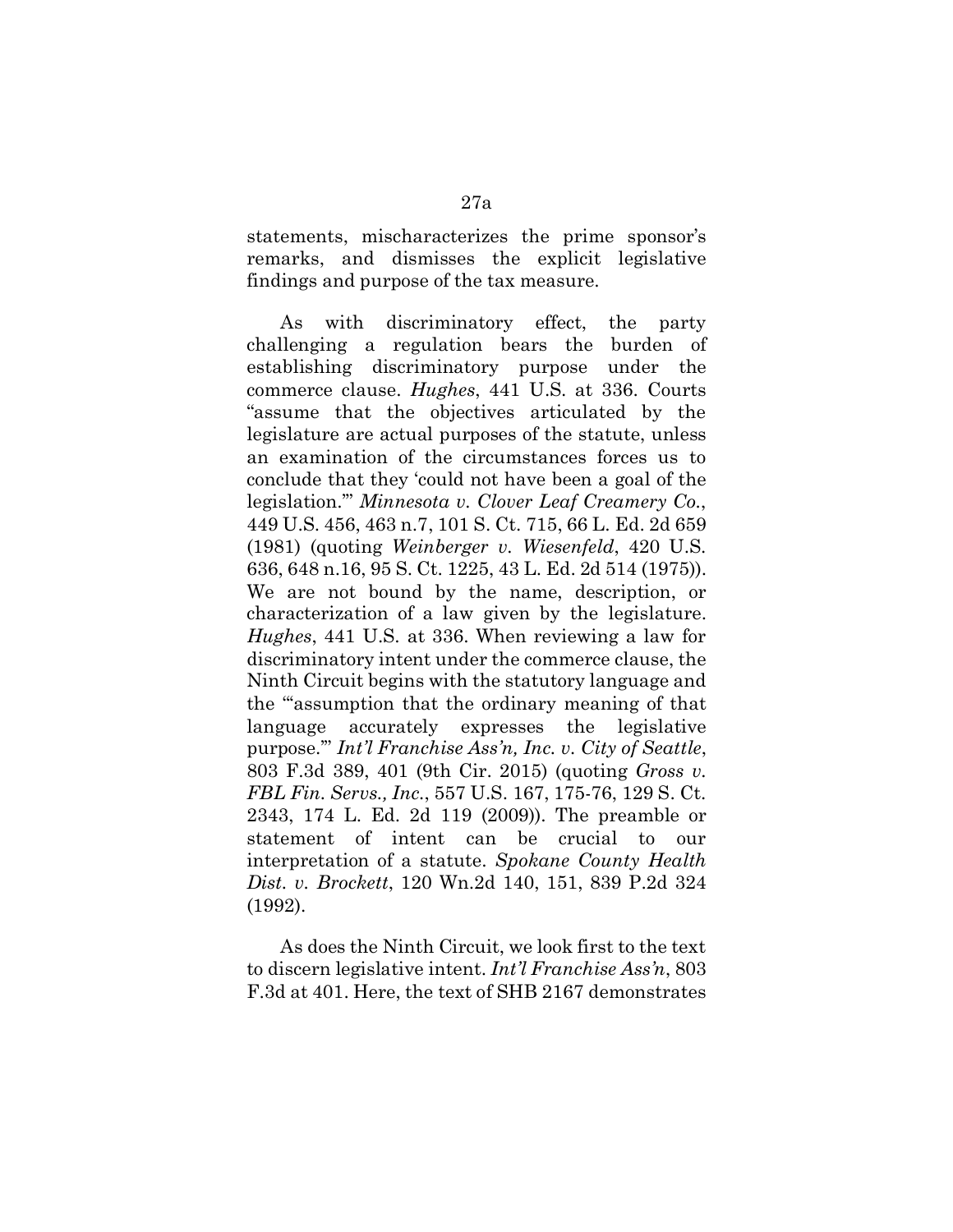the State's legitimate, nondiscriminatory purpose. The bill's preamble recognizes that Washington families bear the burden of funding essential services despite a disproportionate tax system and ever growing wealth and income disparities. LAWS OF 2019, ch. 420, § 1. In response, the legislature asked the wealthy few to contribute more to funding essential services and programs to the benefit of all Washingtonians. *See id*. The express intent of the legislature in enacting SHB 2167 was not to penalize out-of-state financial institutions but to raise revenue for state services by imposing a progressive tax on the most prosperous taxpayers.

In addition to the statutory language, courts also consult legislative history to determine whether an action was motivated by discriminatory purpose. *Int'l Franchise Ass'n*, 803 F.3d at 402 n.4 (citing *Kassel v. Consol. Freightways Corp.*, 450 U.S. 662, 683-84, 101 S. Ct. 1309, 67 L. Ed. 2d 580 (1981) (Brennan, J., concurring); *Dean Milk Co. v. City of Madison*, 340 U.S. 349, 354-55, 71 S. Ct. 295, 95 L. Ed. 329 (1951); *Edwards v. Aguillard*, 482 U.S. 578, 594, 107 S. Ct. 2573, 96 L. Ed. 2d 510 (1987) (plain meaning viewed against context and legislative history can control determination of legislative purpose)). The legislative history of RCW 82.04.29004 also supports the nondiscriminatory purpose of the tax.

The prime sponsor of SHB 2167, Representative Gael Tarleton, spoke extensively on the measure during the House floor debate. Most tellingly, Representative Tarleton reiterated that "what we are trying to do here is to ensure that we are raising revenue to benefit all of the people of Washington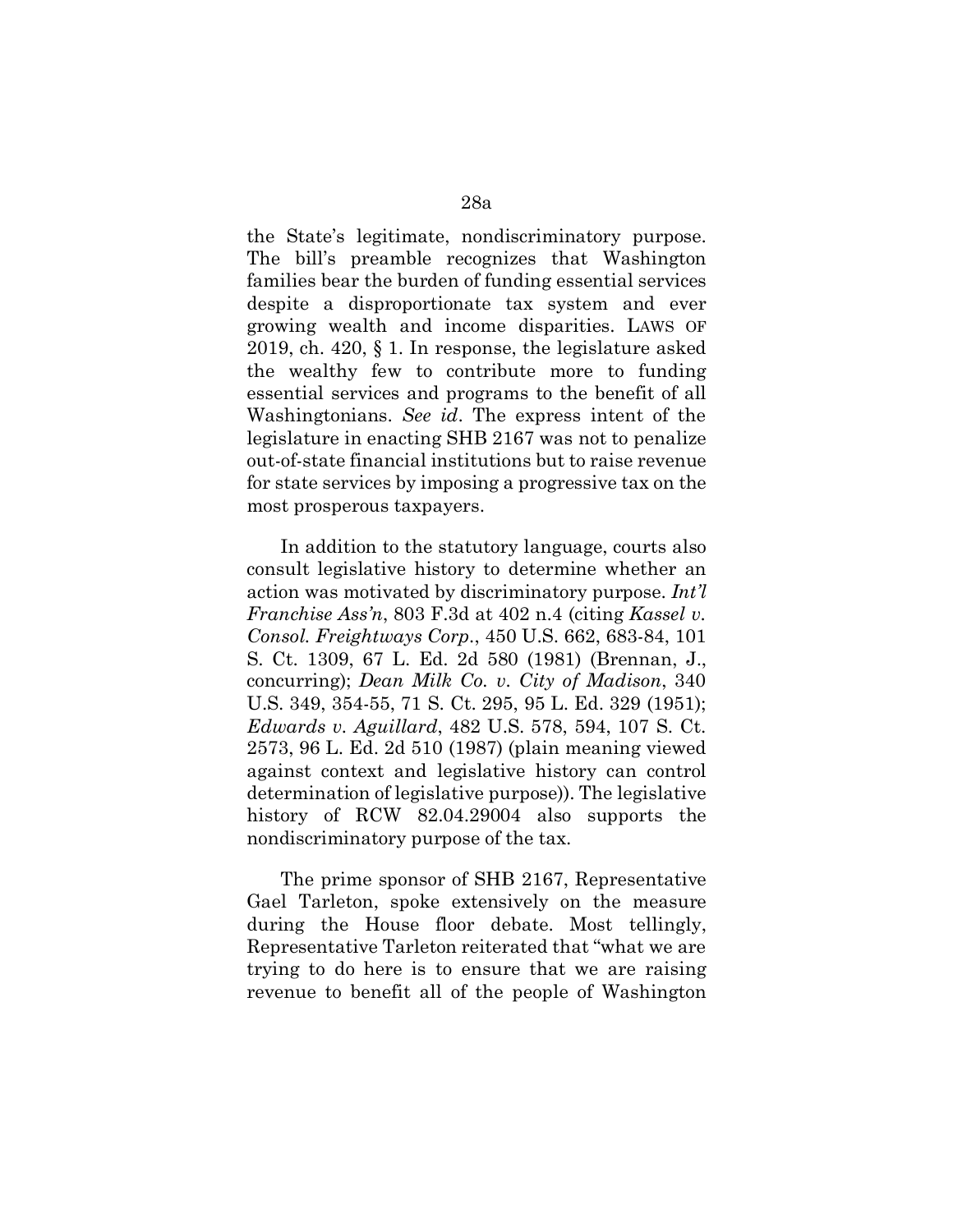State for an operating budget." H. FLOOR DEB., 66th Leg., Reg. Sess. (Apr. 27, 2019), at 18 min., 11 sec., *video recording by* TVW, Washington State's Public Affairs Network, [http://www.tvw.org.](http://www.tvw.org/) While "the views of a sponsor of legislation are by no means conclusive, they are entitled to considerable weight." *Carlin Commc'ns, Inc. v. Fed. Commc'ns Comm'n*, 749 F.2d 113, 116 n.7 (2d Cir. 1984); *see also Wash. State Leg. v. Lowry*, 131 Wn.2d 309, 326, 931 P.2d 885 (1997) (noting that the comments of a legislative sponsor are "noteworthy," if not conclusive, as to a statute's plain meaning).

The Association relies heavily on statements from Representative Tarleton to demonstrate discriminatory intent. Quoting Representative Tarleton's debate remarks, the Association claims her intent was to "encourage a 'resurgence' of 'local banks'—to 'help the community banks and the small credit unions' that 'participat[ed] in the local economy'—and to punish the 'largest institutions' doing 'business all over the world' for not showing the same 'commitment to the local communities' or sufficiently 'invest[ing]' in 'local economies.'" Br. of Resp'ts at 34 (alterations in original) (quoting H. FLOOR DEB., *supra*, at 6 min., 25 sec. through 6 min., 34 sec., 8 min., 15 sec. through 9 min., 6 sec., 23 min., 30 sec. through 23 min., 40 sec.). The Association offers these statements out of context. The quoted statements came in response to proposed amendments that would have provided credits to financial institutions on both B&O taxes and the challenged tax, none of which were adopted. *See* H. FLOOR DEB., *supra*, at 6 min., 25 sec. through 6 min., 34 sec. (responding to amendment no. 868); 8 min., 6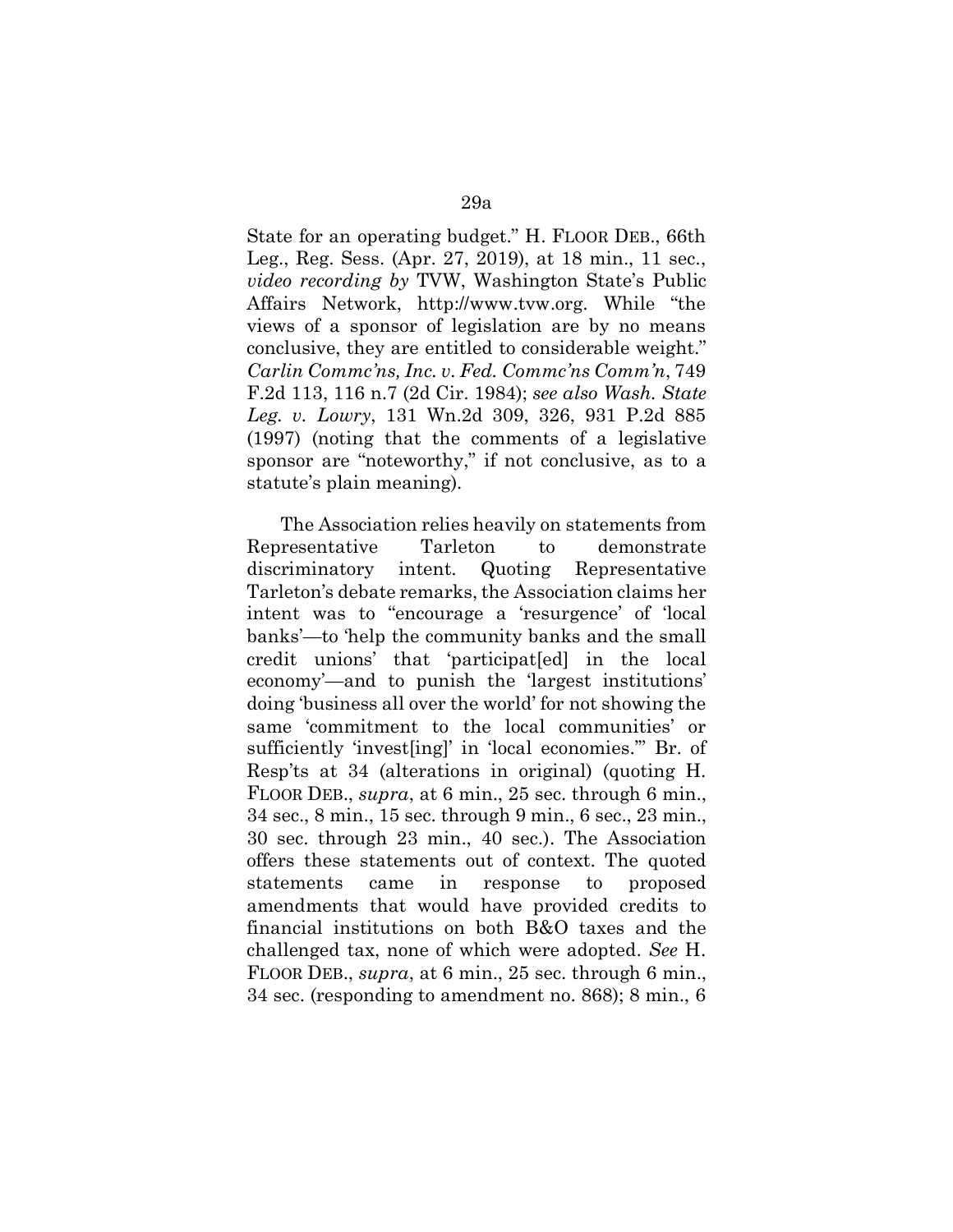sec. through 9 min., 8 sec. (responding to amendment no. 871); 23 min., 18 sec. through 23 min., 45 sec. (responding to amendment no. 874).[6](#page-29-0) For example, the author of amendment 868 stated that it was intended to encourage large financial institutions to reopen brick-and-mortar branches in rural areas of the state. *Id*. at 4 min., 10 sec. Representative Tarleton responded that small local banks have historically filled the vacancy in underserved areas and that she would rather see the amendment's incentives offered to "help the community banks and the small credit unions." *Id*. at 5 min., 55 sec. through 6 min., 35 sec.

Similarly, the statement on a "resurgence" of "local banks" relates to amendment 871, which would have provided a tax credit for financial institutions on the interest received on public deposits. Seeking a no vote on the amendment, Representative Tarleton explained that if financial institutions chose not to invest in local economies, this was a business practice choice and that she was unconvinced that the amendment's tax credit would be reinvested in Washington communities. *Id*. at 8 min., 6 sec. Instead, Representative Tarleton stated, she would rather see local banks receive such tax incentives and a "resurgence" of their participation in the local economy. *Id*. at 8 min., 6 sec. through 9 min., 6 sec.

<span id="page-29-0"></span><sup>6</sup> The House amendments would have provided tax credits to financial institutions on interest received on loans issued by new branches of banks in underserved neighborhoods, on public deposits, and on agricultural loans. SHB 2167, H. amends. 868, 871, 874.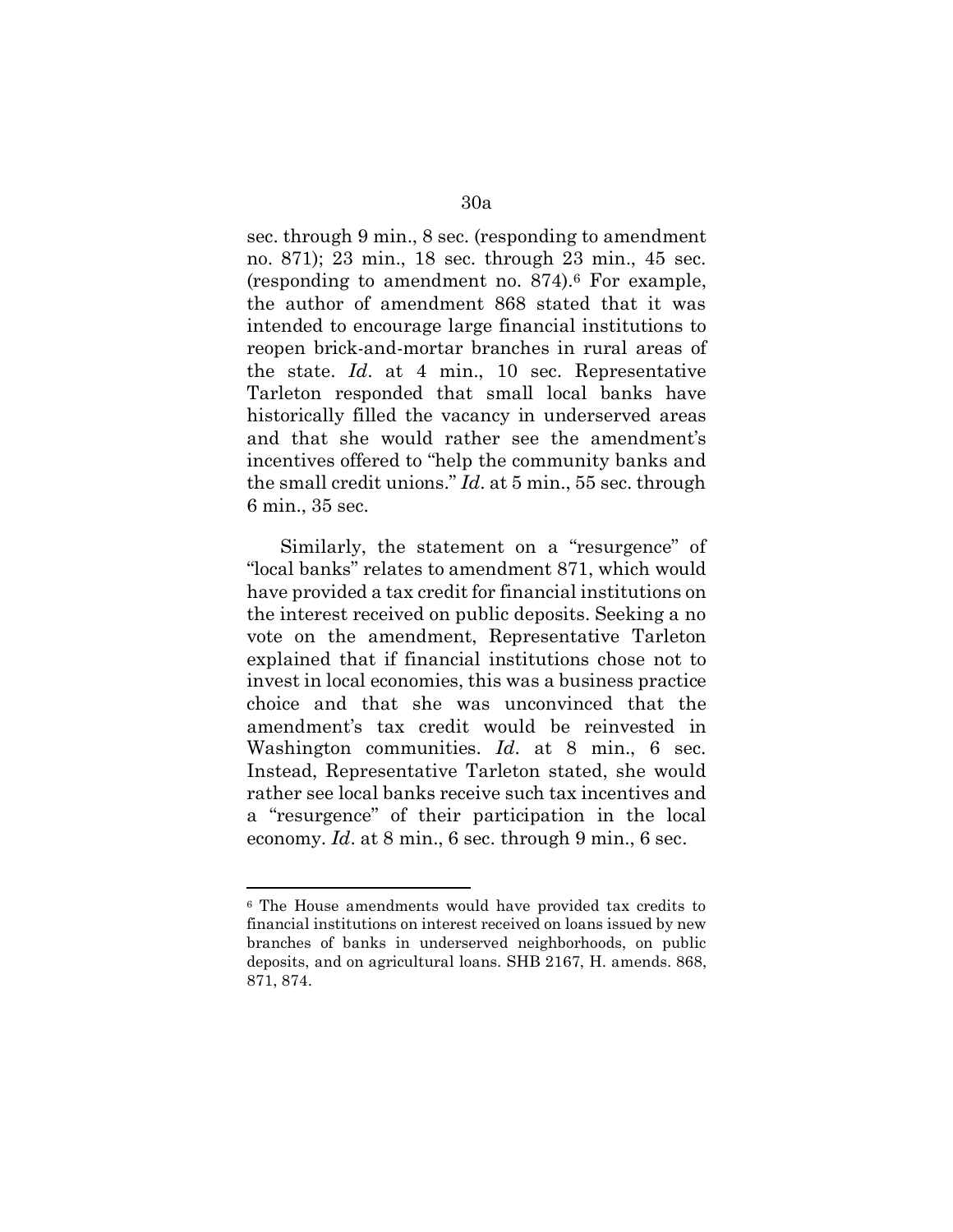In sum, Representative Tarleton's comments are far from "parochial<sup>"</sup> evidence of "discrimination" against interstate commerce." Br. of Resp'ts at 34. The comments relied on by the Association are irrelevant to the purpose of SHB 2167; they related to proposed amendments that would have provided B&O tax credits contrary to the goal of the underlying legislation. Rather, Representative Tarleton's remarks on SHB 2167 echo precisely what the text of that measure says: in order to fund essential services and to address the state's regressive tax code, the legislature imposed an additional 1.2 percent tax on the wealthy few, in this case, financial institutions generating a net income of \$1 billion. *See* LAWS OF 2019, ch. 420, §§ 1-2.

Individual statements of legislators also support SHB 2167's express statement of purpose. Senator Christine Rolfes stated that the legislation was intended to "rais[e] the B&O tax rate on the largest banks in the world," and while "small community banks and credit unions would not be impacted" "if any of those are Washington State banks, *good for them if they've hit the threshold*." S. FLOOR DEB., 66th Leg., Reg. Sess. (Apr. 28, 2019), at 3 hr., 1 min., 2 sec., *video recording by* TVW, Washington State's Public Affairs Network, [http://www.tvw.org \(](http://www.tvw.org/)emphasis added). *But see* CP at 223 ("House Democratic Caucus End of Session Report" noting the tax "does not impact community banks or credit unions").[7](#page-30-0) Senator

<span id="page-30-0"></span><sup>7</sup> As additional evidence of discriminatory intent, the Association cites to "talking points" for SHB 2167, which state the tax would not affect local banks and would in fact "help increase their competitiveness with big banks." CP at 225. These talking points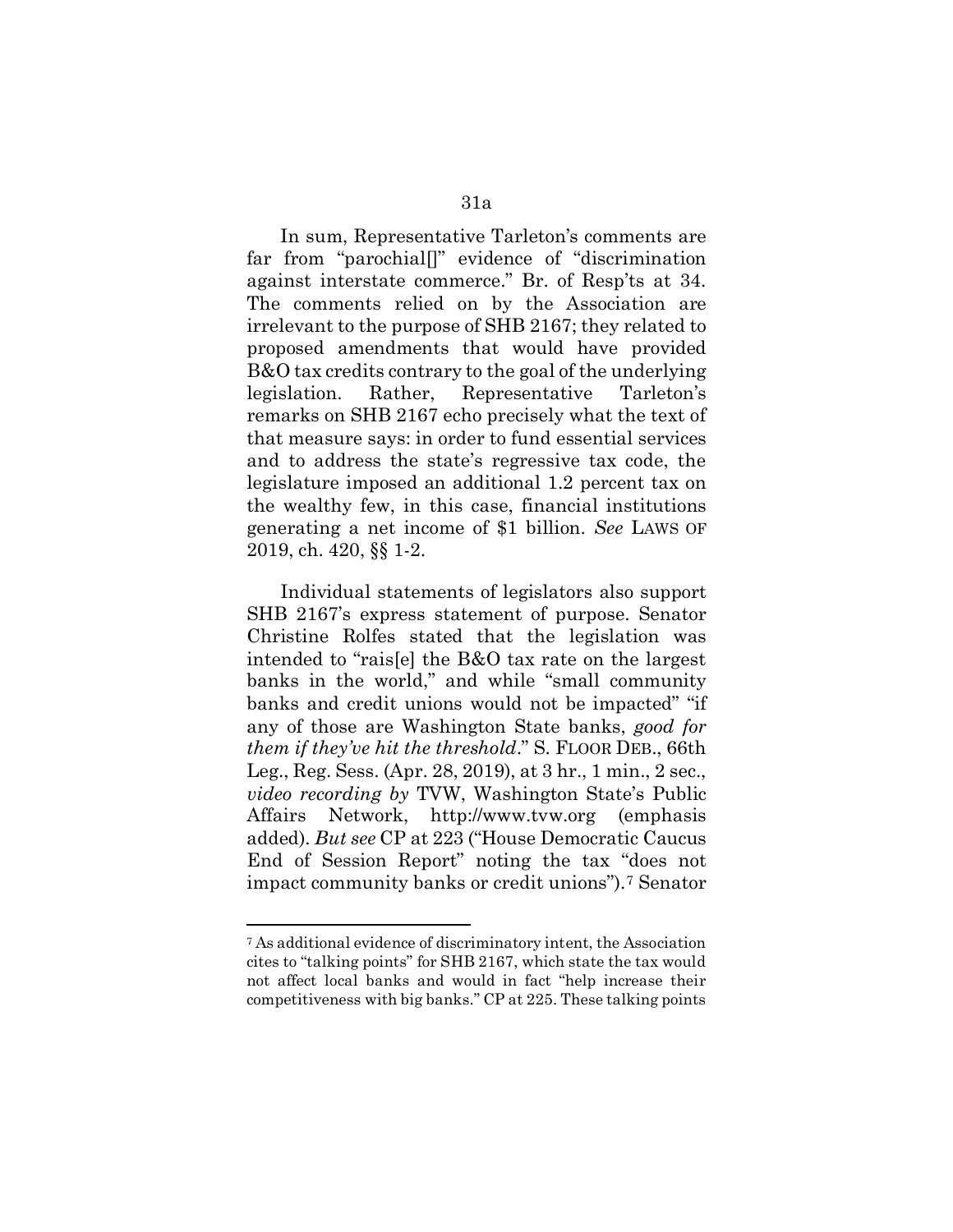Rolfes further noted that Washington's tax code is the "most unfair in the nation" and that the challenged tax would "help fix our broken system." S. FLOOR DEB., *supra*, at 3 hr., 2 min., 22 sec.

Legislators who opposed the measure voiced various concerns ranging from the consequences of increasing taxes, to the timing of the bill's introduction, as well as its validity under the dormant commerce clause. Br. of Resp'ts at 6, 8-10 (quoting lawmakers who warned the bill "'clearly seems to violate the Commerce Clause'" (quoting S. FLOOR DEB., *supra*, at 1 hr., 39 min., 59 sec.)).<sup>[8](#page-31-0)</sup> The majority

<span id="page-31-0"></span><sup>8</sup> In support of its claim that lawmakers shared the goal of protecting local industries from out-of-state competition, the Association declares that the State identified no legislator "who stood to defend [SHB 2167's] constitutionality." Br. of Resp'ts at 38. This point is not well taken. First, it is not incumbent on the State to present evidence of a measure's constitutionality. Statutes are presumed constitutional, *Heckel*, 143 Wn.2d at 832, and the party challenging it bears the burden of establishing discriminatory purpose. *Hughes*, 441 U.S. at 336. Second, though the State did not provide legislative comments in support of constitutionality, the public record does. Senator Marko Liias

provide scant interpretive value in discerning *legislative* intent. The statements appear to have been drafted by partisan staff and do not necessarily reflect the views of individual legislators, much less the legislature as a whole. *See id*. (e-mail communication with talking points from communications staffers); *see also Waste Mgmt. Holdings, Inc. v. Gilmore*, 252 F.3d 316, 337 (4th Cir. 2001) (relying on press releases from the lawmaker who introduced the challenged legislation). Moreover, the talking points offer little persuasive evidence of discriminatory intent when weighed against the explicit, nondiscriminatory purpose outlined in the text of SHB 2167 and echoed by lawmakers on the floors of the House of Representatives and the Senate.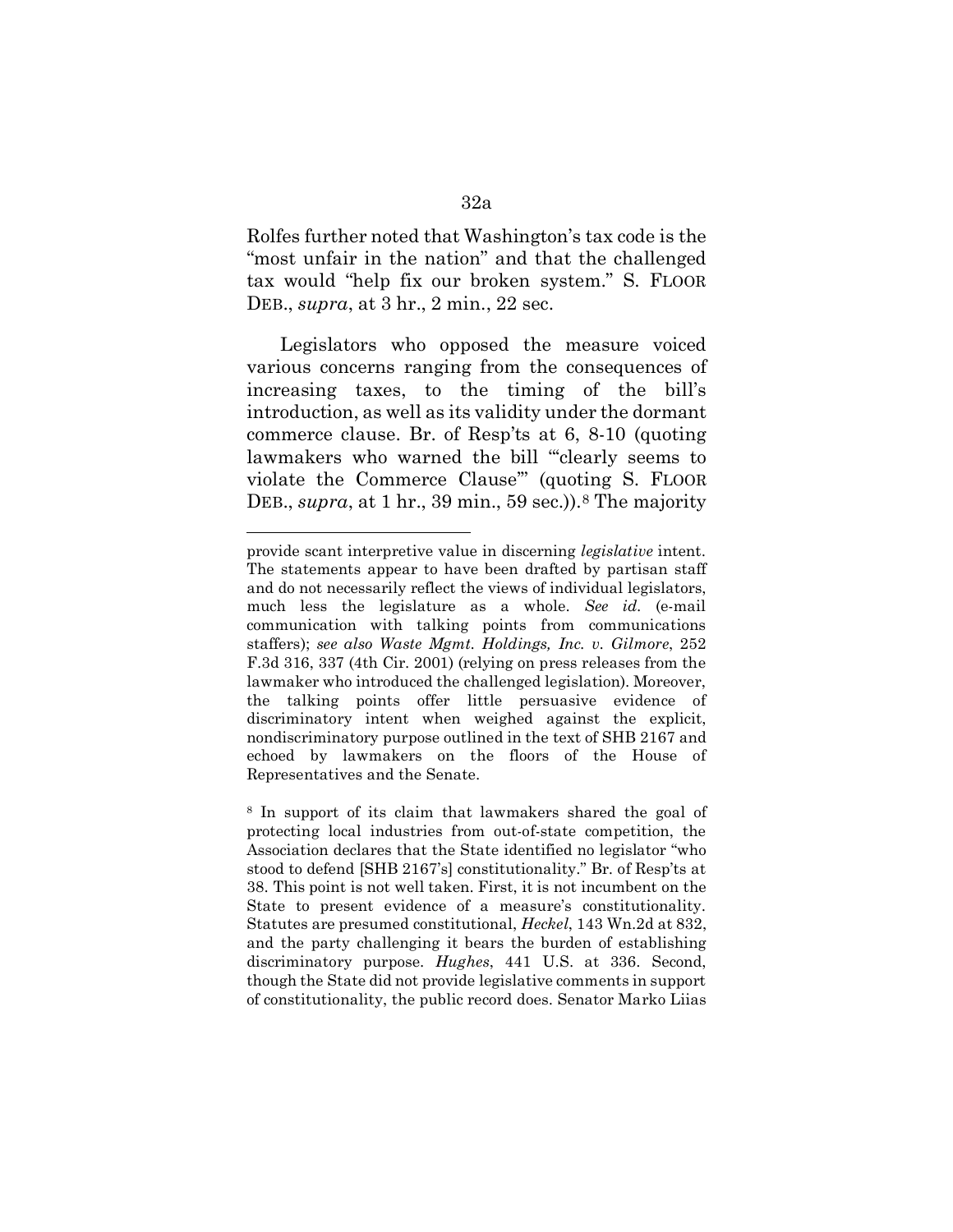of these concerns go to the wisdom of enacting SHB 2167 rather than evidencing an intent to discriminate against interstate commerce.

While lawmakers' concerns about the constitutionality of SHB 2167 may be moderately "instructive" in determining legislative intent, *In re Marriage of Kovacs*, 121 Wn.2d 795, 807-08, 854 P.2d 629 (1993), they do not exist in a vacuum. They must be considered together with the statements of other legislators. *See State v. Heiskell*, 129 Wn.2d 113, 119, 916 P.2d 366 (1996) (citing colloquy between bill sponsor and another legislator as evidence of legislative intent). In so doing here, the statements of the prime sponsor of SHB 2167 guide our determination. Representative Tarleton stated explicitly that SHB 2167 was intended to raise "revenue to benefit all of the people of Washington State" and "to address the upside down tax code that we have … this tax on megabanks is what's going to give us a chance to make sure that we're putting people first." H. FLOOR DEB., *supra*, at 18 min., 11 sec., 1 hr., 8 min., 25 sec. (Representative Tarleton's remarks on SHB 2167's final passage reiterated the

spoke on the constitutionality of SHB 2167, citing the *Complete Auto Transit* decision. S. FLOOR DEB., *supra*, at 3 hr., 15 min., 5 sec. Senator Liias explained that the Department of Revenue uses a complex model to fairly apportion B&O taxes to business activity in Washington. *Id.* As to whether SHB 2167 discriminates against interstate commerce, Senator Liias admitted that the answer is "not clear" but that he did not see discrimination primarily because out-of-state banks operating in Washington that do not meet the income threshold would not pay the higher tax rate. *Id.*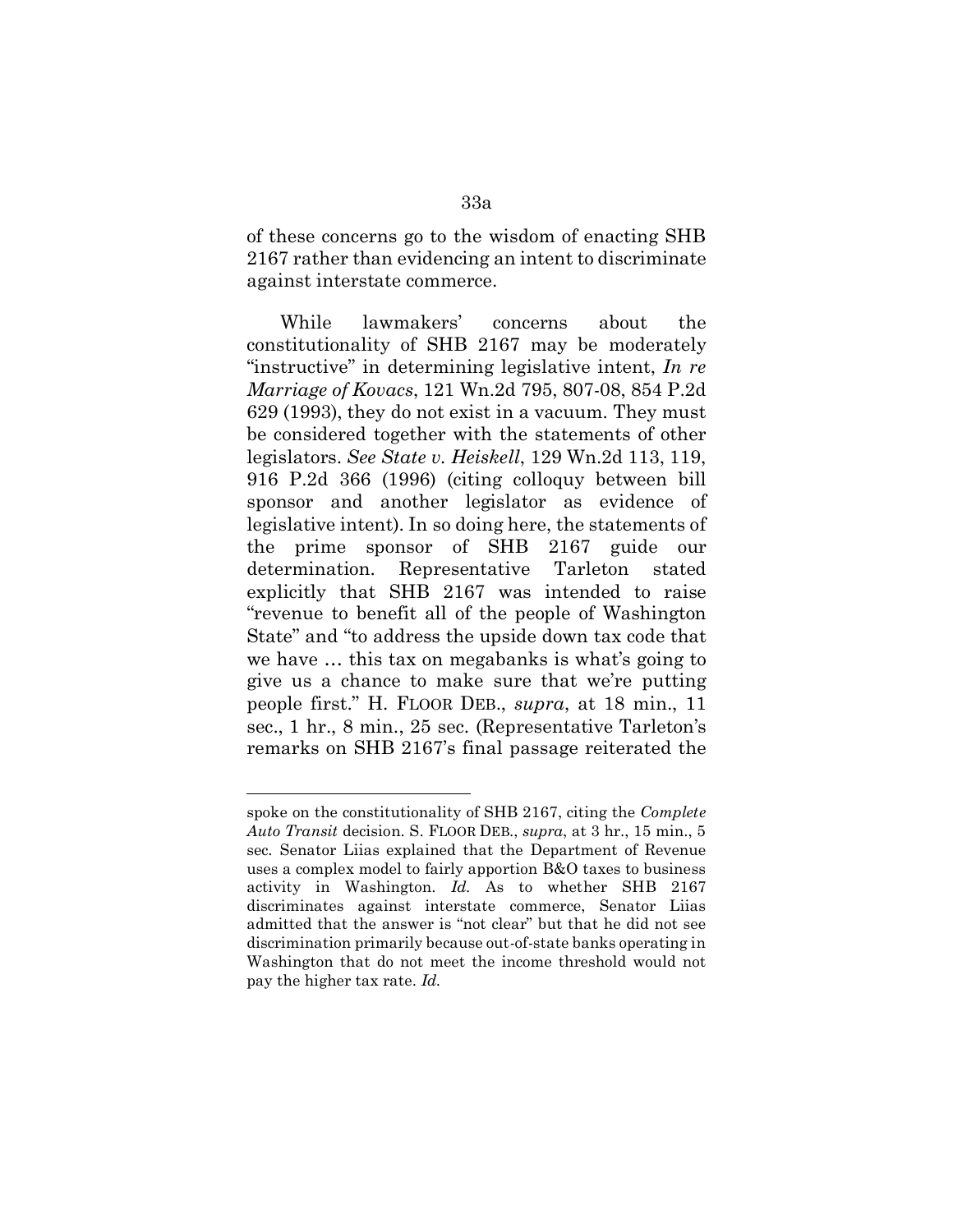goal of generating income and righting the regressive tax code).

Furthermore, we reject the Association's assertion that the legislature departed from normal procedure and so demonstrated discriminatory intent. Under *Waste Management Holdings, Inc. v. Gilmore*, significant departures from normal procedures are probative of discriminatory intent. 252 F.3d 316, 336 (4th Cir. 2001). No departure occurred here. Indeed, SHB 2167 followed the standard legislative process: Representative Tarleton introduced the bill in the House of Representatives where it was referred to the finance committee; that committee held a public hearing, replaced the original bill with a substitute bill, and voted to pass the bill. *See Bill Information: HB 2167*, WASH. ST. LEGISLATURE,

https://app.leg.wa.gov/billsummary?BillNumber=216 7&Year=2019&Initiative=false (last visited Sept. 20, 2021).[9](#page-33-0) SHB 2167 then moved to the House floor for consideration during which lawmakers thoroughly debated proposed amendments and the bill itself before passing it. *Id*. SHB 2167 followed the same pathway in the Senate. *See id*. That the bill was introduced, debated, and voted on quickly simply does not show a deprivation or a departure from the

<span id="page-33-0"></span><sup>9</sup> *See generally Overview of the Legislative Process*, WASH. ST. LEGISLATURE,

https://leg.wa.gov/legislature/Pages/Overview.aspx (last visited Sept. 20, 2021) (outlining the lawmaking process in Washington State).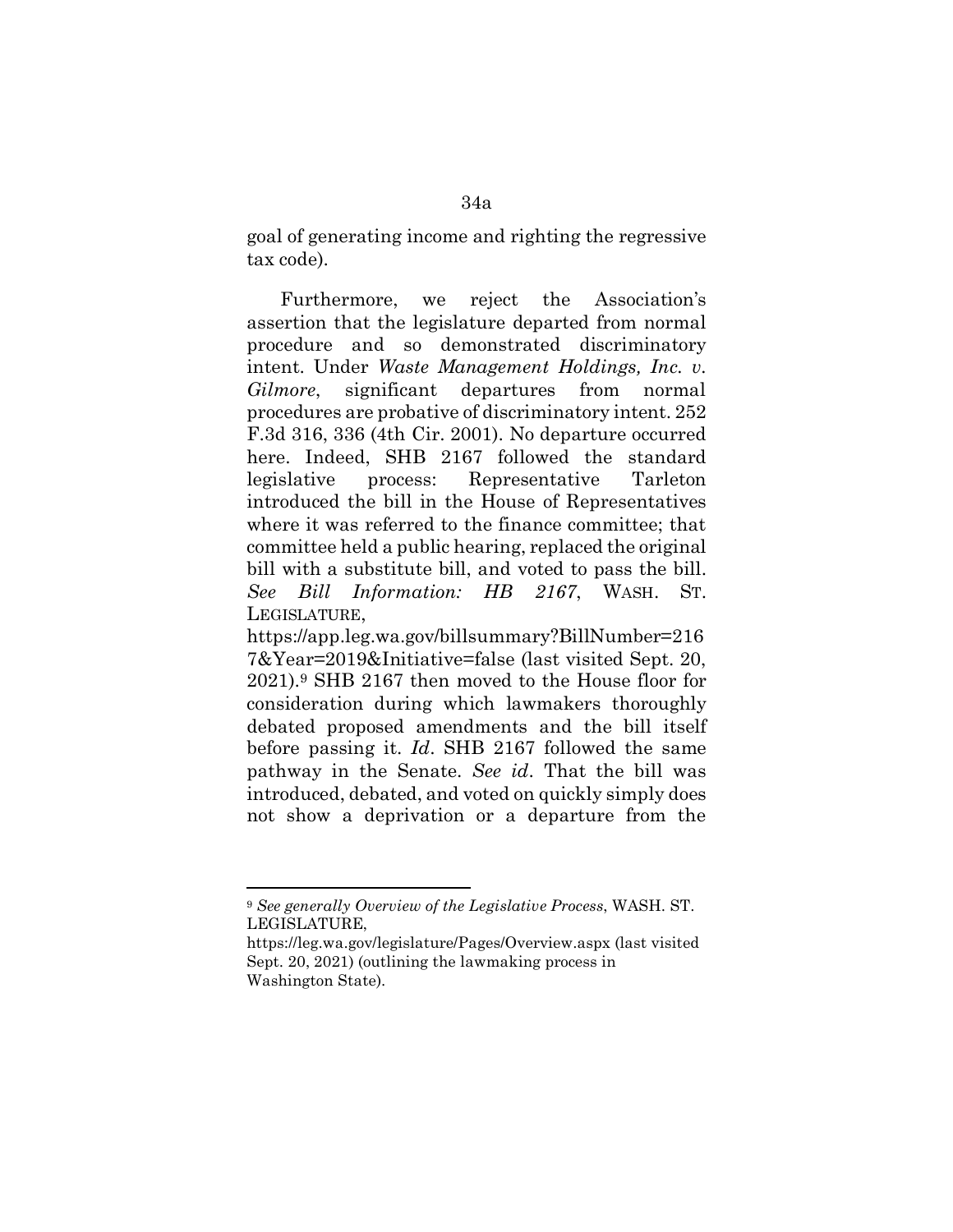standard legislative process. *See Gilmore*, 252 F.3d at 336[.10](#page-34-0)

Even if we concluded that SHB 2167's legislative history is ambiguous, such a determination does not overcome the express language of the legislation. The preamble of SHB 2167 demonstrates the tax's nondiscriminatory purpose to raise revenue and address disparities in wealth and income by imposing an additional tax on institutions generating immense profits. *See* LAWS OF 2019, ch. 420, § 1.

RCW 82.04.29004 is a progressive measure designed to tax financial institutions located in Washington and beyond state lines. Similar to the federal income tax and other graduated state tax structures, RCW 82.04.29004 applies a higher tax rate to those entities most able to pay it: prosperous

<span id="page-34-0"></span><sup>10</sup> The Association invites us to consider the "unconstitutional process" by which SHB 2167 was introduced, that is, it was offered as a title-only or blank bill in order to evade the requirement that bills be introduced at least 10 days before the end of the legislative session. Br. of Resp'ts at 39 (citing WASH. CONST. art. II, § 36). The trial court dismissed this constitutional claim pursuant to the enrolled bill doctrine, which rendered the claim nonjusticiable. *Id.* at 39 n.31; *see also* Reply Br. of Appellants at 22. This case is not the proper venue to collaterally attack or relitigate a dismissed issue. We are left, therefore, with only the Association's assertion that the bill's introduction significantly diverged from normal legislative procedure. However, the Association offers little argument and no case law or persuasive authorities in support. Even if we agree the action was a departure from normal operations, the Association does not show it was a *significant* one. We decline the invitation to consider this evidence in light of the scant argument from the Association and the State.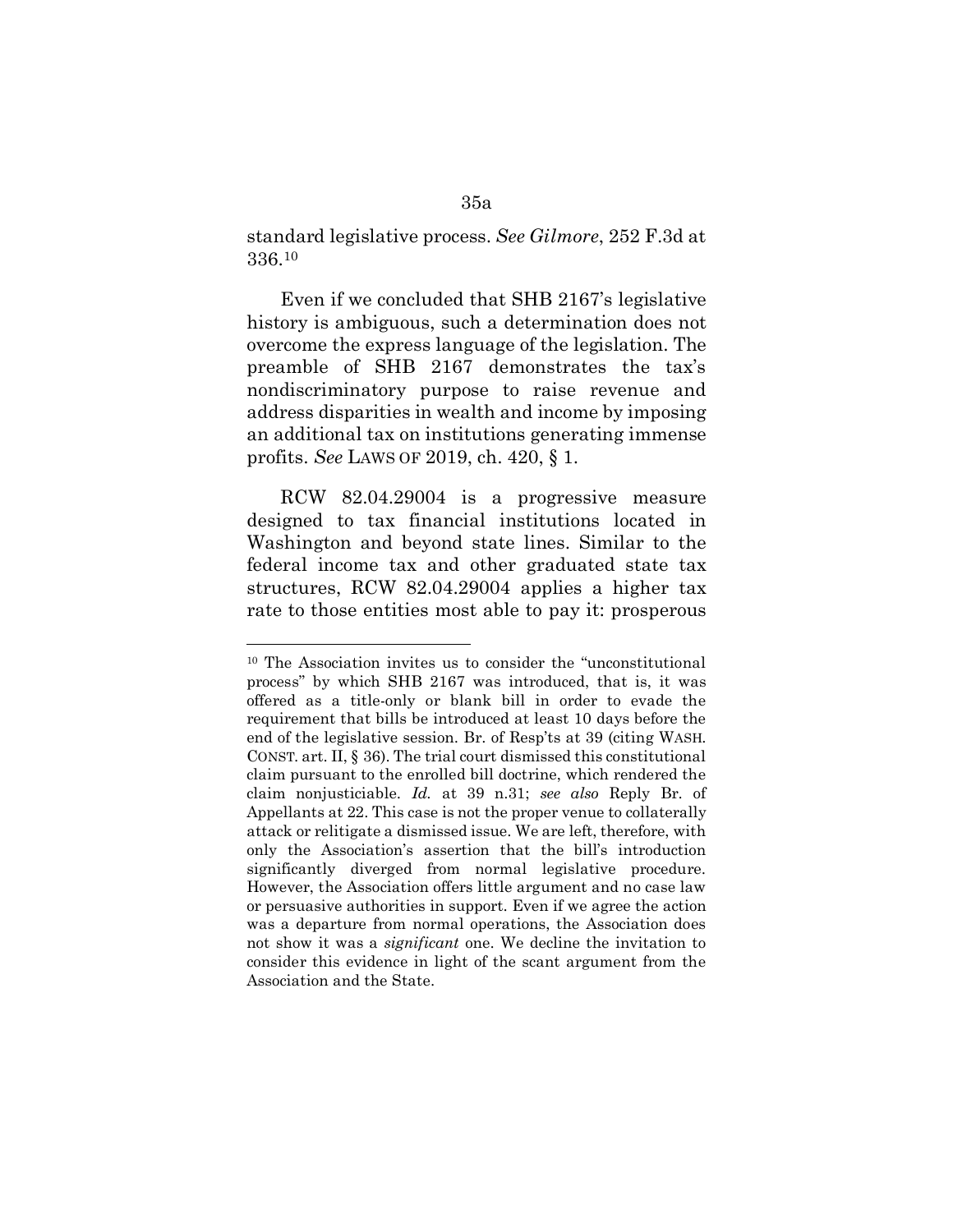corporations. *See Quarty v. United States*, 170 F.3d 961, 967 (9th Cir. 1999) (citing Joseph Bankman & Thomas Griffith, *Social Welfare and the Rate Structure: A New Look at Progressive Taxation*, 75 CAL. L. REV. 1905, 1906 (1987) (noting that progressivity has been part of federal income tax system since its inception)); Br. of Appellants App. (listing graduated corporate income taxes imposed in 14 states). "'Taxes are what we pay for civilized society … [.] A[n apportioned] tax measured by the net income of residents is an equitable method of distributing the burdens of government among those who are privileged to enjoy its benefits." *New York ex rel. Cohn v. Graves*, 300 U.S. 308, 313, 57 S. Ct. 466, 81 L. Ed. 666 (1937) (first alteration in original) (citation omitted) (quoting *Compañía Gen. de Tabacos v. Collector*, 275 U.S. 87, 100, 48 S. Ct. 100, 72 L. Ed. 177 (1927)). Washington's tax code already distinguishes between profitable taxpayers, providing small businesses with tax credits. *See* SEIU Am. Br. at 19 (citing RCW 82.04.4451).

Indeed, it is important to understand what this case is not about. The Association admits that its members must pay B&O taxes even though they are located out-of-state. *See* Br. of Resp'ts 4-10; RCW 82.04.290. And, the Association does not appear to argue that a state *cannot* impose a graduated B&O tax on corporate income. *See* Br. of Resp'ts at 32; *see also* FINAL B. REP. ON ENGROSSED SUBSTITUTE S.B. 6492 (increasing the B&O base rate from 1.5 percent to 1.75 percent for businesses earning \$1 million annually). Rather, the Association contends this particular tax rate based on income necessarily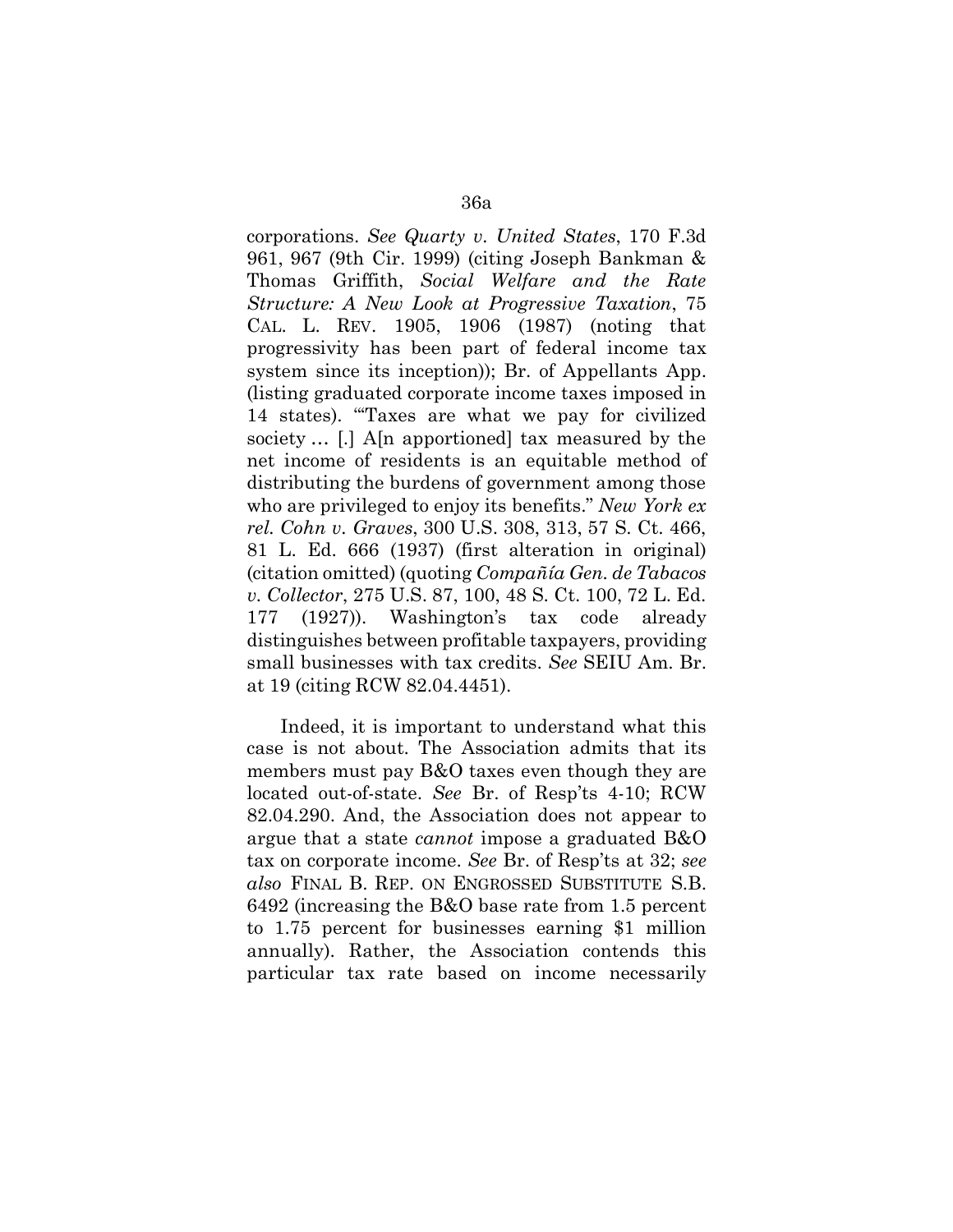singles them out by incorporating out-of-state profits. As explained above, this argument is unpersuasive.

The Association understandably dislikes the higher tax rate it must now carry. But displeasure with a tax does not implicate the commerce clause, nor does it relieve those engaged in interstate commerce from their just share of state tax burden. *W. Live Stock*, 303 U.S. at 254. "'Even interstate business must pay its way.'" *Id*. (quoting *Postal Tel.- Cable Co. v. City of Richmond*, 249 U.S. 252, 259, 39 S. Ct. 265, 63 L. Ed. 590 (1919)). The challenged tax asks only this.

For the foregoing reasons, the Association does not meet its burden of establishing discriminatory purpose. *Hughes*, 441 U.S. at 336. Accordingly, we reverse the trial court's determination on this point.

#### D. *Pike* Balancing Test

RCW 82.04.29004 does not directly burden interstate commerce in effect or purpose. Thus, the commerce clause is not implicated and *Pike* is unnecessary.

In similar instances, at least one federal circuit court of appeals has held that *Pike* "is not the default standard of review for any state or local law that affects interstate commerce." *Park Pet Shop*, 872 F.3d at 502 (citing *Nat'l Paint*, 45 F.3d at 1131). *Pike*'s balancing test is triggered "only" when the challenged law discriminates against interstate commerce in practice. *Id*. The Seventh Circuit reviews state and local laws in three familiar categories: disparate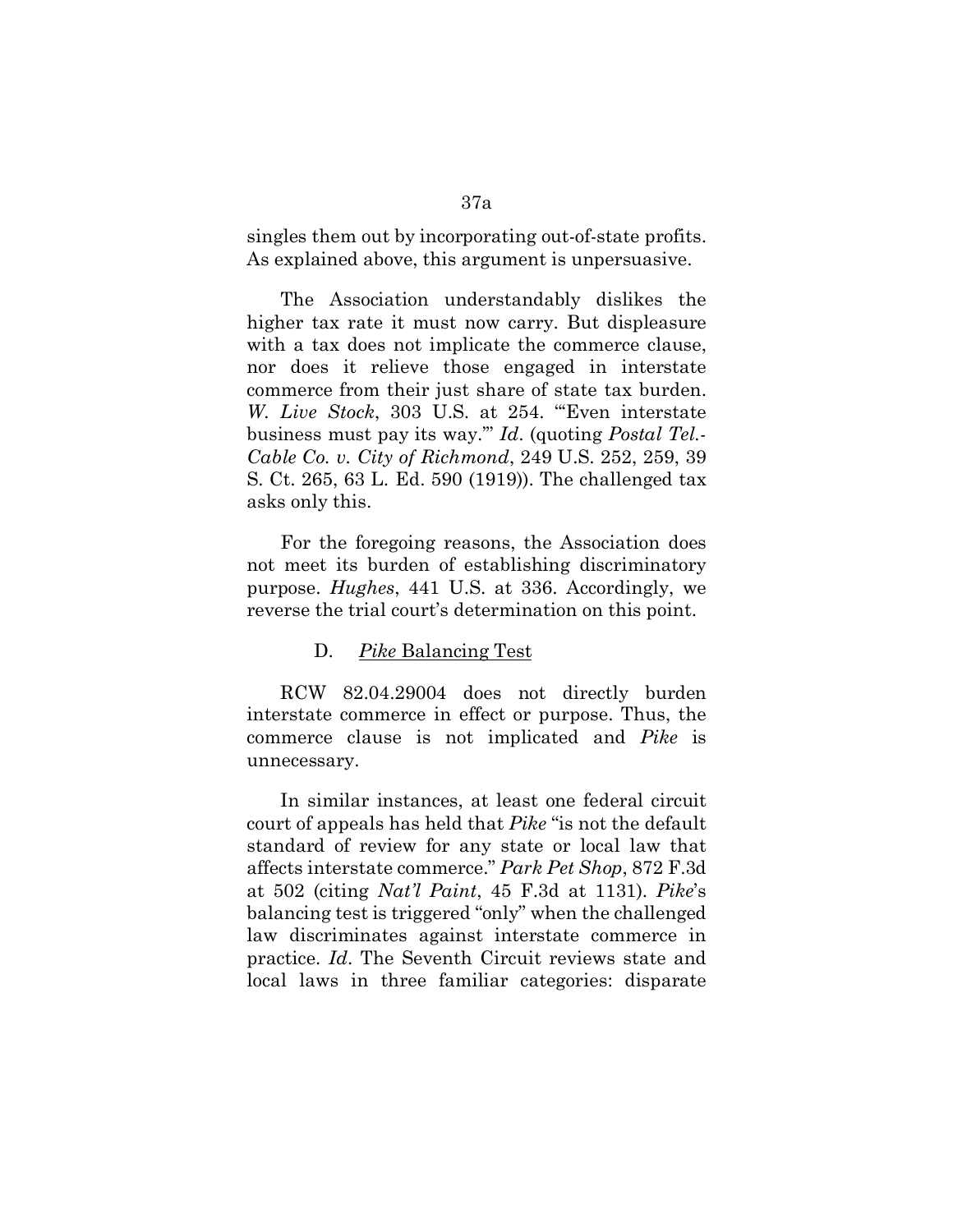treatment (facial discrimination), disparate impact (discriminatory in effect or purpose), and "'laws that affect commerce without any reallocation among jurisdictions,'" in other words, laws "'that do not give local firms any competitive advantage over those located elsewhere.'" *Id*. (quoting *Nat'l Paint*, 45 F.3d at 1131). In that final category, "'the normal rationalbasis standard is the governing rule.'" *Id*. (quoting *Nat'l Paint*, 45 F.3d at 1131). "'Unless the law discriminates against interstate commerce expressly or in practical effect, there is no reason to require special justification.'" *Id*. (quoting *Nat'l Paint*, 45 F.3d at 1132). "To put the point in plainer terms: 'No disparate treatment, no disparate impact, no problem under the dormant commerce clause.'" *Id*. (quoting *Nat'l Paint*, 45 F.3d at 1132).

Here, RCW 82.04.29004 does not discriminate facially or in practice against interstate commerce. Neither the commerce clause nor *Pike* is implicated. And, the provision easily survives rational basis review. The State's justifications for the increased tax are explicitly set out in RCW 82.04.29004's preamble: raising revenue, addressing wealth and income disparity, and reorienting Washington's regressive tax system. *See* LAWS OF 2019, ch. 420, § 1. These are legitimate government interests, and the Association offers no reason to question that the 1.2 percent tax will not serve them.

The parties here do not contest *Pike*'s applicability. The State contends the tax easily passes the balancing test. The Association notes that *Pike*  applies to nondiscriminatory taxes and asks that—if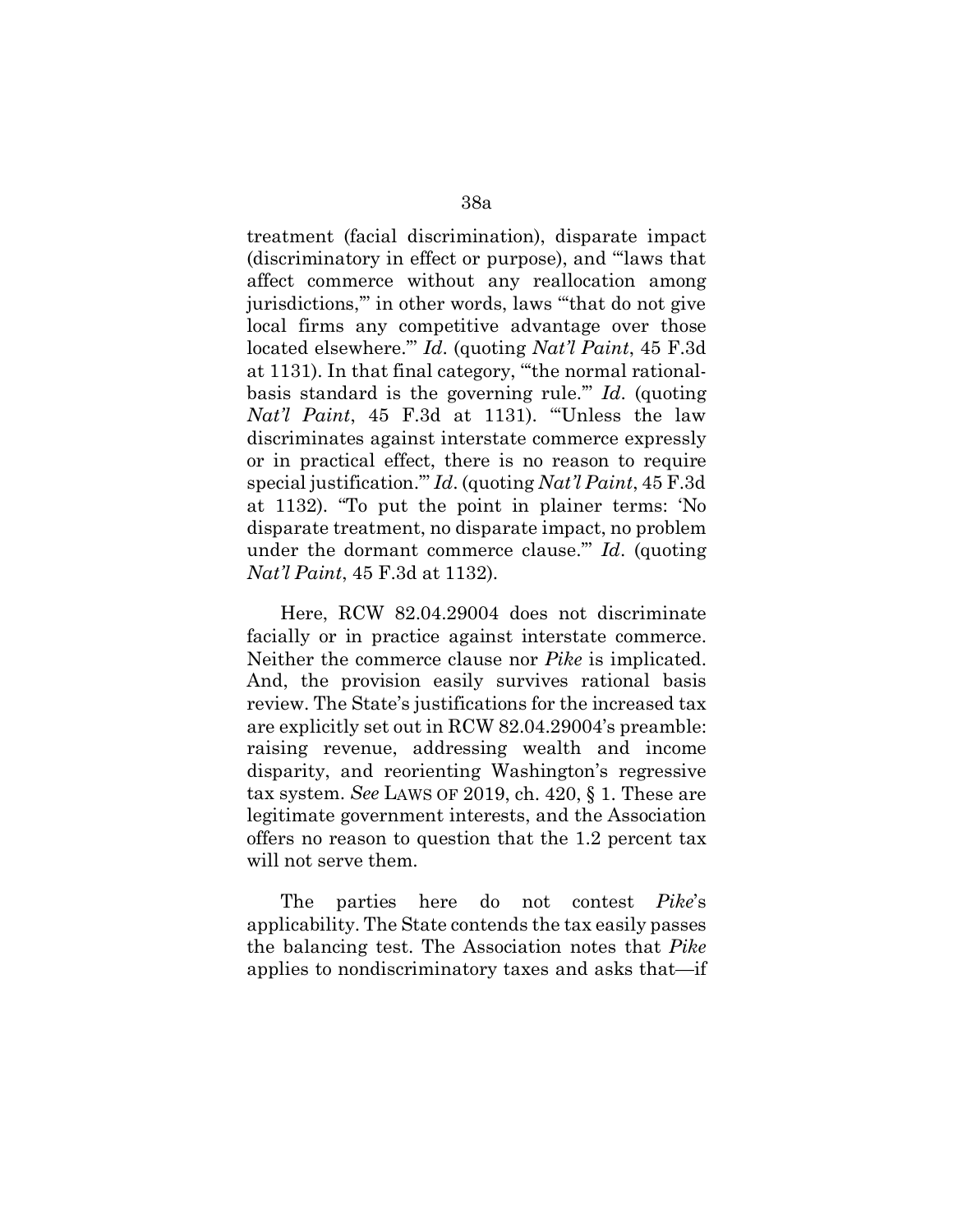we hold the tax is neutral—we remand the case to consider *Pike* in the trial court.

Additionally, this court's previous commerce clause cases appear to apply *Pike* as a matter of course. *See*, *e.g.*, *Heckel*, 143 Wn.2d at 832 (stating that if a statute is facially neutral, a reviewing court balances the local benefits against the interstate burdens); *Bostain v. Food Express, Inc.*, 159 Wn.2d 700, 718-19, 153 P.3d 846 (2007) (concluding that a law was not facially or effectively discriminatory and that local interest was not outweighed by any burden on interstate commerce under *Pike*).

While we do not believe the *Pike* test is necessary here because no party asks us to depart from our prior cases, we will address it.

Challengers must show the burdens imposed on interstate commerce clearly outweigh the local benefits arising from it. *Rosenblatt v. City of Santa Monica*, 940 F.3d 439, 452 (9th Cir. 2019), *cert. denied*, 140 S. Ct. 2762 (2020). The Association fails to carry this burden.

As discussed above, the stated purpose of the increased tax rate is to generate revenue for essential services and to address disparities in wealth and income as well as the state's regressive tax code. LAWS OF 2019, ch. 420, § 1. The Association argued before the trial court that the tax fails *Pike* for three reasons: (1) the legislature's finding on national wealth and income disparity is not a legitimate *local* interest and reorganizing the tax burden has "nothing whatever to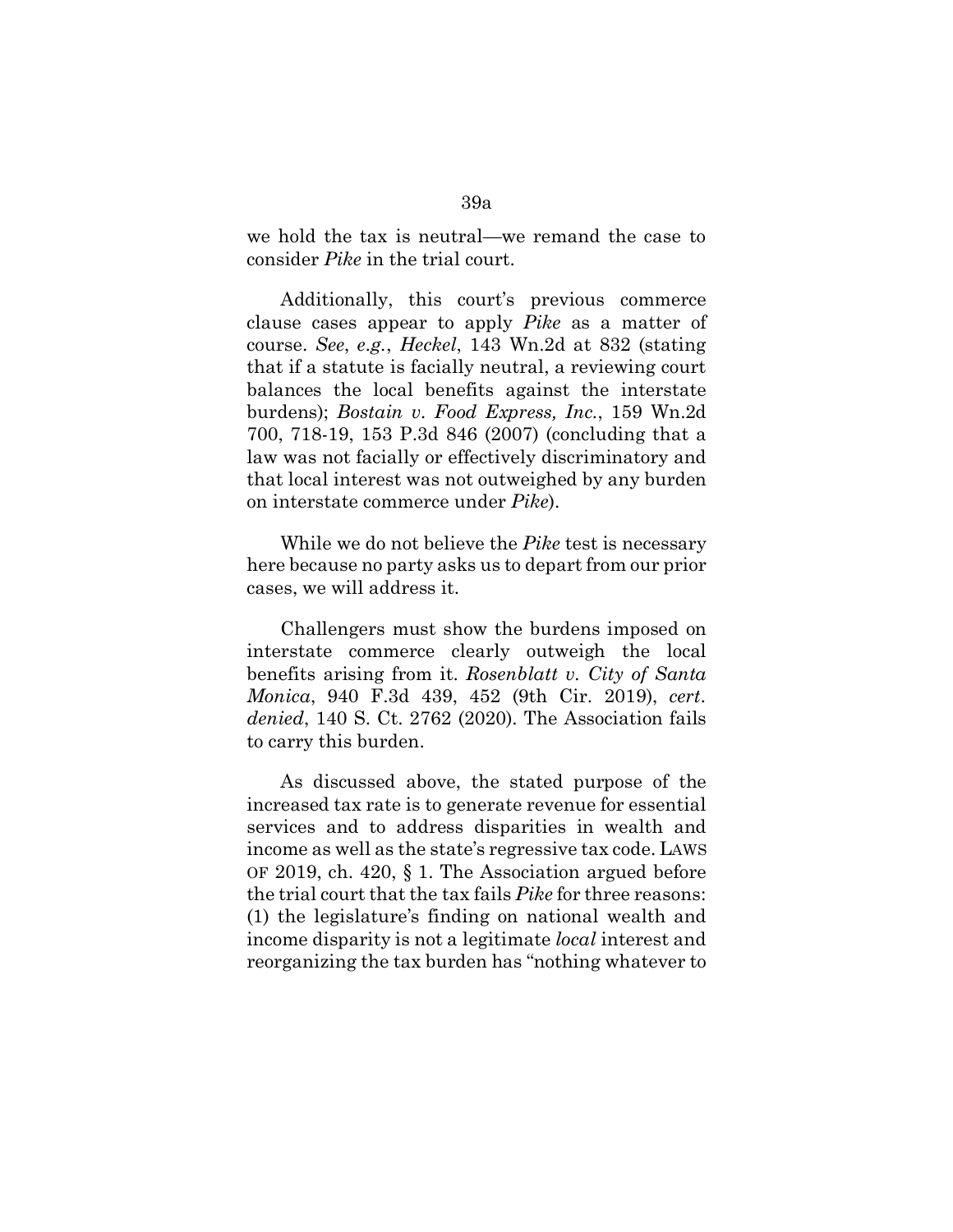do with" wealth disparity or personal wealth, $11(2)$  the effect on interstate commerce is not incidental because it imposes higher costs on institutions that will influence investment and pricing decisions, and (3) the local benefits could have been achieved through a less restrictive alternative.

First, the legislature clarified that wealth disparity included Washington citizens when it recognized that "[a]s a percentage of household income, middle-income families in Washington pay two to four times the amount of taxes as compared to top earners in the state. Low-income Washington families pay six times more in taxes than the wealthiest residents." LAWS OF 2019, ch. 420, § 1. And, it may be that increasing taxes on financial institutions will ultimately be passed to the consumer and have little beneficial effect on personal wealth, but the *Pike* balancing test "does not invite courts to second-guess legislatures by estimating the probable costs and benefits of the statute, nor is it within the competency of courts to do so." *Brown & Williamson Tobacco Corp. v. Pataki*, 320 F.3d 200, 209 (2d Cir. 2003). Rather, "the court must confine its analysis to the purposes the lawmakers had for maintaining the regulation," and "the only relevant evidence concerns whether the lawmakers could rationally have believed that the challenged regulation would foster those purposes." *Kassel*, 450 U.S. at 680 (Brennan, J. concurring). The Association offers no persuasive

<span id="page-39-0"></span><sup>11</sup> *See* LAWS OF 2019, ch. 420, § 1 (noting the "wealth disparity in the country between the wealthy few and the lowest income families" (emphasis added)).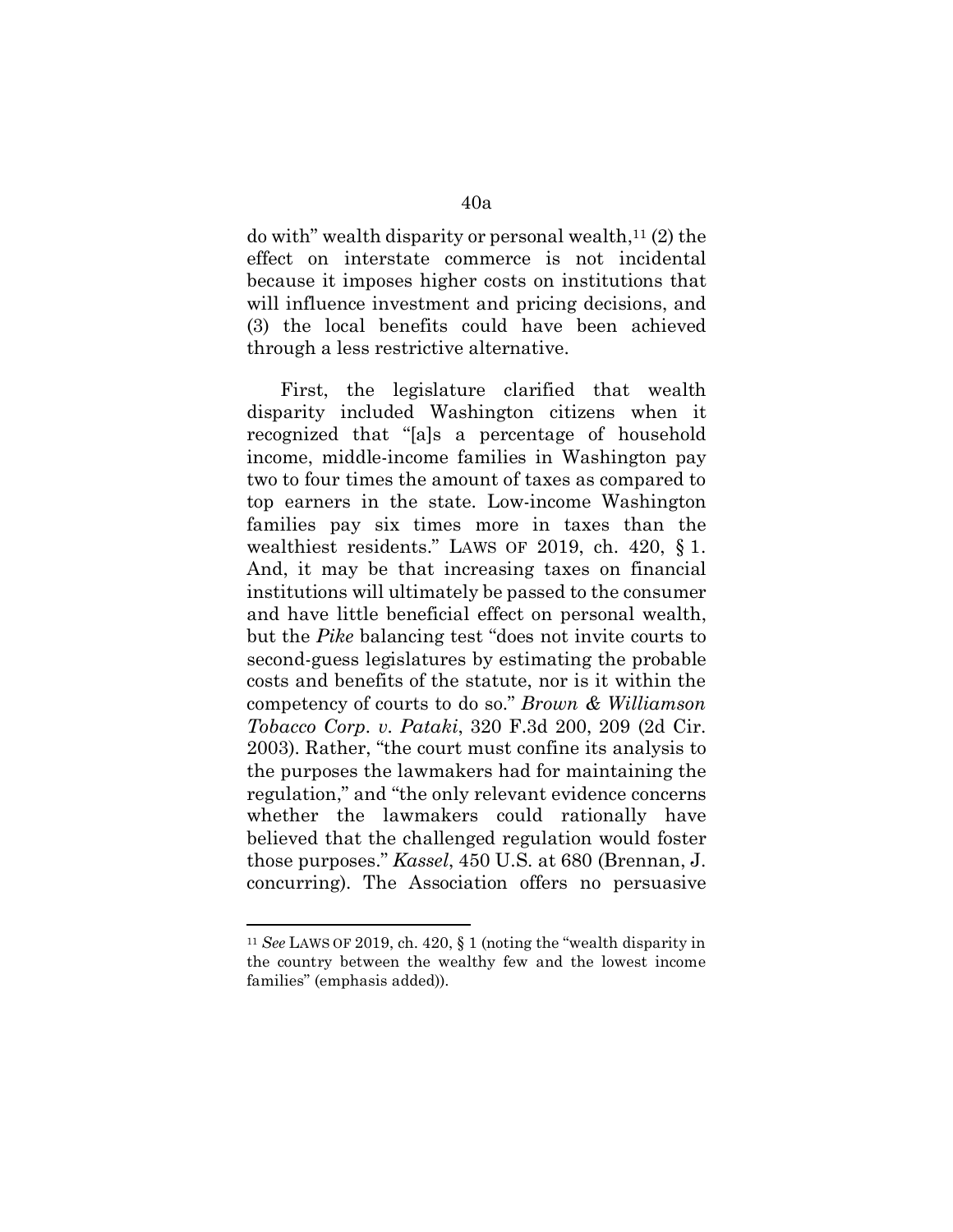evidence that lawmakers did not rationally believe a progressive tax would, in some measure, address income and wealth disparity.

Second, economic hardship alone is insufficient to invalidate a law because the commerce clause protects markets, "not taxpayers as such." *Gen. Motors Corp. v. Tracy*, 519 U.S. 278, 300, 117 S. Ct. 811, 136 L. Ed. 2d 761 (1997); *Am. Network, Inc. v. Utils. & Transp. Comm'n*, 113 Wn.2d 59, 76, 776 P.2d 950 (1989). Third, the legislature could have used a less restrictive method of generating review by imposing the 1.2 percent tax on all financial institutions as the Association claims. But levying further taxes on entities less able to pay than those wealthy few is contrary to the legislature's goal of changing the state's regressive tax code.

Because the Association does not show that the burdens imposed on interstate commerce clearly outweigh the local benefits arising from it, the tax satisfies *Pike*'s balancing test. *Rosenblatt*, 940 F.3d at 452.

In sum, because RCW 82.04.29004 is not discriminatory, we follow the Seventh Circuit to conclude that further analysis under *Pike* is unnecessary and that the tax easily satisfies rational basis review. The challenged statute also satisfies the *Pike* balancing test. Accordingly, we reverse the trial court's conclusion that the tax is invalid under the dormant commerce clause and instead uphold the law. *Heckel*, 143 Wn.2d at 833.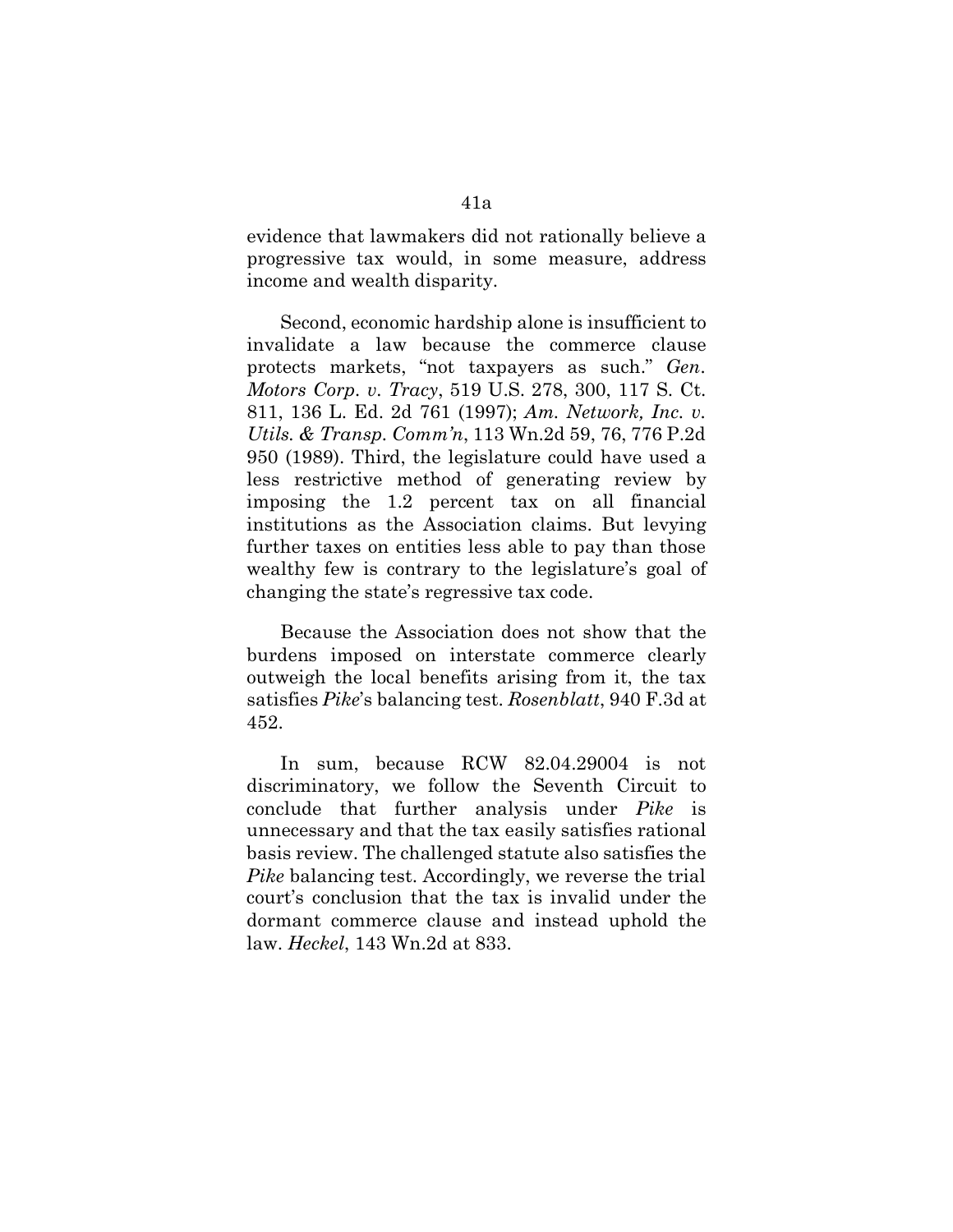#### II.Standing To Challenge the Tax

The State contends that the Association lacks standing under the UDJA to challenge RCW 82.04.29004. The trial court disagreed. We affirm.

Standing refers generally to a party's right to bring a legal claim. *Wash. State Hous. Fin. Comm'n v. Nat'l Homebuyers Fund, Inc.*, 193 Wn.2d 704, 711, 445 P.3d 533 (2019). The UDJA provides a means by which a party may bring a claim for declaratory relief. The act states that "[a] person … whose rights, status or other legal relations are affected by a statute … may have determined any question of construction or validity arising under the … statute … and obtain a declaration of rights, status or other legal relations thereunder." RCW 7.24.020. Standing is a legal question we review de novo. *Wash. State Hous. Fin. Comm'n*, 193 Wn.2d at 711 (citing *City of Snoqualmie v. Constantine*, 187 Wn.2d 289, 296, 386 P.3d 279 (2016)).

The UDJA is a remedial statute and is to be "liberally construed and administered." RCW 7.24.120. Standing is not intended to be a "high bar" to overcome. *Wash. State Hous. Fin. Comm'n*, 193 Wn.2d at 712. This court has acknowledged that the UDJA's procedures are "peculiarly well suited to the judicial determination of controversies concerning constitutional rights and … the *constitutionality of legislative action*." *Seattle Sch. Dist. No. 1 v. State*, 90 Wn.2d 476, 490, 585 P.2d 71 (1978) (emphasis added).

Standing is determined by a two part test: (1) whether the interest sought to be protected is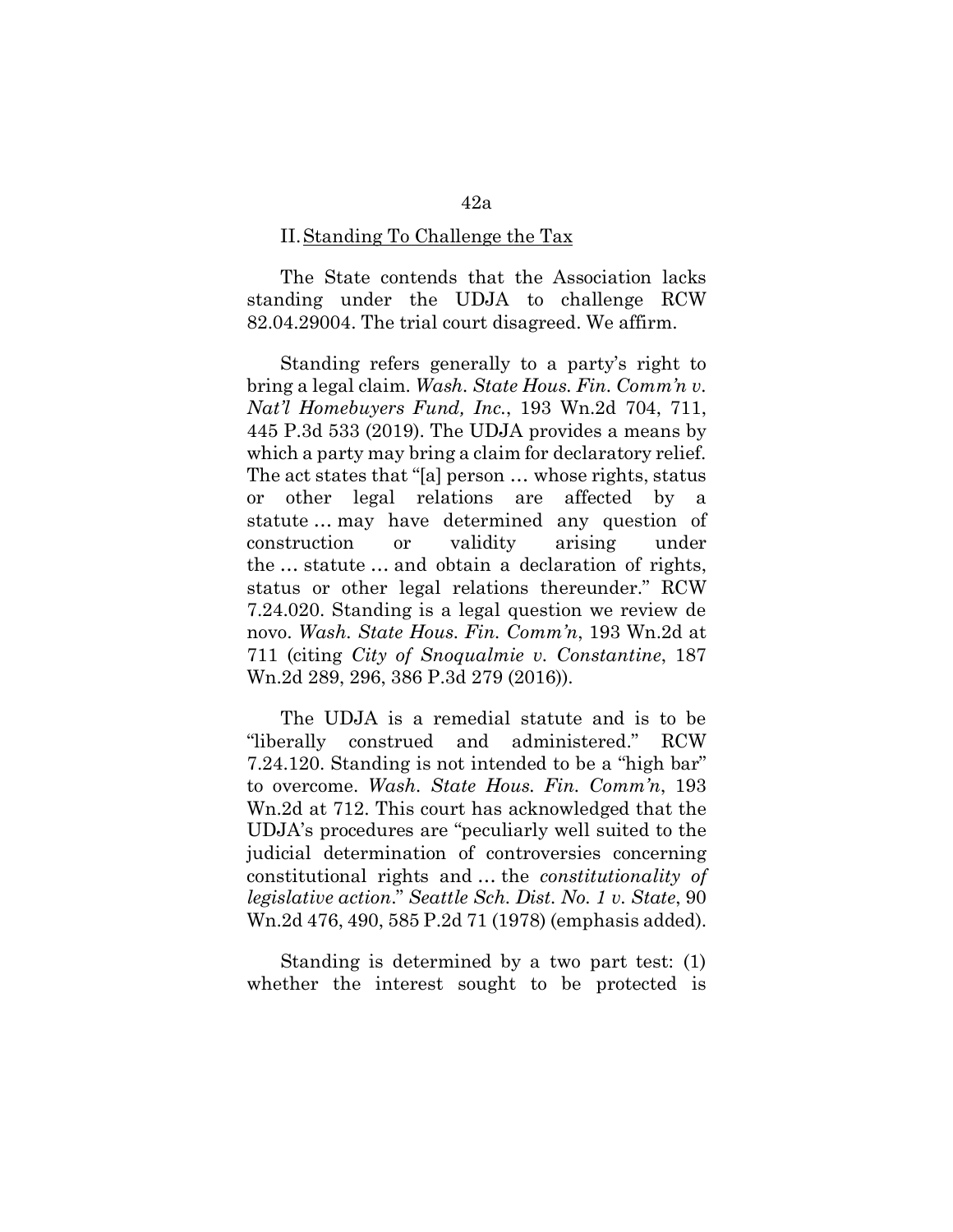"'arguably within the zone of interests to be protected or regulated by the statute or constitutional guarantee in question'" and (2) whether the petitioners have asserted "'injury in fact.'" *Grant County Fire Prot. Dist. No. 5 v. City of Moses Lake*, 150 Wn.2d 791, 802, 83 P.3d 419 (2004) (internal quotation marks omitted) (quoting *Save a Valuable Env't v. City of Bothell*, 89 Wn.2d 862, 866, 576 P.2d 401 (1978)). "When we are faced with an issue of significant public interest, standing is analyzed in terms of the public interests presented, and we engage in a more liberal and less rigid analysis." *Rocha v. King County*, 195 Wn.2d 412, 420, 460 P.3d 624 (2020) (citing *Farris v. Munro*, 99 Wn.2d 326, 330, 662 P.2d 821 (1983)).

Additionally, an association has standing to bring suit on behalf of its members when (1) the members of the organization would otherwise have standing to sue in their own right, (2) the interests that the organization seeks to protect are germane to its purpose, and (3) neither claim asserted nor relief requested requires the participation of the individual members. *Int'l Ass'n of Firefighters, Local 1789 v. Spokane Airports*, 146 Wn.2d 207, 213-14, 45 P.3d 186 (2002).

The State principally contests that Association members have standing to sue in their own right. We disagree.

When the legislature enacts a specific statutory procedure diverting the superior court's jurisdiction into an alternate procedure, that procedure must be used. *New Cingular Wireless PCS, LLC v. City of*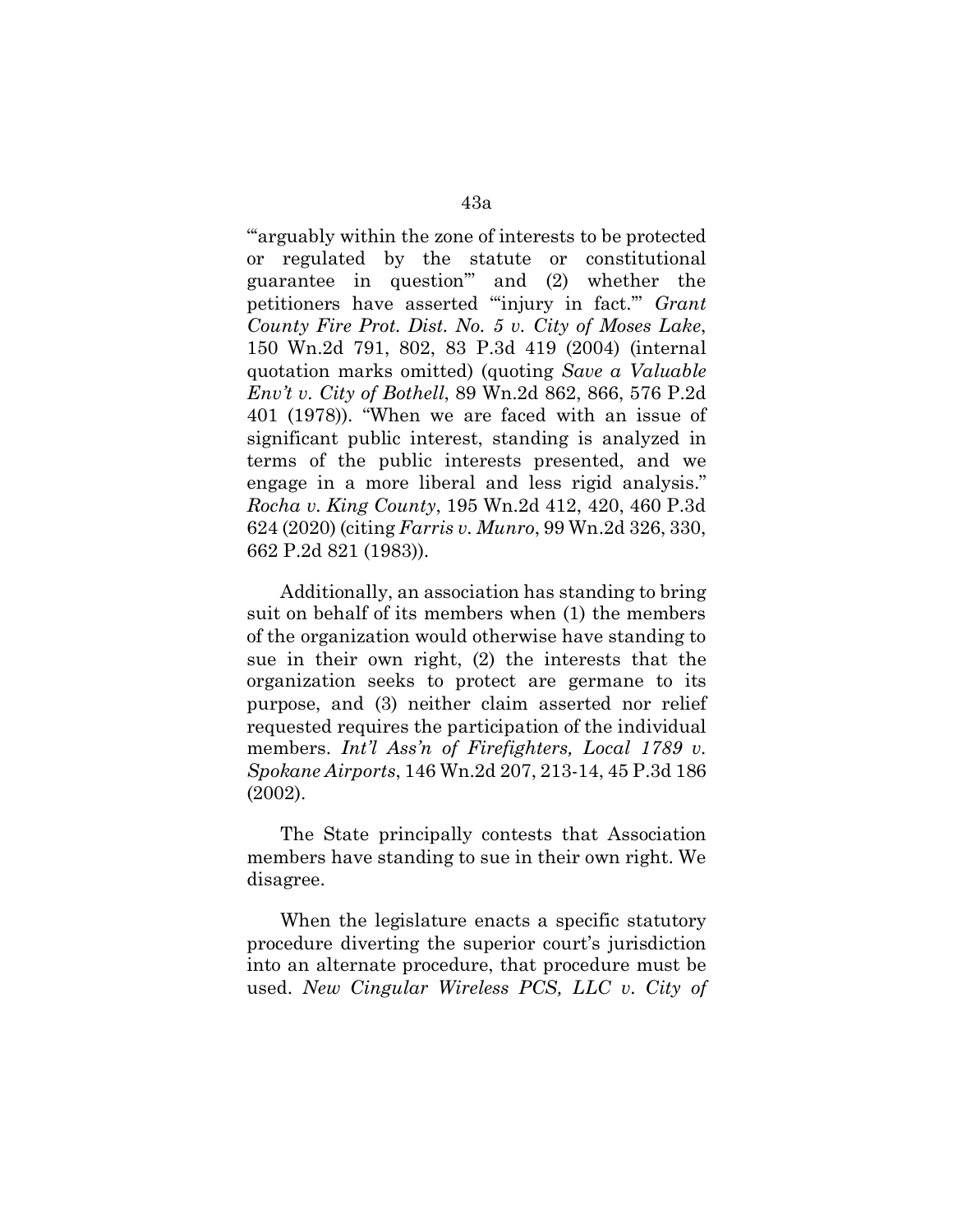*Clyde Hill*, 185 Wn.2d 594, 600, 374 P.3d 151 (2016). According to the State, when the legislature enacted RCW 82.32.180, it set out the exclusive process for challenging excise taxes. RCW 82.32.180 provides the procedure for taxpayers seeking a tax refund. *See also Lacey Nursing Ctr., Inc. v. Dep't of Revenue*, 128 Wn.2d 40, 52, 905 P.2d 338 (1995) (right to bring an excise tax refund suit must be exercised in the manner provided by statute). RCW 82.32.180 is silent as to the procedure for parties such as the financial institutions here who have paid a tax, seek no refund, and instead challenge the tax's constitutionality. RCW 82.32.180 does not require Association members to utilize its process to the exclusion of the UDJA.

Furthermore, in *Tyler Pipe Industry, Inc. v. Department of Revenue*, 96 Wn.2d 785, 787, 793, 638 P.2d 1213 (1982), taxpayers contested the constitutionality of a tax without first filing a refund action. In that case, the Department of Revenue denied the taxpayer's correction assessment petition and the taxpayer sought declaratory and injunctive relief. *Id*. at 787. *Tyler Pipe* noted that the statutory scheme at issue provided the legal remedy of a refund suit, RCW 82.32.150, .180, but nevertheless held that the legislature did not limit the court's equitable powers in constitutional cases even when "the legal remedy may … be adequate." *Id*. at 791.

The State has not shown that the Association's members lacked individual standing to sue and offers no argument on the remaining standing requirements. *See Int'l Ass'n of Firefighters*, 146 Wn.2d at 213-14. Thus, the State fails to show that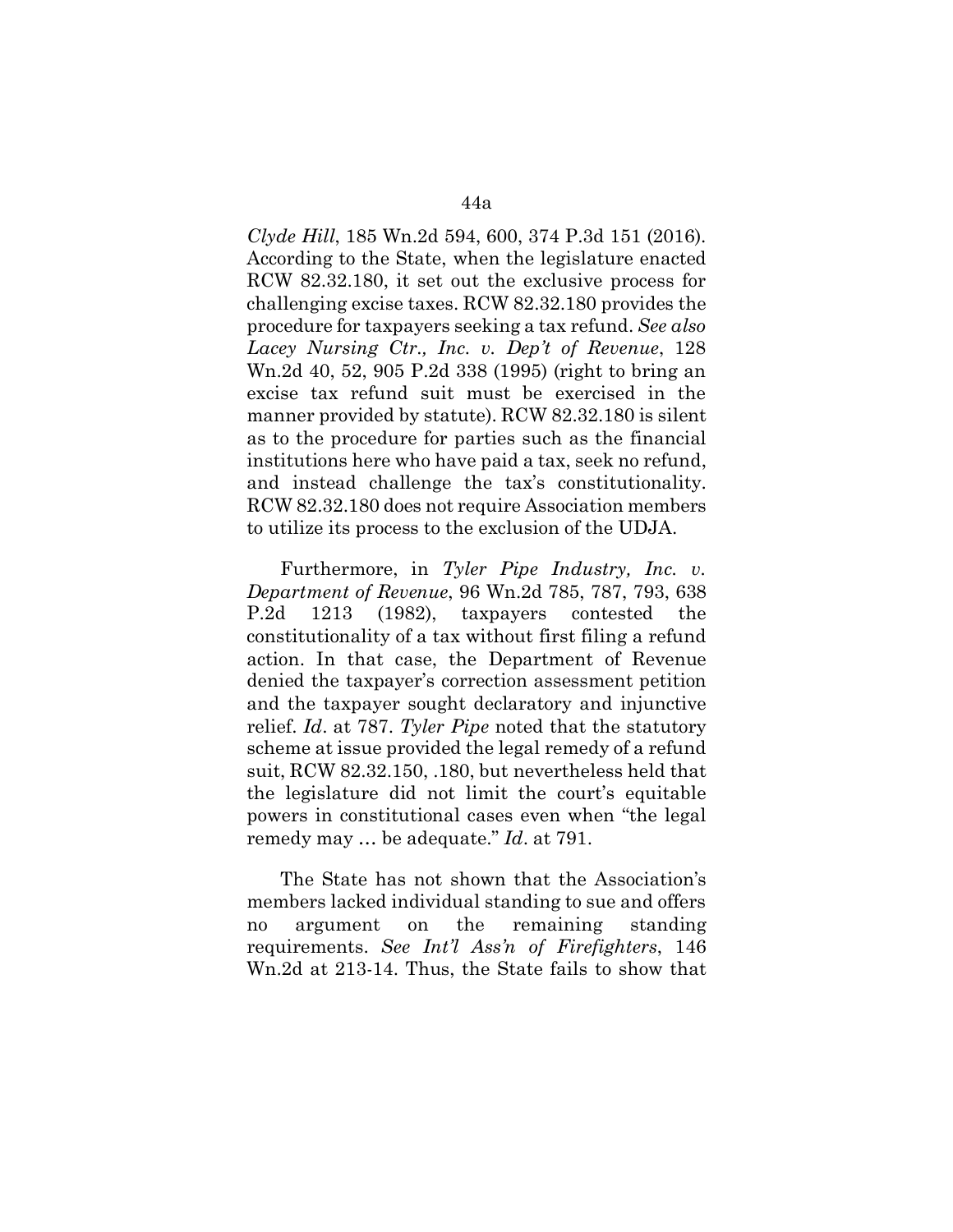## the trial court erred in allowing the Association's action to proceed under the UDJA.

### **CONCLUSION**

RCW 82.04.29004 does not discriminate against interstate commerce in effect or in purpose. Rather, it applies equally to all financial institutions meeting the \$1 billion income threshold, irrespective of whether they are based inside or outside of Washington. RCW 82.04.29004(1); LAWS OF 2019, ch. 420, § 2. The 1.2 percent tax is apportioned such that affected institutions remit taxes only on income generated in this state. The legislature expressly indicated that its purpose in enacting the tax was to raise revenue for essential services and to address our regressive tax code, both legitimate state interests that satisfy rational basis review. *See* LAWS OF 2019, ch. 420, § 1. The Association does not meet its heavy burden to prove the tax unconstitutional. *Heckel*, 143 Wn.2d at 832. Because RCW 82.04.29004 is not discriminatory, the dormant commerce clause is not implicated. But, in any event, the statute satisfies the *Pike* balancing test.

As to standing, the State fails to show the Association lacked representational standing to seek declaratory relief under the UDJA. We therefore uphold the constitutionality of RCW 82.04.29004, affirm the trial court's conclusion on standing, and remand the case for further proceedings consistent with this opinion.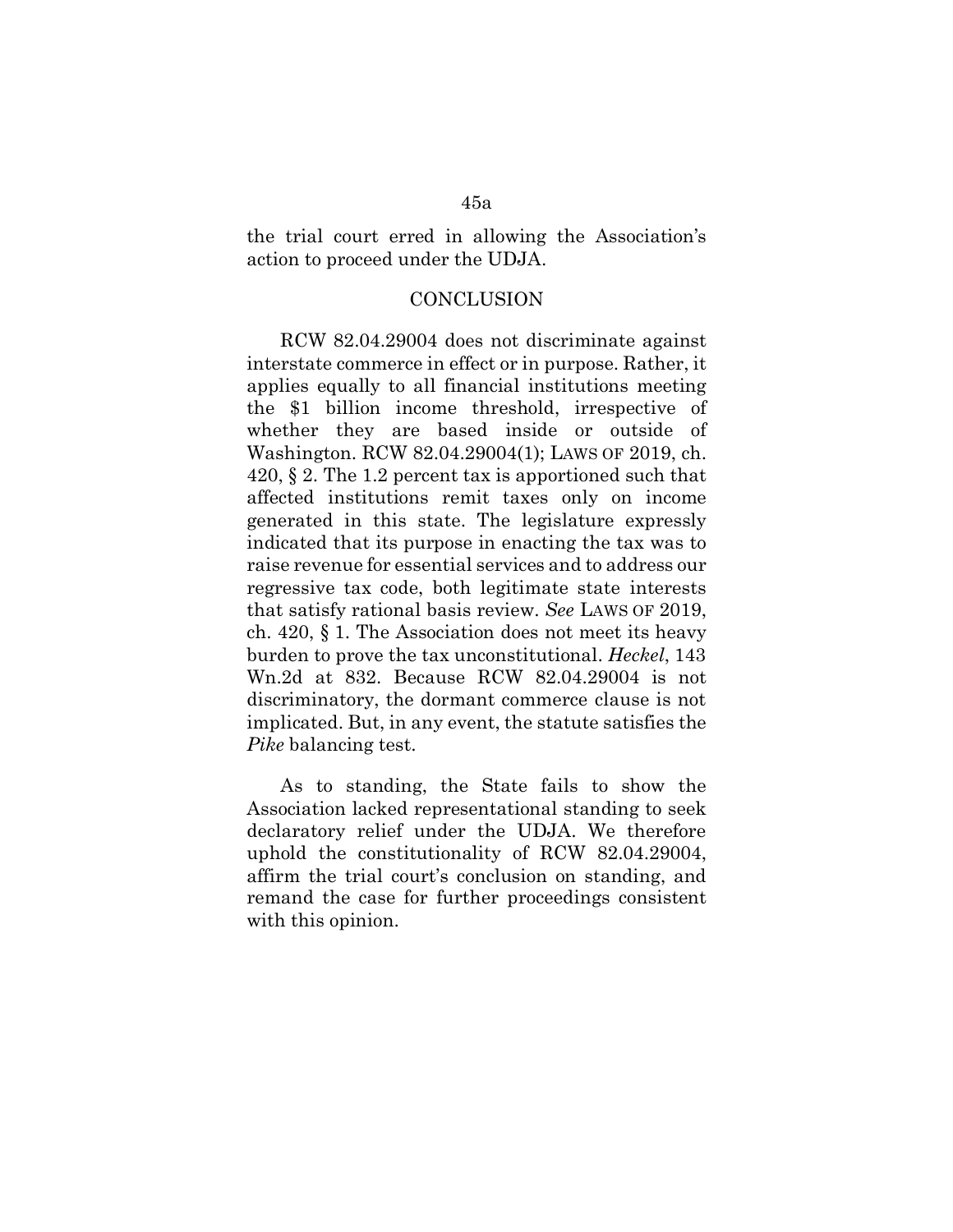<u>/s/ Madsen, J.</u>

Madsen, J.

WE CONCUR:

|                 | /s/ Gordon McCloud, J.<br>Gordon McCloud, J. |
|-----------------|----------------------------------------------|
| /s/ Johnson, J. | /s/ $Yu, J.$                                 |
| Johnson, J.     | Yu, J.                                       |
| /s/ Owens, J.   | <u>/s/ Montoya Lewis, J.</u>                 |
| Owens, J.       | Montoya Lewis, J.                            |
|                 | /s/ Whitener, J.<br>Whitener, J.             |

46a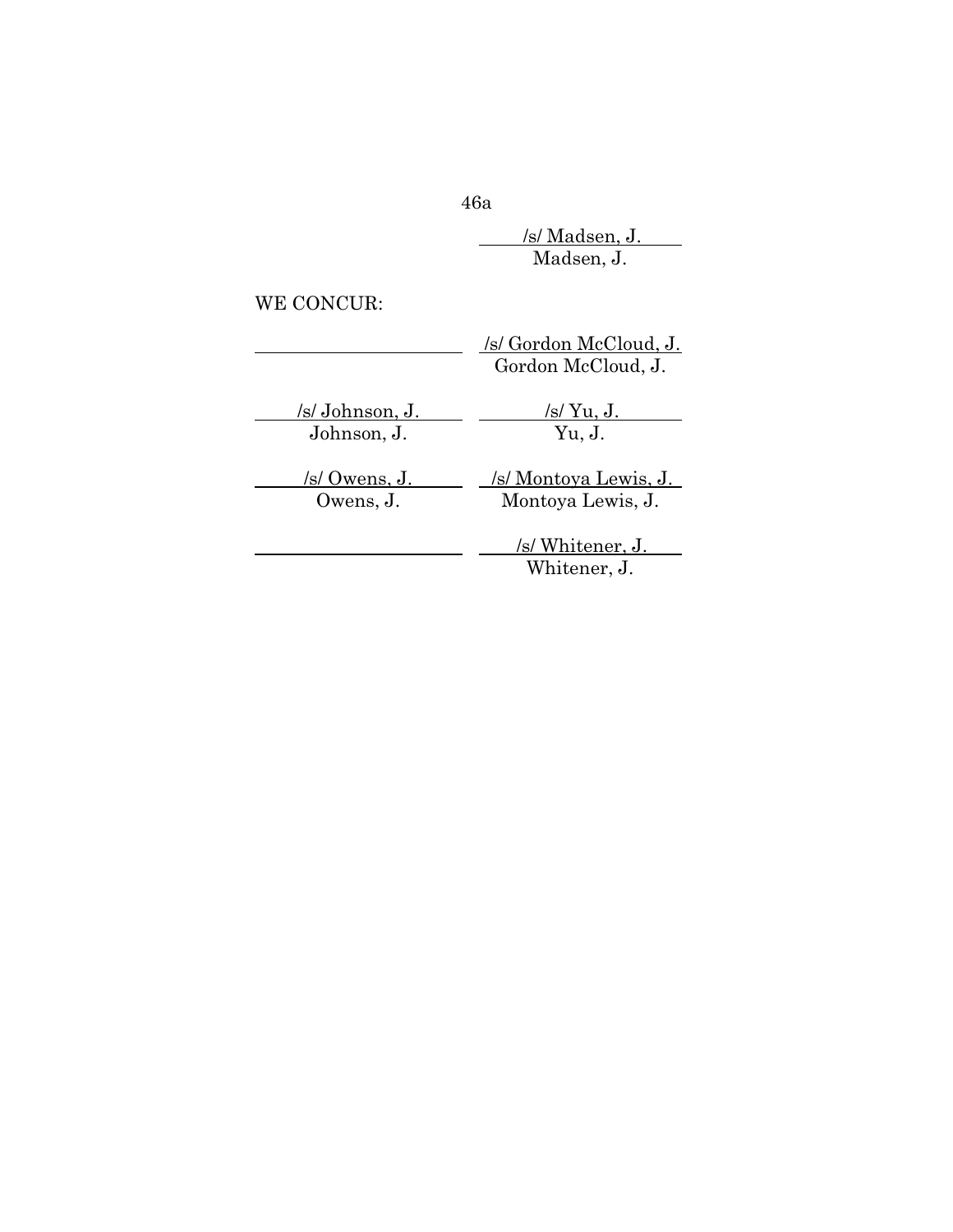STEPHENS, J. (concurring)—I join the majority's holding that RCW 82.04.29004 does not discriminate against interstate commerce in purpose or effect. To me, that conclusion should end our discussion. The majority's additional analysis of the balancing test under *Pike v. Bruce Church, Inc*., 397 U.S. 137, 142, 90 S. Ct. 844, 25 L. Ed. 2d 174 (1970) is unnecessary. I therefore do not join Section I.D of the majority opinion. On this limited basis, I concur in the judgment affirming the Court of Appeals and remanding for further proceedings.

> /s/ Stephens, J. Stephens, J.

/s/ González, C.J. González, C.J.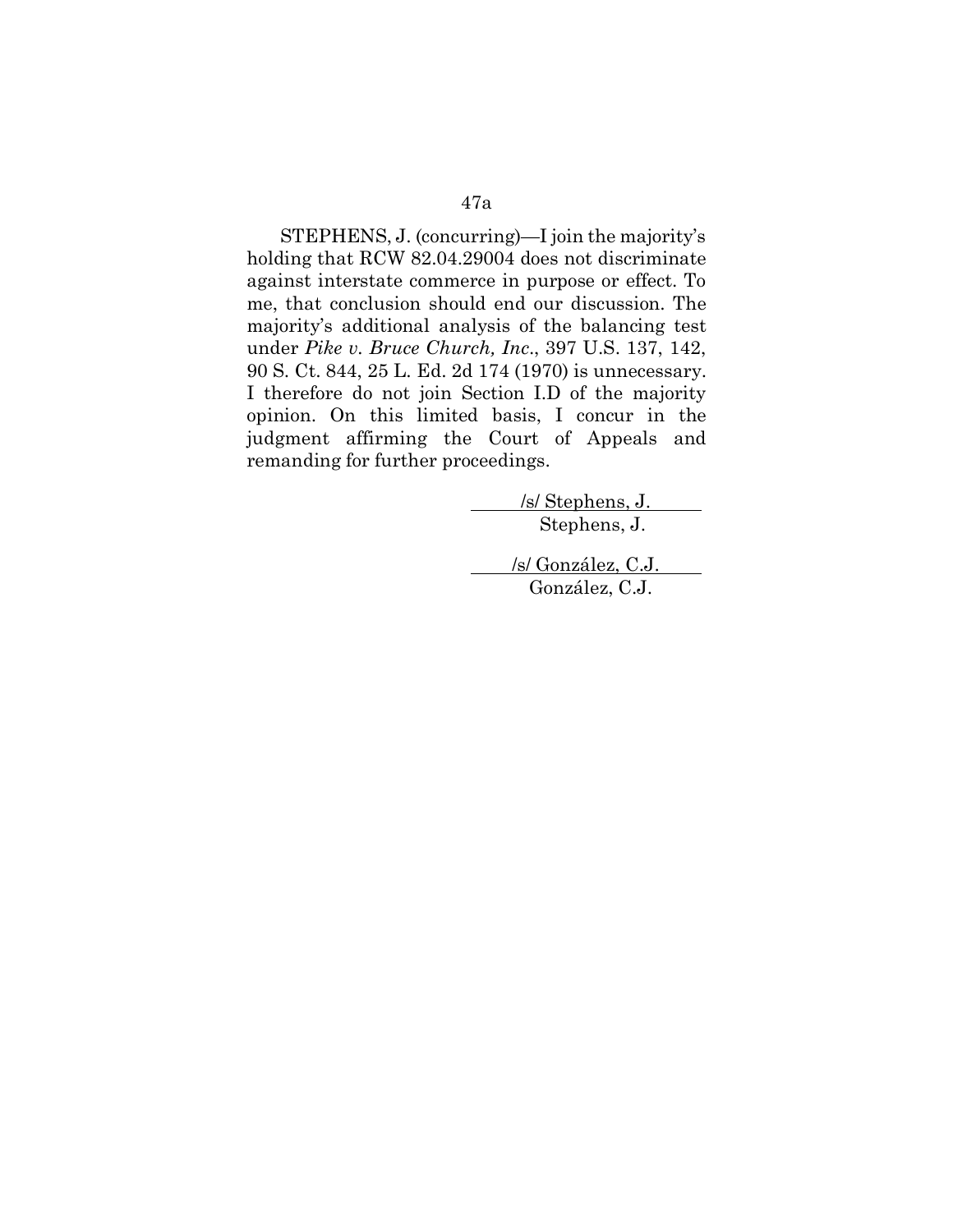# 48a **APPENDIX B**

## FILED 2020 MAY 15 KING COUNTY SUPERIOR COURT CLERK

## CASE #: 19-2-29262-8 SEA

## IN THE SUPERIOR COURT OF THE STATE OF WASHINGTON FOR KING COUNTY

| WASHINGTON BANKERS              |                        |
|---------------------------------|------------------------|
| ASSOCIATION,                    |                        |
| a Washington Public             |                        |
| Benefit Corporation, and        |                        |
| AMERICAN BANKERS                |                        |
| <b>ASSOCIATION</b> , a District |                        |
| of Columbia Non-Profit          | Case No. 19-2-29262-8  |
| Corporation,                    | <b>SEA</b>             |
|                                 |                        |
| Plaintiffs,                     | <b>ORDER GRANTING</b>  |
|                                 | PLAINTIFFS'            |
| V.                              | <b>MOTION FOR</b>      |
|                                 | <b>SUMMARY</b>         |
| STATE OF WASHINGTON,            | <b>JUDGMENT AND</b>    |
| DEPARTMENT OF                   | <b>DENYING</b>         |
| <b>REVENUE OF THE</b>           | DEFENDANTS'            |
| STATE OF WASHINGTON, MOTION FOR |                        |
| and VIKKI SMITH, as             | <b>SUMMARY</b>         |
| Director of the Department      | <b>JUDGMENT</b>        |
| of Revenue of the State of      |                        |
| Washington,                     | Hon. Marshall Ferguson |
|                                 |                        |
| Defendants.                     |                        |
|                                 |                        |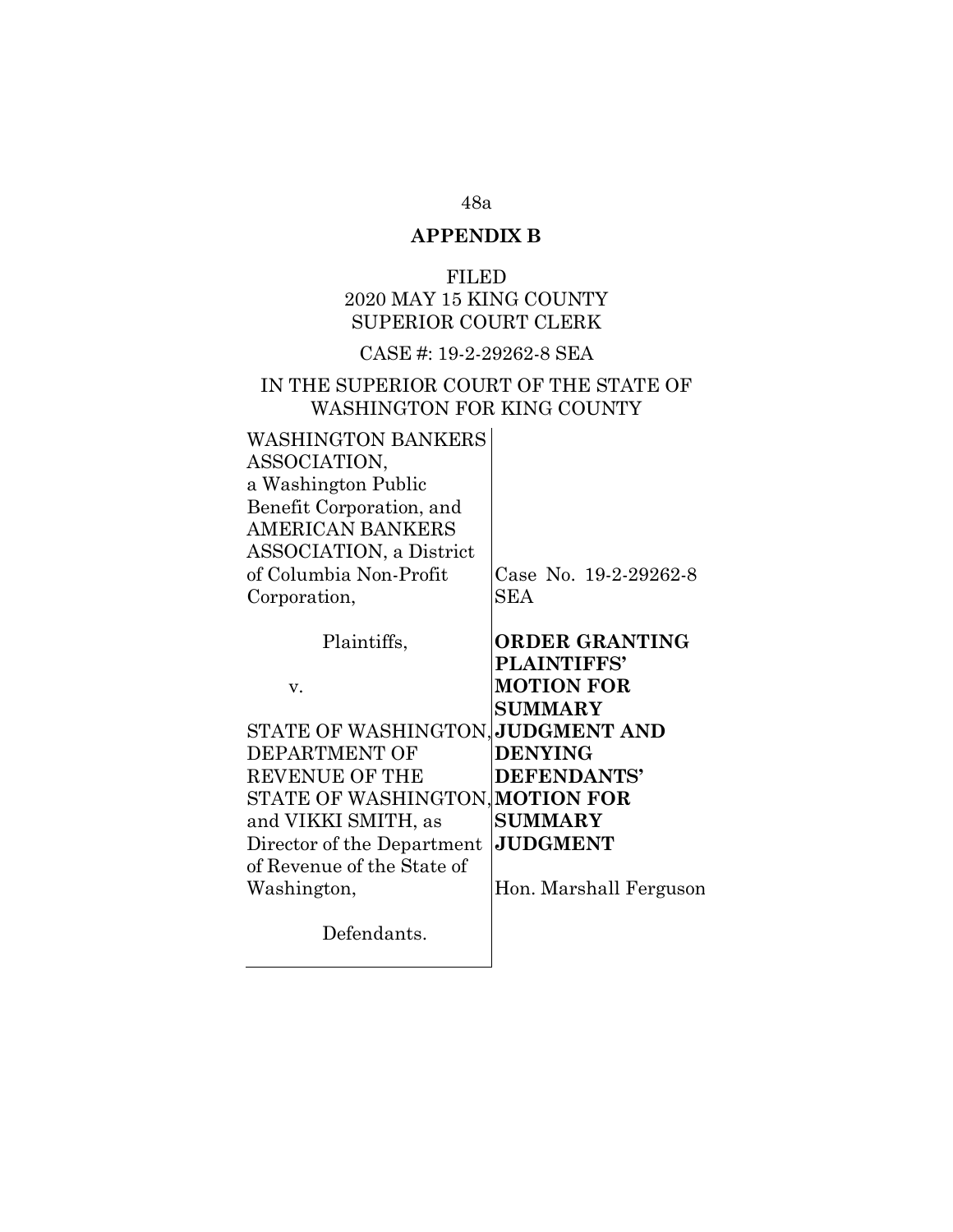THIS MATTER came on for hearing on the parties' motions for summary judgment. Jeffrey T. Even, Deputy Solicitor General, Cameron G. Comfort, Senior Assistant Attorney General, and Charles Zalesky, Assistant Attorney General, represented the Defendants. Robert M. McKenna, Daniel J. Dunne, and Christine Hanley of the firm Orrick, Herrington & Sutcliffe LLP represented the Plaintiffs. The following documents were called to the attention of the Court:

- 1. Plaintiffs' Motion for Summary Judgment (Dkt. 24);
- 2. Declaration of Christine Hanley in Support of Plaintiffs' Motion for Summary Judgment, with attached Exhibits A through E (Dkt. 35);
- 3. Declaration of John P. Kinsella in Support of Plaintiffs' Motion for Summary Judgment, with attached Exhibit A as substituted by *praecipe* filed April 27, 2020 (Dkt. 30 and 49);
- 4. Defendants' Motion for Summary Judgment (Dkt. 22);
- 5. Declaration of Charles Zalesky in Support of Defendants' Motion for Summary Judgment, with attached Exhibits 1 and 2 (Dkt. 23);
- 6. Plaintiffs' Opposition to Defendants' Motion for Summary Judgment (Dkt. 41);
- 7. Declaration of Christine Hanley in Support of Plaintiffs' Opposition to Defendants' Motion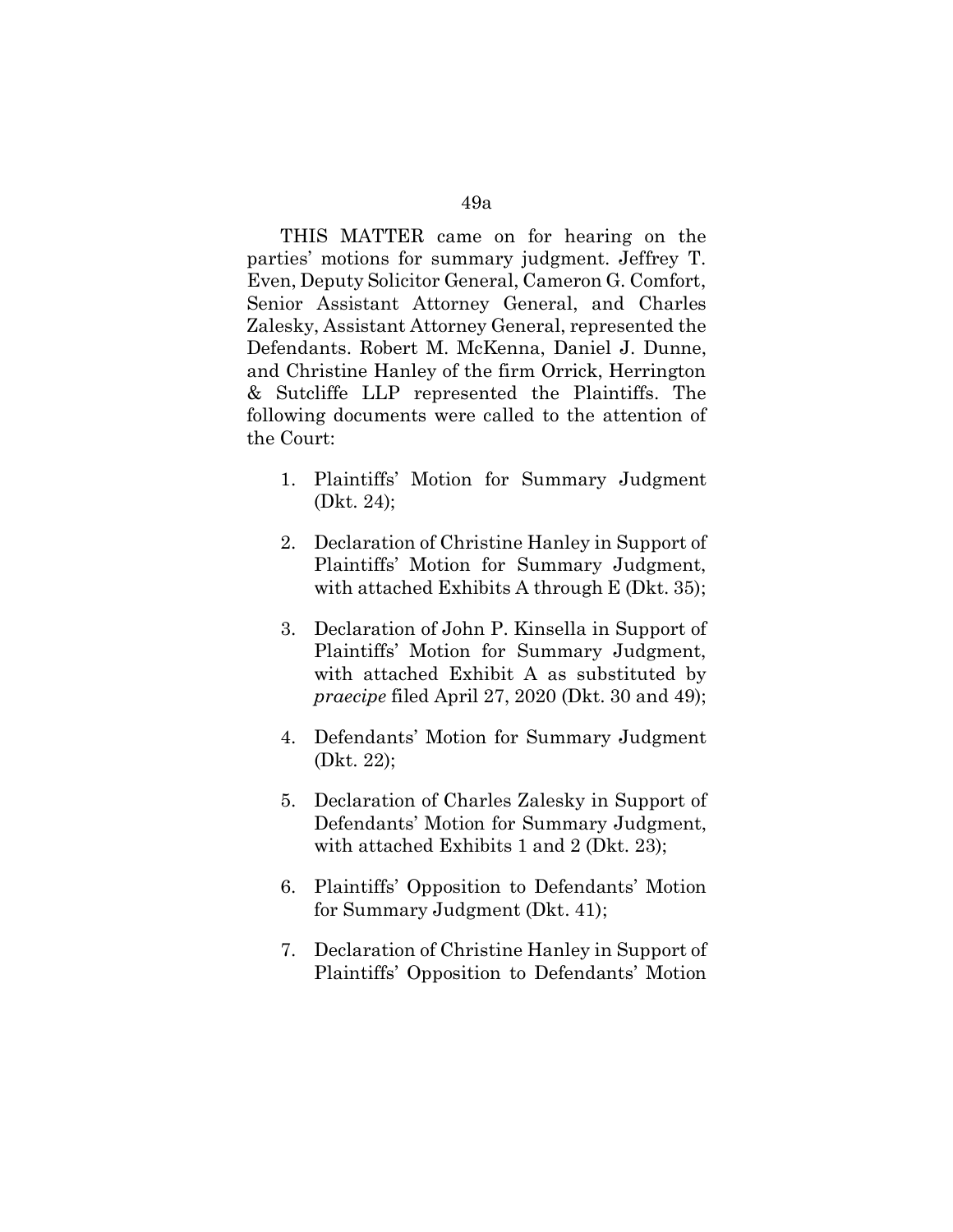for Summary Judgment, with attached Exhibit A (Dkt. 42);

- 8. Declaration of Beth A. Adams in Support of Plaintiffs' Opposition to Defendants' Motion for Summary Judgment (Dkt. 43);
- 9. Declaration of Warrenetta Baker in Support of Plaintiffs' Opposition to Defendants' Motion for Summary Judgment (Dkt. 44);
- 10. Declaration of Andrew T. Gardner in Support of Plaintiffs' Opposition to Defendants' Motion for Summary Judgment (Dkt. 45);
- 11. Declaration of William L. McNairy in Support of Plaintiffs' Opposition to Defendants' Motion for Summary Judgment (Dkt. 46);
- 12. Declaration of Rebecca Paulsen in Support of Plaintiffs' Opposition to Defendants' Motion for Summary Judgment (Dkt. 47);
- 13. Declaration of Gary Schulman in Support of Plaintiffs' Opposition to Defendants' Motion for Summary Judgment (Dkt. 48);
- 14. Defendants' Memorandum in Opposition to Plaintiffs' Motion for Summary Judgment (Dkt. 40);
- 15. Plaintiffs' Reply in Support of Plaintiffs' Motion for Summary Judgment (Dkt. 51);

and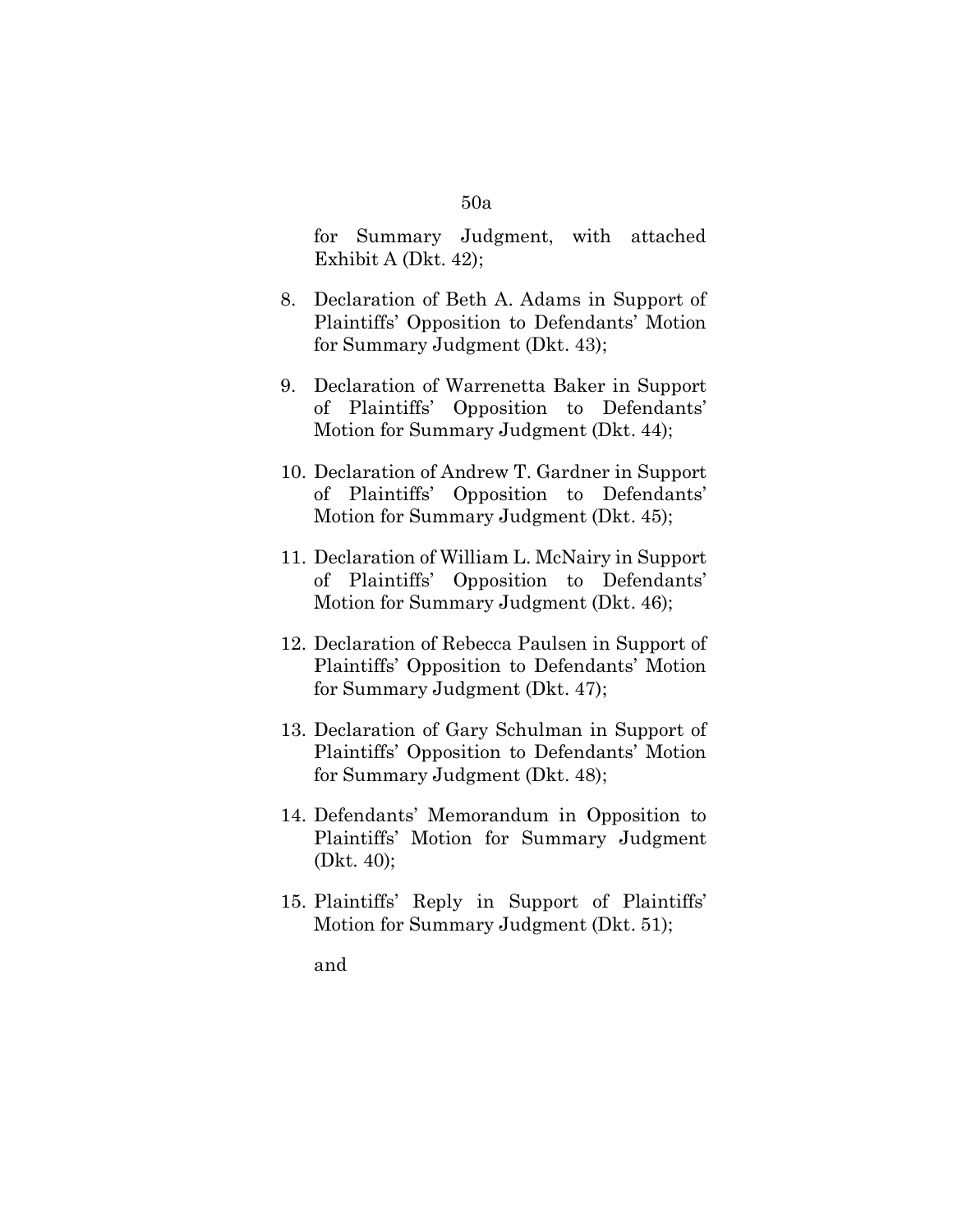## 16. Defendants' Reply in Support of Defendants' Motion for Summary Judgment (Dkt. 53).

The Court having considered the documents filed by the parties in support of and in opposition to the parties' motions for summary judgment and having heard oral argument on May 8, 2020, and being otherwise fully advised, finds that there are no genuine issues of material fact in dispute and that the Plaintiffs are entitled to judgment as a matter of law.

NOW, THEREFORE, IT IS HEREBY ORDERED that

- 1. Plaintiffs' Motion for Summary Judgment is GRANTED.
- 2. Defendants' Motion for Summary Judgment is DENIED.
- 3. Judgment shall be entered in favor of Plaintiffs and against Defendants.

IT IS SO ORDERED.

DATED, May 15, 2020.

/s/ Marshall Ferguson The Honorable Marshall Ferguson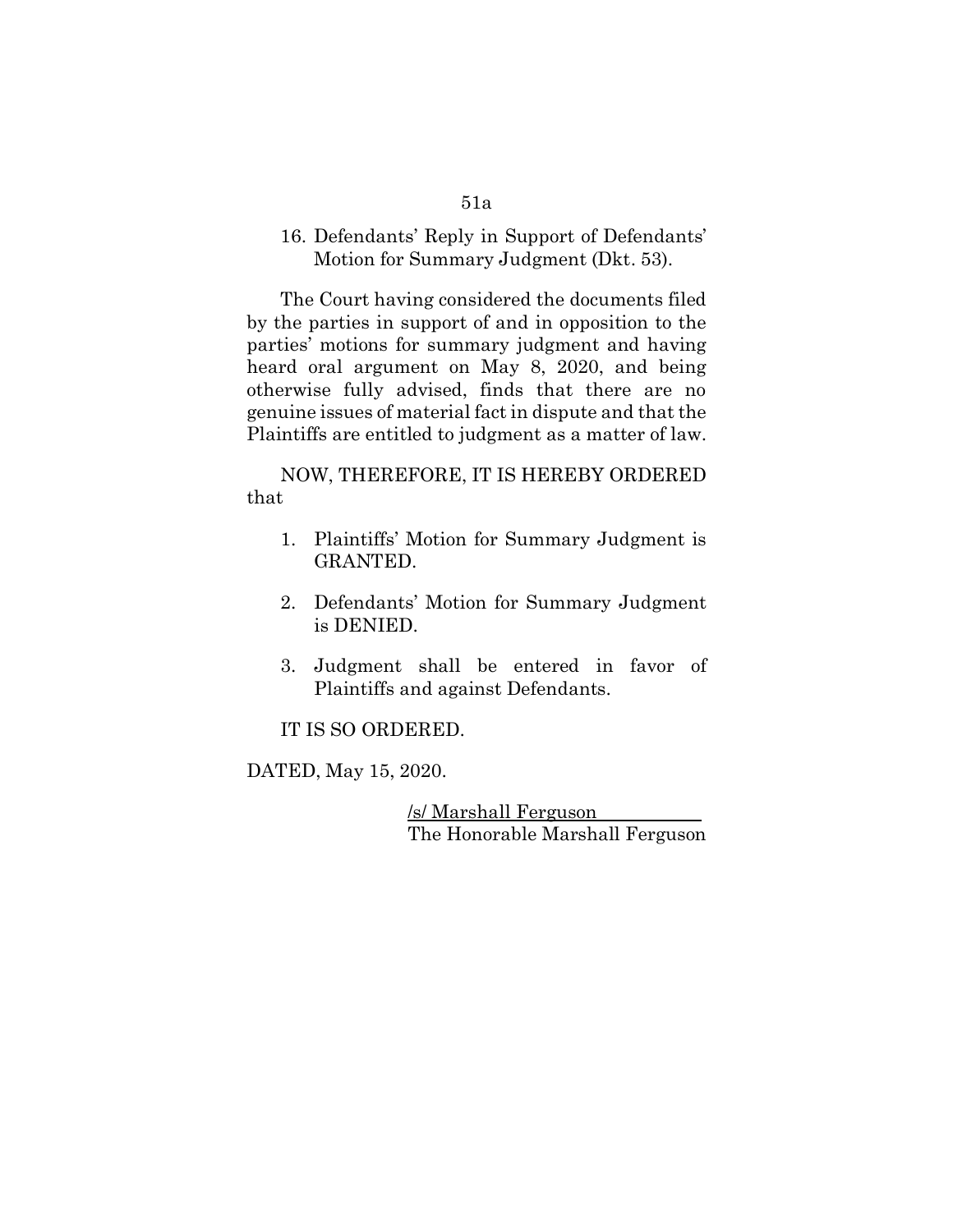Presented by:

## ORRICK, HERRINGTON & SUTCLIFFE LLP

By: *s/ Robert M. McKenna* Robert M. McKenna (WSBA# 18327) Daniel J. Dunne (WSBA# 16999) Christine Hanley (WSBA# 50801) 701 Fifth Avenue, Suite 5600 Seattle, WA 98104 Telephone (206) 839-4300 Fax (206) 839-4301 rmckenna@orrick.com ddunne@orrick.com chanley@orrick.com

*Attorneys for Plaintiffs Washington Bankers Association and American Bankers Association*

Notice of presentation Waived; approved as to form:

ROBERT W. FERGUSON Attorney General

By: *s/ Charles Zalesky*

Jeffrey T. Even (WSBA# 20367) Deputy Solicitor General Cameron G. Comfort (WSBA# 15188) Sr. Assistant Attorney General Charles Zalesky (WSBA# 37777) Assistant Attorney General Revenue and Finance Division 7141 Cleanwater Dr. SW PO Box 40123 Olympia, WA 98504-0123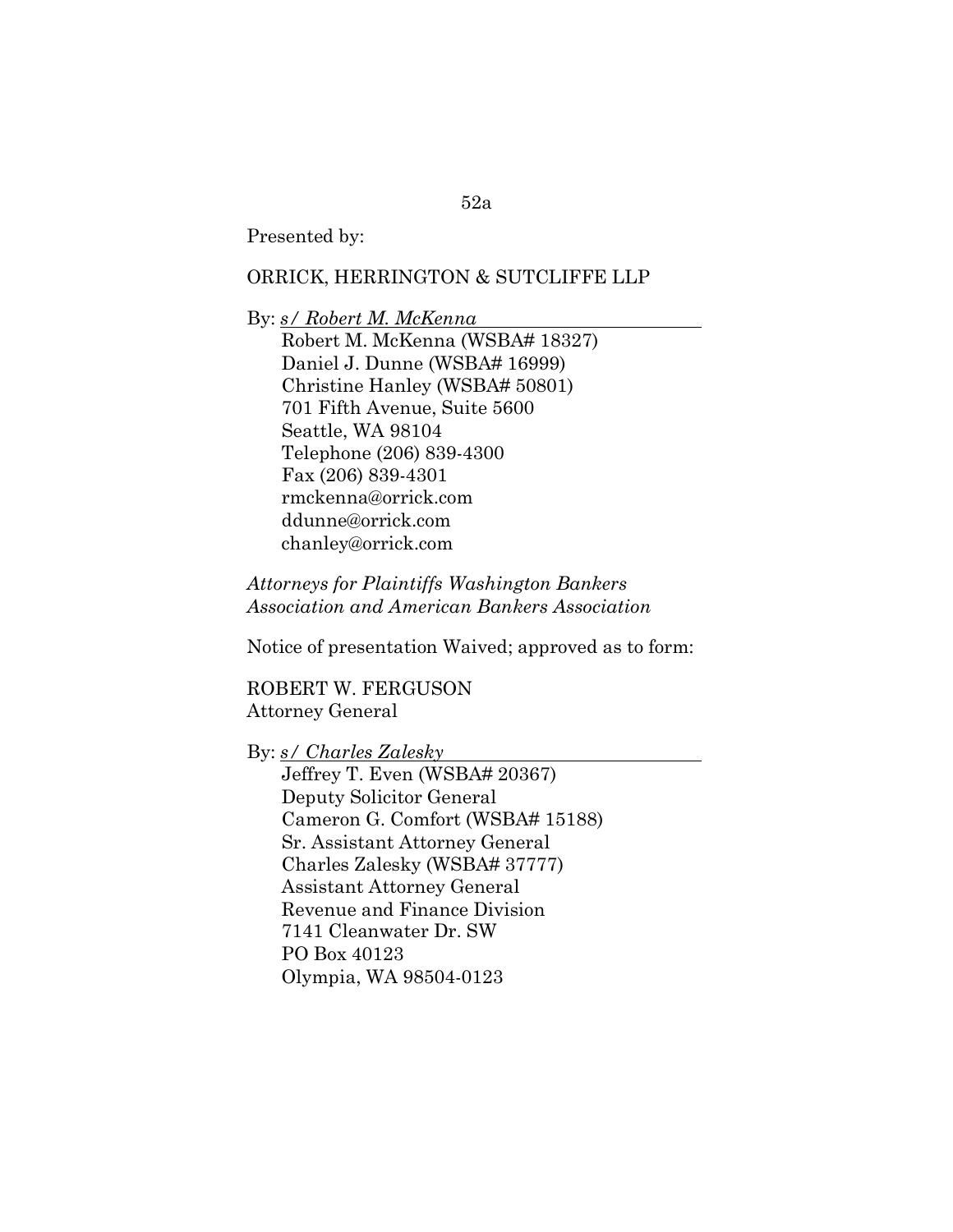Jeffrey.Even@atg.wa.gov [Cam.Comfort@atg.wa.gov](mailto:Cam.Comfort@atg.wa.gov) Chuck.Zalesky@atg.wa.gov

*Attorneys for Defendants State of Washington, Department of Revenue of the State of Washington, and Vikki Smith*

## 53a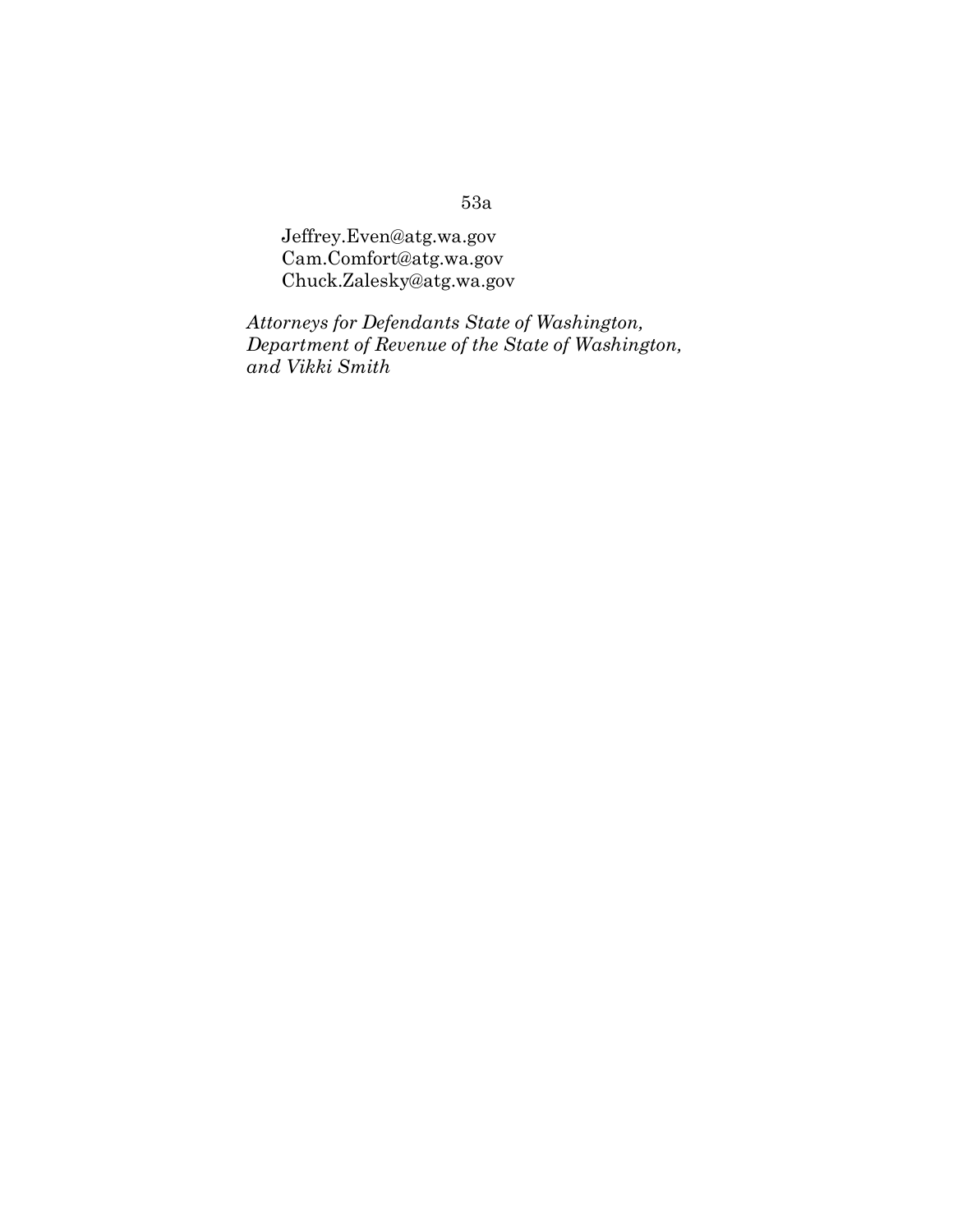## **APPENDIX C**

FILED KING COUNTY WASHINGTON MAY 15, 2020 SUPERIOR COURT CLERK

## IN THE SUPERIOR COURT OF THE STATE OF WASHINGTON FOR KING COUNTY

| <b>WASHINGTON BANKERS</b><br>ASSOCIATION,<br>a Washington Public<br>Benefit Corporation, and<br><b>AMERICAN BANKERS</b><br><b>ASSOCIATION</b> , a District<br>of Columbia Non-Profit<br>Corporation, | Case No. 19-2-29262-8<br><b>SEA</b> |
|------------------------------------------------------------------------------------------------------------------------------------------------------------------------------------------------------|-------------------------------------|
| Plaintiffs,                                                                                                                                                                                          | <b>JUDGMENT</b>                     |
| V.                                                                                                                                                                                                   | Hon. Marshall Ferguson              |
| STATE OF WASHINGTON,<br>DEPARTMENT OF<br>REVENUE OF THE<br>STATE OF WASHINGTON,<br>and VIKKI SMITH, as<br>Director of the Department<br>of Revenue of the State of<br>Washington,                    |                                     |
| Defendants.                                                                                                                                                                                          |                                     |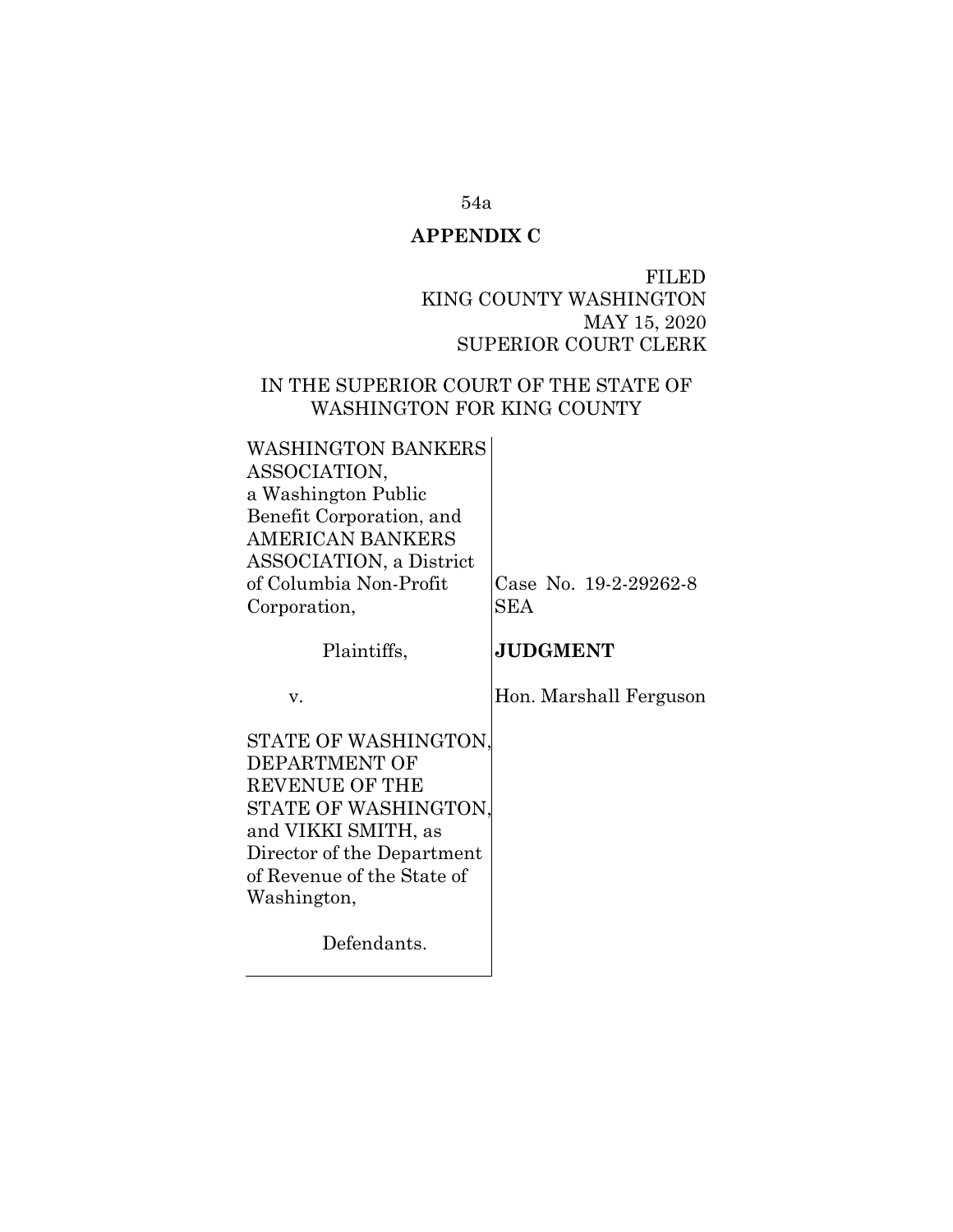THIS MATTER came on for hearing on Plaintiffs' Motion for Summary Judgment (Dkt. 24) and Defendants' Motion for Summary Judgment (Dkt. 22) on May 8, 2020. Upon considering the documents filed by the parties in support of and in opposition to the motions for summary judgment and hearing the arguments by counsel, the Court rendered an oral decision granting Plaintiffs' Motion for Summary Judgment and denying Defendants' Motion for Summary Judgment. Following oral argument, the Court entered an Order Granting Plaintiffs' Motion for Summary Judgment and Denying Defendants' Motion for Summary Judgment (the "Order").

Consistent with its oral decision and the Order, and Court enters judgment as follows:

### **SUMMARY OF JUDGMENT**

1. Amount of Judgment: -0-

### **DECLARATORY JUDGMENT**

Pursuant to the Uniform Declaratory Judgment Act, the Court ADJUDGES AND DECLARES RCW 82.04.29004 to be illegal, invalid, and unenforceable because it discriminates in effect and in purpose against interstate commerce in violation of the dormant Commerce Clause of the United States Constitution.

IT IS SO ORDERED.

DATED, May 15, 2020.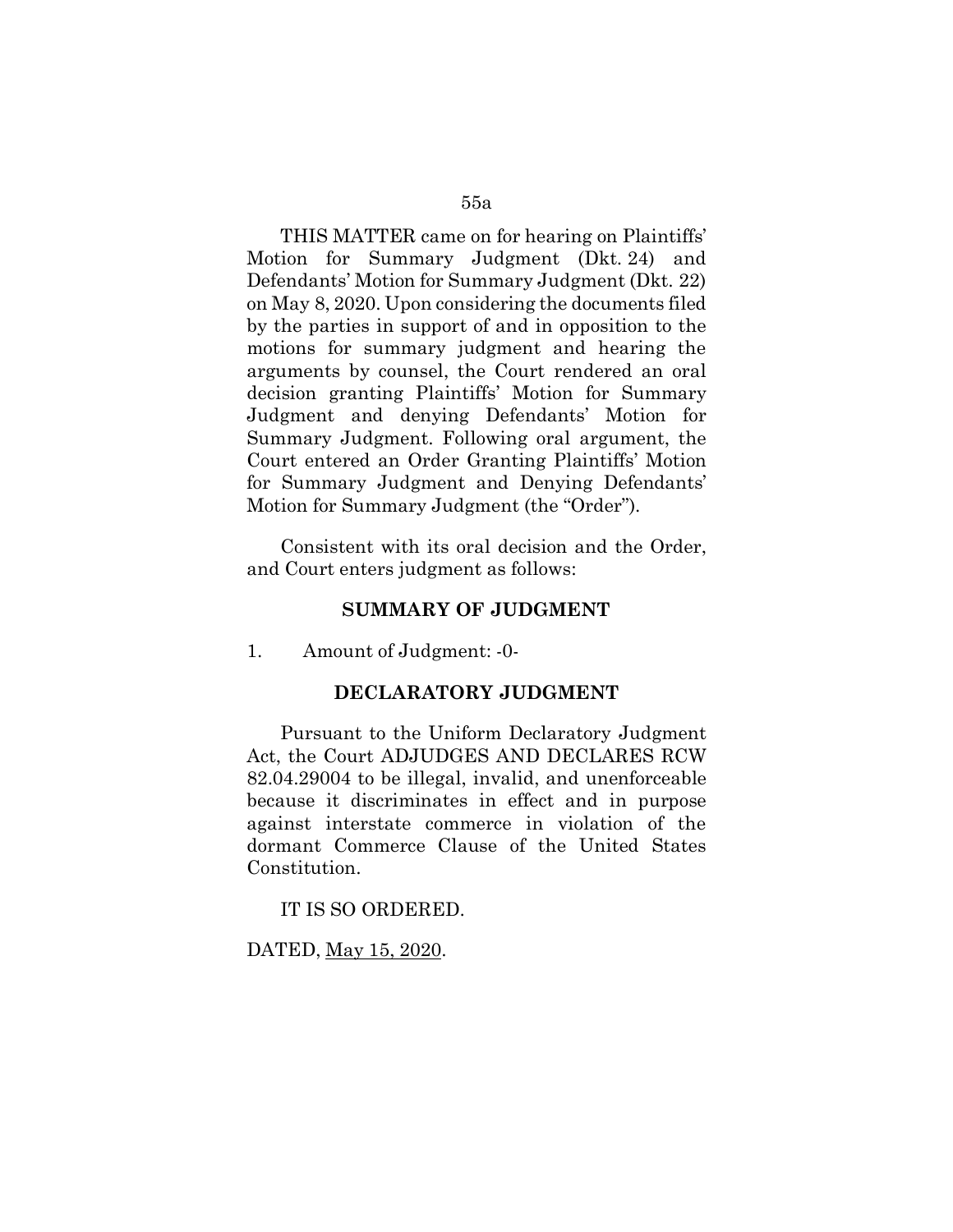/s/ Marshall Ferguson The Honorable Marshall Ferguson

Presented by:

## ORRICK, HERRINGTON & SUTCLIFFE LLP

## By: *s/Robert M. McKenna*

Robert M. McKenna (WSBA# 18327) Daniel J. Dunne (WSBA# 16999) Christine Hanley (WSBA# 50801) 701 Fifth Avenue, Suite 5600 Seattle, WA 98104 Telephone (206) 839-4300 Fax (206) 839-4301 rmckenna@orrick.com ddunne@orrick.com chanley@orrick.com

*Attorneys for Plaintiffs Washington Bankers Association and American Bankers Association*

Notice of presentation Waived; approved as to form:

ROBERT W. FERGUSON Attorney General

By: *s/ Charles Zalesky* Jeffrey T. Even (WSBA# 20367) Deputy Solicitor General Cameron G. Comfort (WSBA# 15188) Sr. Assistant Attorney General Charles Zalesky (WSBA# 37777) Assistant Attorney General Revenue and Finance Division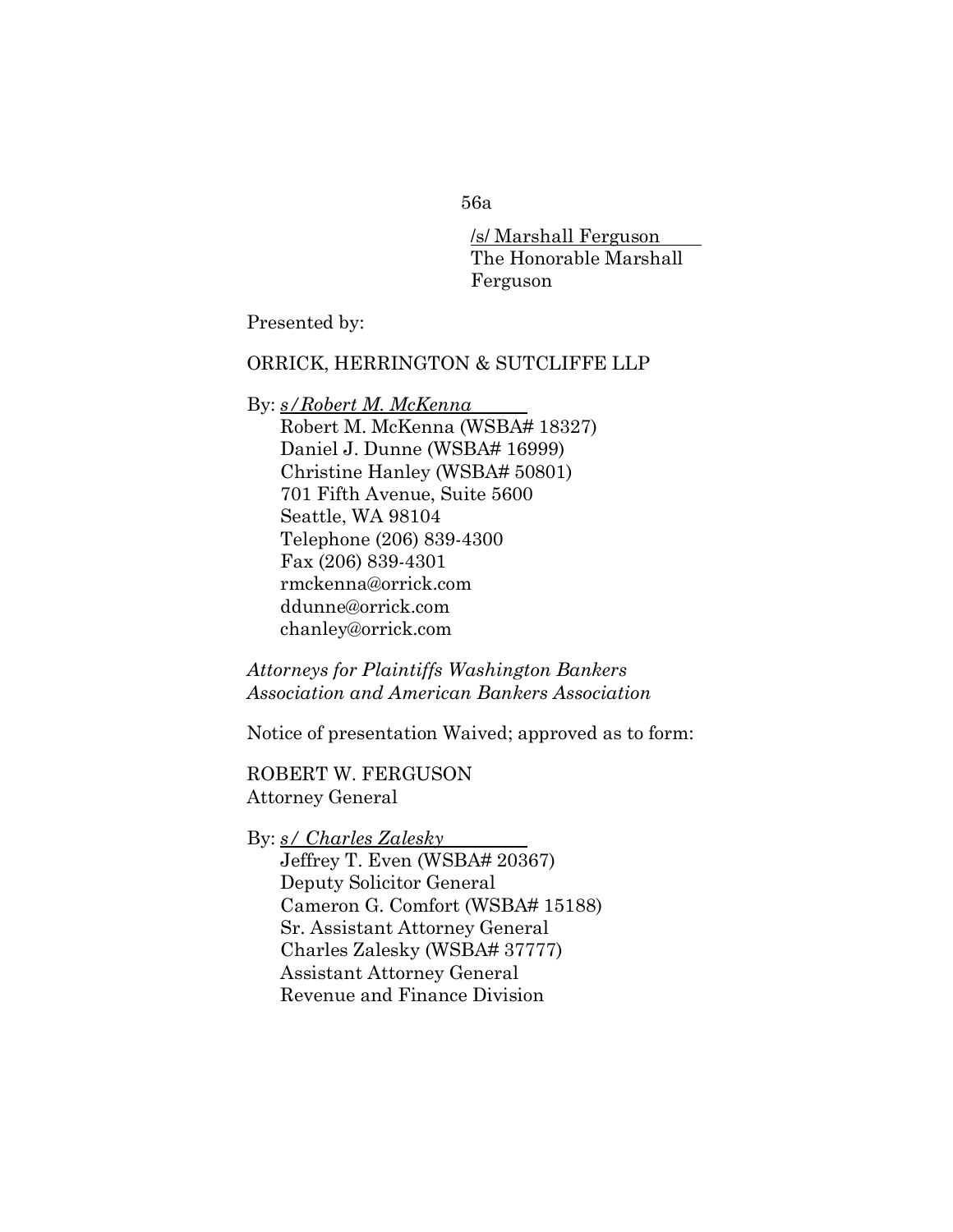7141 Cleanwater Dr. SW PO Box 40123 Olympia, WA 98504-0123 Jeffrey.Even@atg.wa.gov Cam.Comfort@atg.wa.gov Chuck.Zalesky@atg.wa.gov

*Attorneys for Defendants State of Washington, Department of Revenue of the State of Washington, and Vikki Smith*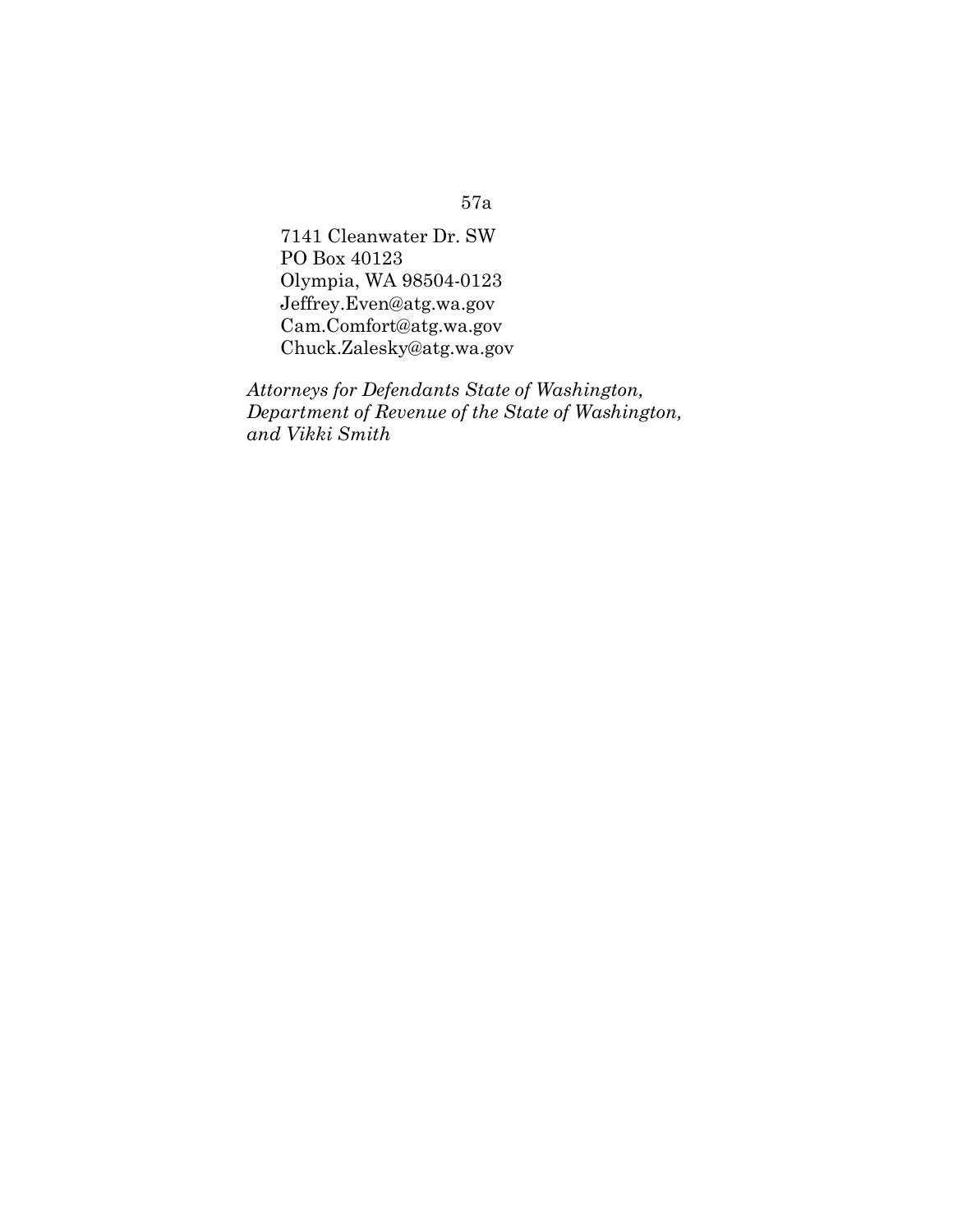# **APPENDIX D**

## IN THE SUPERIOR COURT OF THE STATE OF WASHINGTON

# IN AND FOR THE COUNTY OF KING

| WASHINGTON BANKERS               |                  |
|----------------------------------|------------------|
| ASSOCIATION, a Washington)       |                  |
| Public Benefit Corporation, and) |                  |
| <b>AMERICAN BANKERS</b>          | No. 19-2-29262-8 |
| ASSOCIATION, a District of       | SEA              |
| Columbia Non-Profit              |                  |
| Corporation,                     |                  |
|                                  |                  |
| Plaintiffs,                      |                  |
|                                  |                  |
| v.                               |                  |
|                                  |                  |
| STATE OF WASHINGTON,             |                  |
| DEPARTMENT OF                    |                  |
| <b>REVENUE OF THE</b>            |                  |
| STATE OF WASHINGTON              |                  |
| and VIKKI SMITH, as              |                  |
| Director of the Department       |                  |
| of Revenue of the                |                  |
| State of Washington,             |                  |
|                                  |                  |
| Defendants.                      |                  |
|                                  |                  |

# HEARING The Honorable Marshall Ferguson Presiding May 8, 2020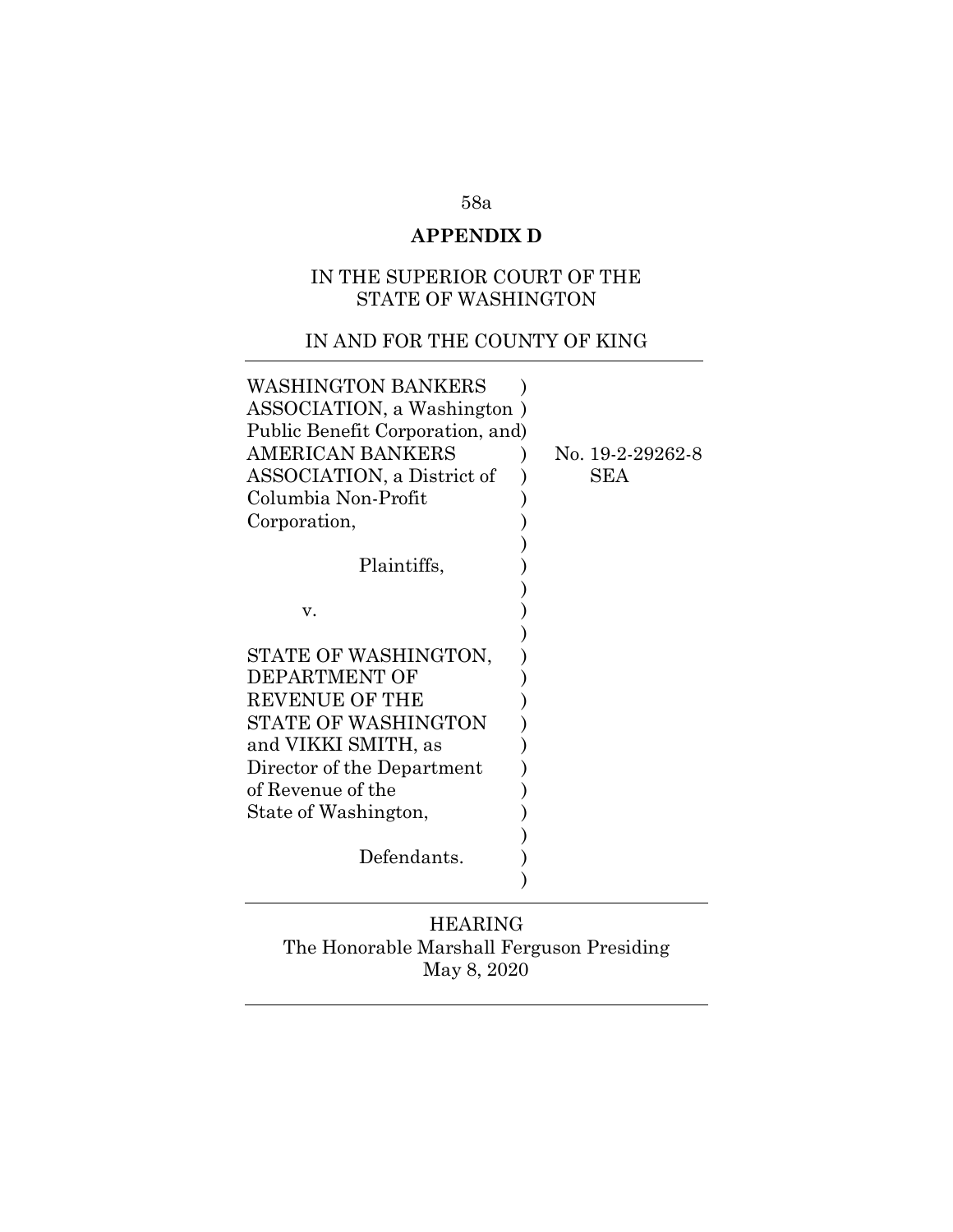\*\*\*

[85]

THE COURT: All right. Thank you.

And now—that will be the last word. If the parties will give me a moment here. Let me go back through my notes.

All right. Preliminarily addressing the motion the judicial notice motion, I'm finding the materials admissible under ER 1006. So I'm not going to take judicial notice of the materials, but I think that resolves that request.

Turning to the commerce clause issue, I conclude that the statute is not facially discriminatory. It does, however, have a discriminatory effect. I also conclude that it is or was discriminatory in purpose based upon the legislative record before the Court.

I don't find a violation of the internal consistency test necessarily—or at least I don't find that issue persuasive. But because I do find that the surtax statute is discriminatory in effect and purpose, I conclude that it does violate the Dormant Commerce Clause and grant summary judgment to the plaintiffs on their declaratory judgment [86] action.

Let's see, I know I'm not going to be the last word on this and I know that there were significant authorities that both sides cited that were helpful to their arguments and, frankly, I'm eager myself to see how the rest of this case plays out in the appellate courts if and when that happens. But that's my ruling.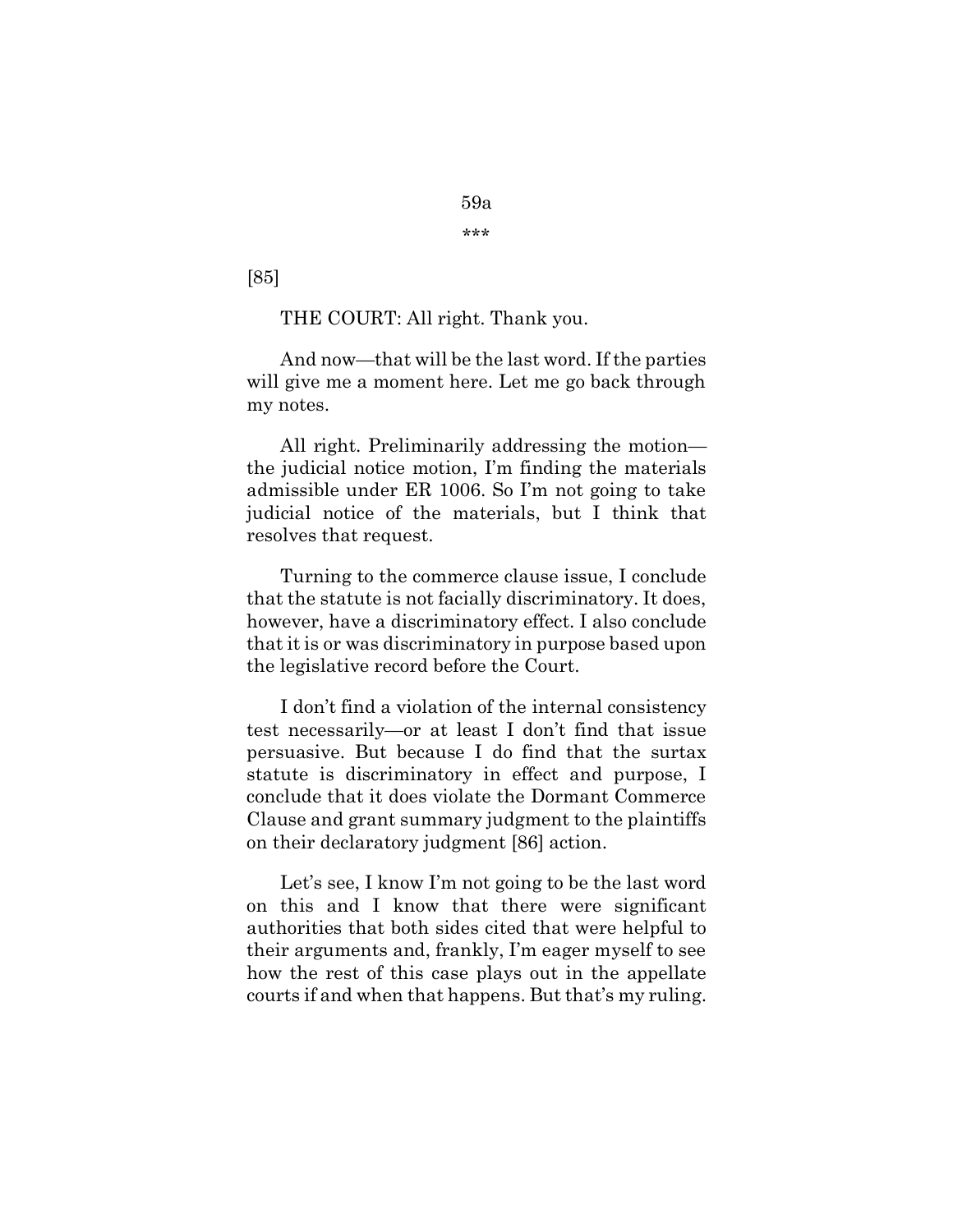Do the parties need any clarification? I did see proposed orders. Do the parties want me to rely on those or do you have updated proposed orders?

MR. DUNNE: Your Honor, we submitted a proposed order with reasoning, and I think we should probably revise that to be a simple proposed order that grants the plaintiffs' motion and denies the defendants' motion, unless you would like an order with reasoning. But if you would let us know your preference on that.

THE COURT: Sure. And it raises a good point. To clarify for the record, I granted the plaintiffs' motion for summary judgment. I'm also denying the defendants' motion for summary judgment.

If you want to confer on a proposed order and submit it, that's fine. Hopefully that—there will not be a dispute about the form and content. I think my rulings were pretty clear, but I really don't want to have to come back to have another teleconference about what exactly I ordered.

\*\*\*

#### 60a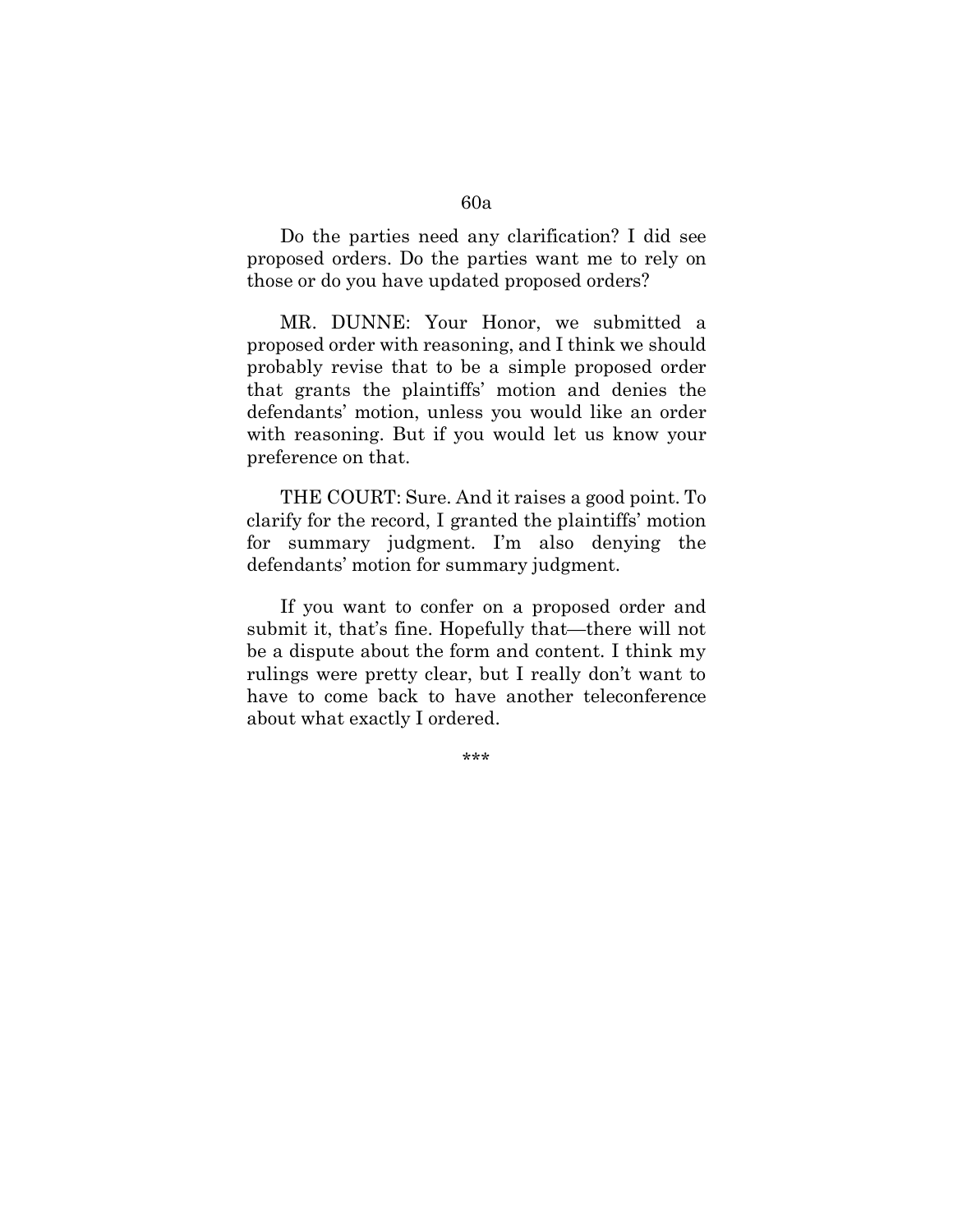### **APPENDIX E**

Revised Code of Washington Title 82. Excise Taxes

### RCW 82.04.29004

#### **Additional tax on financial institutions**

(1) Beginning January 1, 2020, in addition to any other taxes imposed under this chapter, an additional tax is imposed on specified financial institutions. The additional tax is equal to the gross income of the business taxable under RCW 82.04.290(2) multiplied by the rate of 1.2 percent.

(2) The definitions in this subsection apply throughout this section unless the context clearly requires otherwise.

(a) "Affiliated" means a person that directly or indirectly, through one or more intermediaries, controls, is controlled by, or is under common control with another person. For purposes of this subsection (2)(a), "control" means the possession, directly or indirectly, of more than fifty percent of the power to direct or cause the direction of the management and policies of a person, whether through the ownership of voting shares, by contract, or otherwise.

(b) "Consolidated financial institution group" means all financial institutions that are affiliated with each other.

(c) "Consolidated financial statement" means a consolidated financial institution group's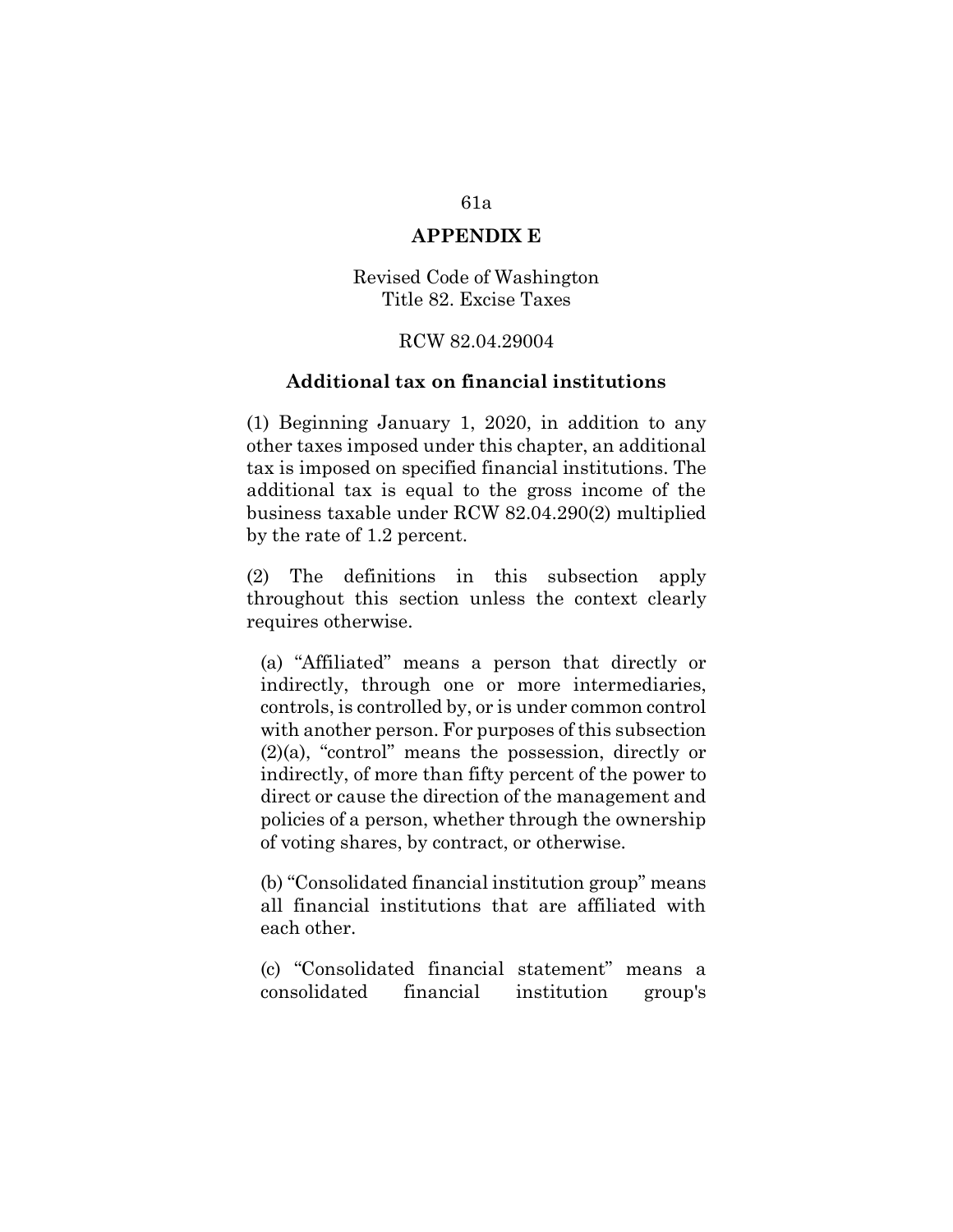consolidated reports of condition and income filed with the federal financial institutions examination council, or successor agency.

(d) "Financial institution" means:

(i) Any corporation or other business entity chartered under Titles 30A, 30B, 31, 32, and 33 RCW, or registered under the federal bank holding company act of 1956, as amended, or registered as a savings and loan holding company under the federal national housing act, as amended;

(ii) A national bank organized and existing as a national bank association pursuant to the provisions of the national bank act, 12 U.S.C. Sec. 21 et seq.;

(iii) A savings association or federal savings bank as defined in the federal deposit insurance act, 12 U.S.C. Sec. 1813(b)(1);

(iv) Any bank or thrift institution incorporated or organized under the laws of any state;

(v) Any corporation organized under the provisions of 12 U.S.C. Sec. 611 through 631;

(vi) Any agency or branch of a foreign depository as defined in 12 U.S.C. Sec. 3101 that is not exempt under RCW 82.04.315;

(vii) A production credit association organized under the federal farm credit act of 1933, all of whose stock held by the federal production credit corporation has been retired;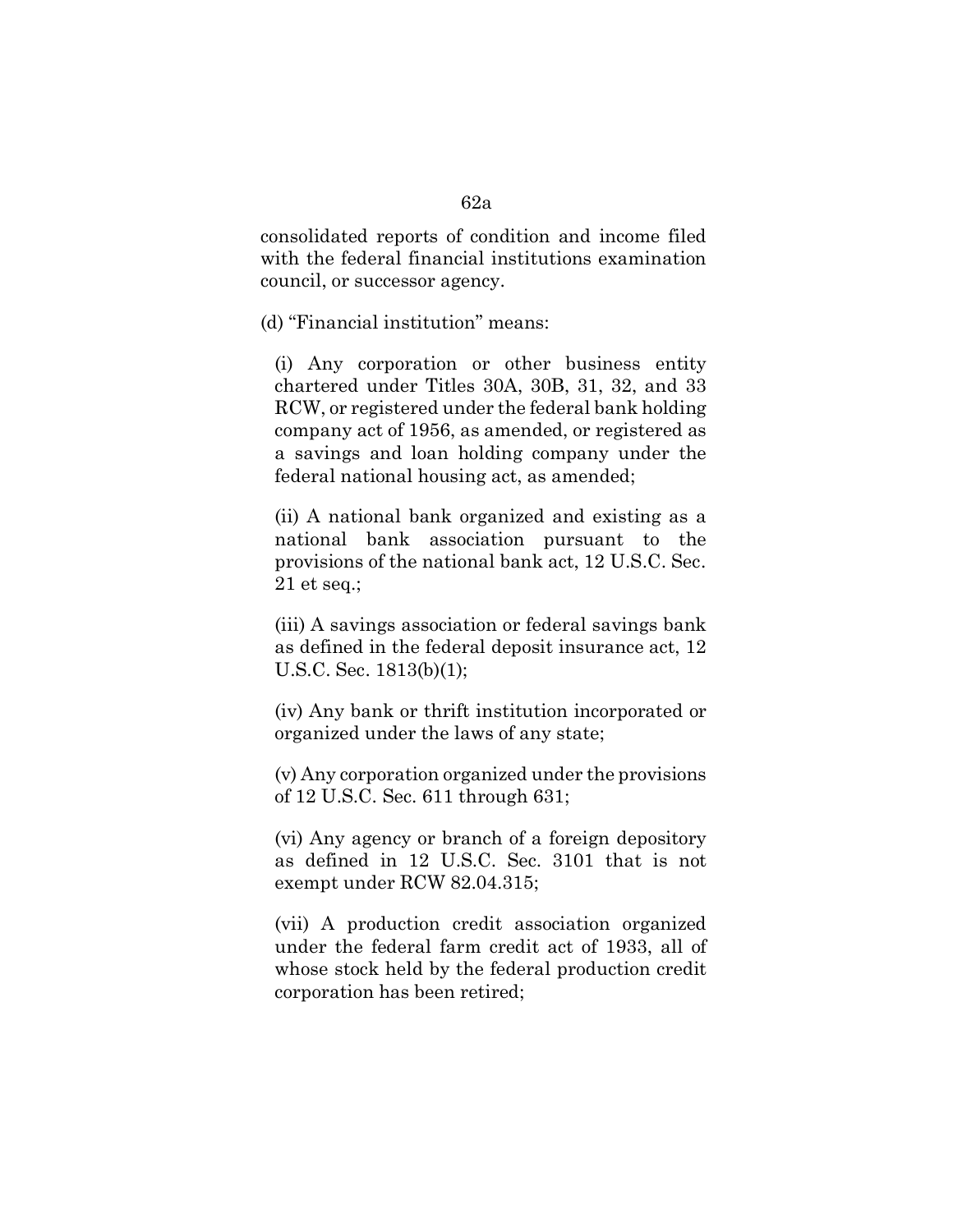(viii) Any corporation or other business entity who receives gross income taxable under RCW 82.04.290, and whose voting interests are more than fifty percent owned, directly or indirectly, by any person or business entity described in  $(d)(i)$ through (vii) of this subsection other than an insurance company liable for the insurance premiums tax under RCW 48.14.020 or any other company taxable under chapter 48.14 RCW;

 $(ix)$ 

(A) A corporation or other business entity that receives more than fifty percent of its total gross income for federal income tax purposes from finance leases. For purposes of this subsection, a "finance lease" means a lease that meets two requirements:

(I) It is the type of lease permitted to be made by national banks (see 12 U.S.C. Sec. 24(7) and (10), comptroller of the currency regulations, part 23, leasing (added by 56 C.F.R. Sec. 28314, June 20, 1991, effective July 22, 1991), and regulation Y of the federal reserve system 12 C.F.R. Part 225.25, as amended); and

(II) It is the economic equivalent of an extension of credit, i.e., the lease is treated by the lessor as a loan for federal income tax purposes. In no event does a lease qualify as an extension of credit where the lessor takes depreciation on such property for federal income tax purposes.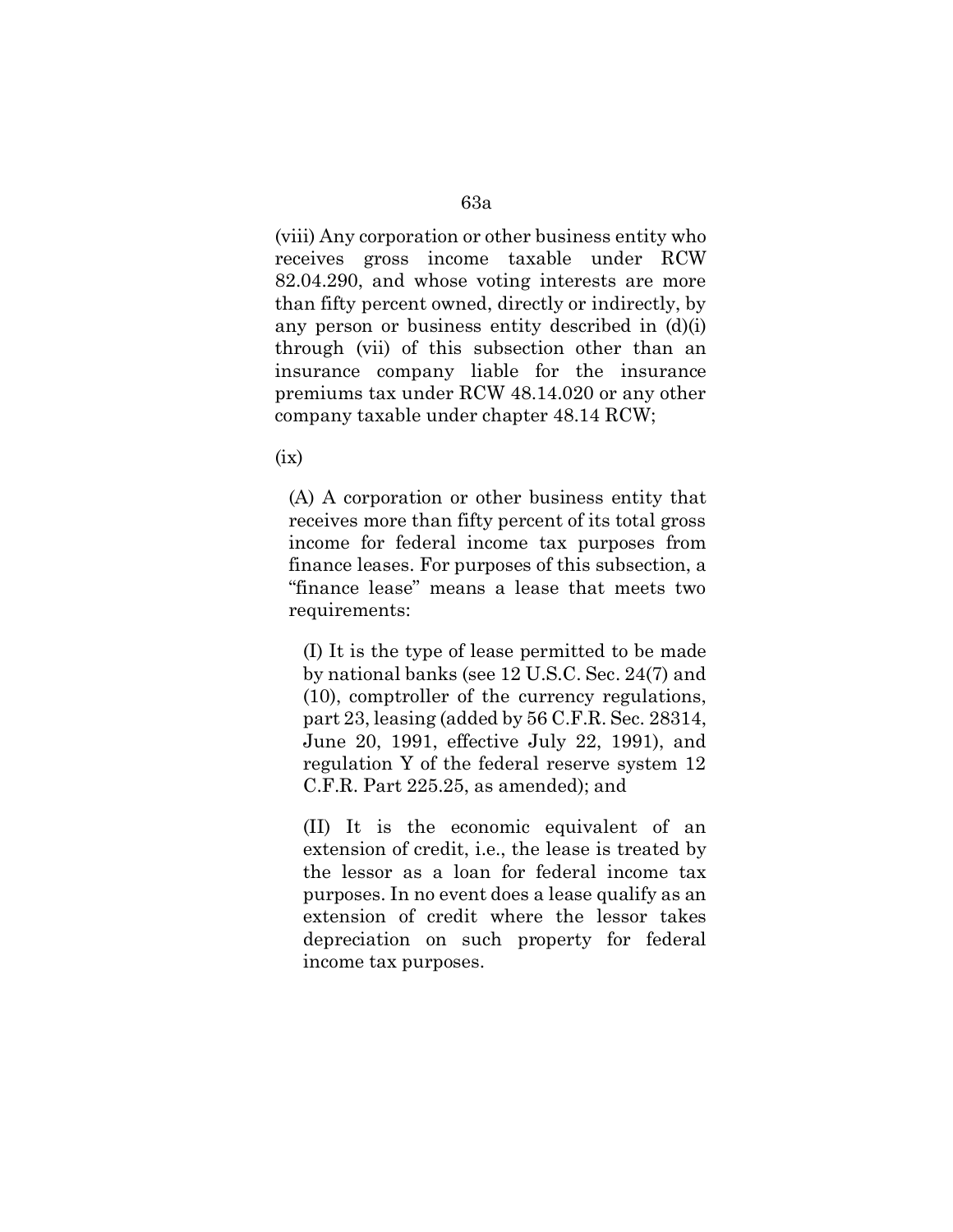(B) For this classification to apply, the average of the gross income in the current tax year and immediately preceding two tax years must satisfy the more than fifty percent requirement;

(x) Any other person or business entity, other than an insurance general agent taxable under RCW 82.04.280(1)(e), an insurance business exempt from the business and occupation tax under RCW 82.04.320, a real estate broker taxable under RCW 82.04.255, a securities dealer or international investment management company taxable under RCW 82.04.290(2), that receives more than fifty percent of its gross receipts from activities that a person described in (d)(ii) through (vii) and (ix) of this subsection is authorized to transact.

(e)

(i) "Specified financial institution" means a financial institution that is a member of a consolidated financial institution group that reported on its consolidated financial statement for the previous calendar year annual net income of at least one billion dollars, not including net income attributable to noncontrolling interests, as the terms "net income" and "noncontrolling interest" are used in the consolidated financial statement.

(ii) If financial institutions are no longer required to file consolidated financial statements, "specified financial institution" means any person that was subject to the additional tax in this section in at least two of the previous four calendar years.